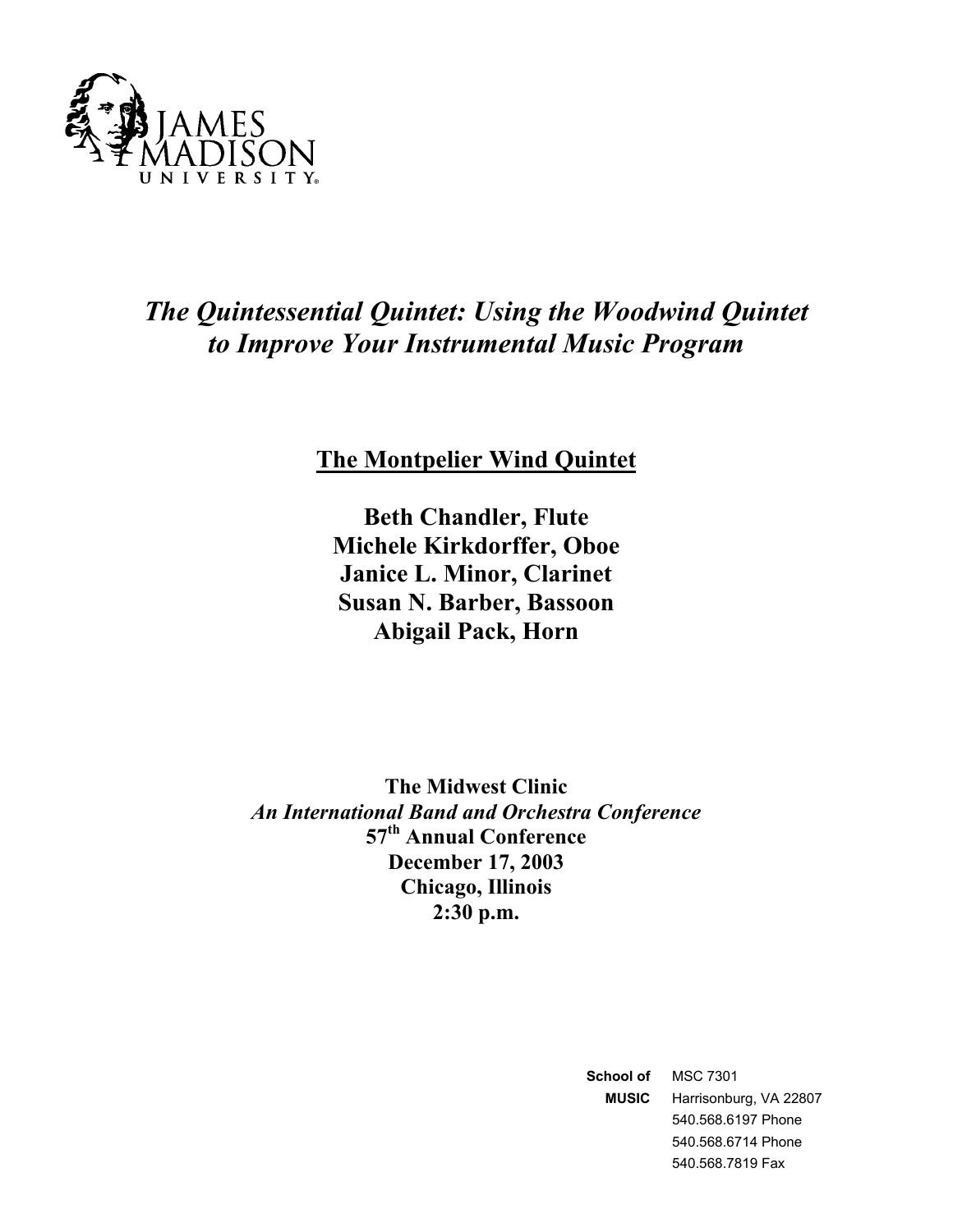# **CONTENTS**

# **Clinic Outline**

# **Suggested Repertoire for the Student Woodwind Quintet**

# **Standard Repertoire for the Woodwind Quintet**

**Chamber Music Rehearsal Priorities** 

**Wind Quintet Rehearsal Guide** 

**A Guide to Woodwind Quintet Playing for the Developing Flutist**  by Beth E. Chandler

**Oboe Idiosyncrasies as Related to Wind Quintet Performance**  by Michele Kirkdorffer

**Clarinet Idiosyncrasies Related to the Woodwind Quintet**  by Janice L. Minor

**Bassoon Fundamentals: The Bassoonist's Role in the Woodwind Quintet**  by Susan N. Barber

> **Some Ideas on Playing Horn in a Wind Quintet**  by Abigail Pack

> > **Biographies**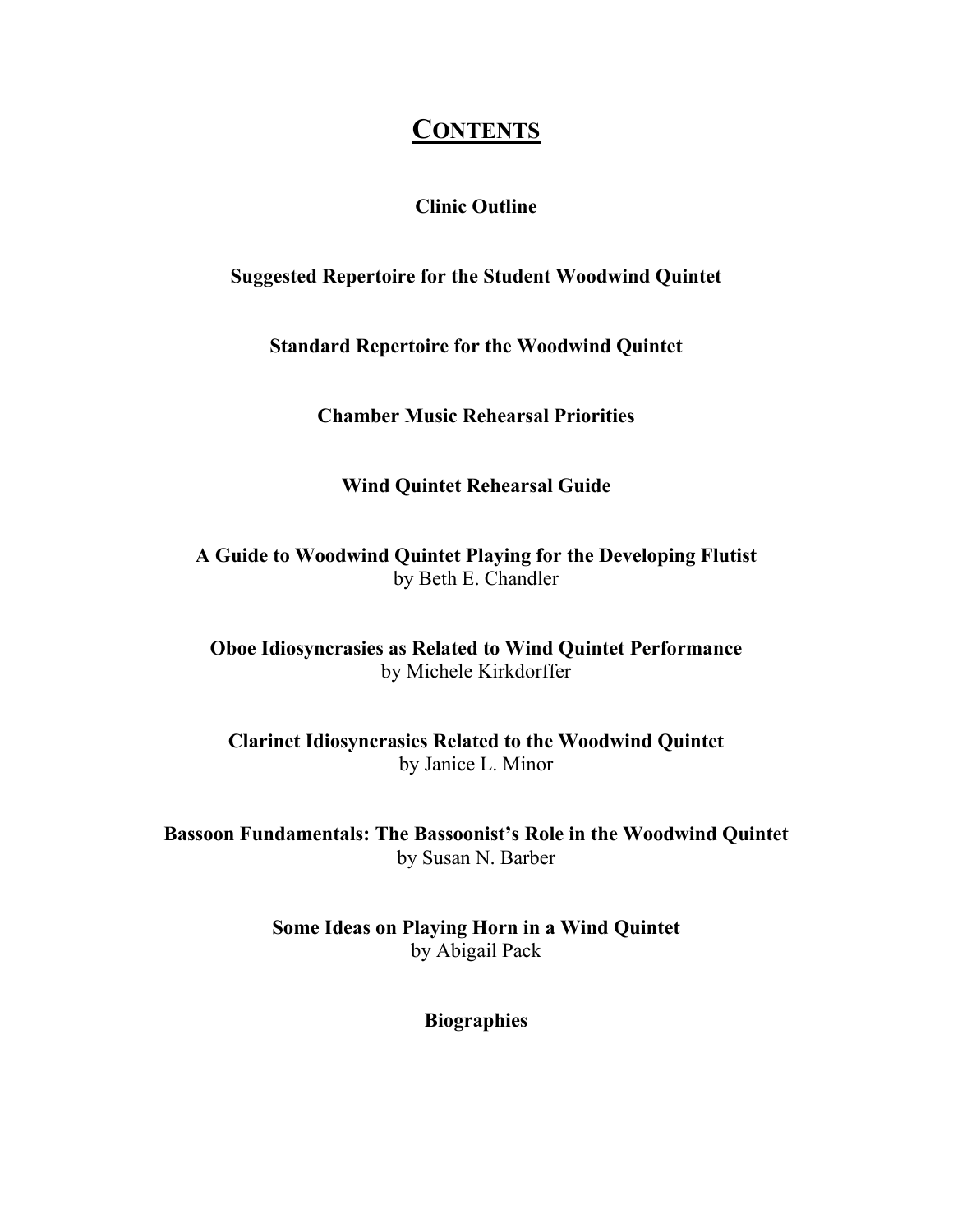# *The Quintessential Quintet: Using the Woodwind Quintet to Improve Your Instrumental Music Program*

# **CLINIC OUTLINE**

#### *Introduction:*

*Allegro con spirito* from *Divertimento No. 1 in B-flat Major*, Haydn/Philadelphia Wind Quintet

#### *Repertoire:*

- **I. Transcriptions by grade level**
- **II. Collections of books**
- **III. Original compositions by grade level**

*Polka* from *Five Easy Dances*, Agay

#### *Ensemble Skills:*

#### **I. Part Independence**

- a. Leadership roles: solo vs. accompaniment *Rumba* from *Five Easy Dances*, Agay
- b. Sound/color/blend *Pastorale*, Beach
- c. Tuning concepts
	- *The Dawn* from *Suite of Old Lettish Dances*, Jansons
- d. Balance/volume/intensity *Saltarello* from *Early Hungarian Dances*, Farkas

#### **II. Rhythm**

# a. Individual/group accuracy

- *Allegro* from *Bläserquintett g-moll*, Danzi
- b. Flexibility of rhythm: tempo changes, rubato, etc. *Walking Tune*, Grainger
- c. Meter as it relates to style and phrasing/mixed meter *Lustig. Mäßig schnelle Viertel* from *Kleine Kammermusik für fünf Bläser*, Hindemith

#### **III. Interpretation of Style**

- a. Stylistic variety
- b. Experimentation with a variety of musical elements relating to stylistic features: gesture/nuance, climactic areas/cadences, style/mood, articulations, dynamics

*Allegro molto* from *Divertimento No. 14, K. 270*, Mozart/Voxman *Canon* from *Suite, Op. 57*, Lefebvre/Voxman *The Russian Bear* from *Folk Suite for Woodwind Quintet*, Gorton

#### **IV. Rehearsal Techniques**

- a. Rehearsal tools
- b. Coaching
- c. Efficient use of time: developing a rehearsal plan (synthesis-analysis-synthesis)
- d. Teaching rehearsal skills and language
- e. Students learning and improving value judgment skills
- f. Teaching students how to cue
- g. Chamber music improving musicians' large ensemble skills

#### *Idiosyncrasies of Individual Instruments as Related to Wind Quintet Performance:*

*Please see resource handout.* 

# *Conclusion:*

Passacaille, Barthe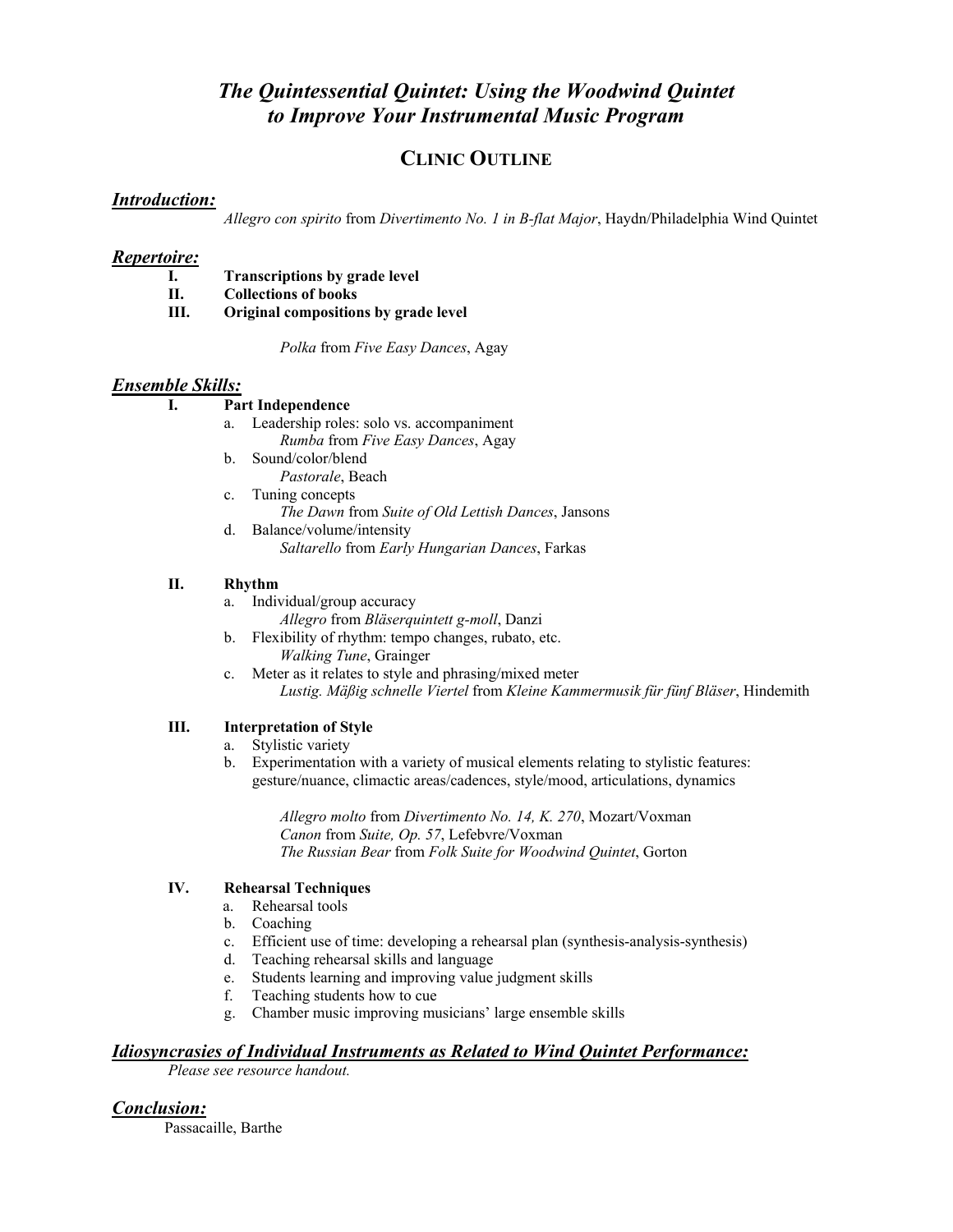# **SUGGESTED REPERTOIRE FOR THE STUDENT WOODWIND QUINTET**

Numerous reference materials and publishers offer "grades" for this repertoire, but criteria for these classifications seems to vary. Some offer a six-level scale, while others use a nine-level scale of difficulty. Our *Suggested Student Repertoire List* uses a scale we devised to unify the various systems and to identify specific musical and technical elements that should be considered when selecting music for a young ensemble. The basic areas of range, complexity of rhythm, and tempo were considered. In addition, "instrument-specific" concerns were also taken into account. These are instrument doublings (piccolo, English Horn); clarinet in A; extensive use of tenor clef in the bassoon part; and transposition, use of bass clef, and muted or stopped techniques in the horn part. A rating of "**easy**" indicates that the above-mentioned concerns do not appear at all. A rating of "**medium**" indicates that some of the criteria outlined above are found but present the young ensemble with minimal challenges. A rating of "**difficult**" indicates that many of these more challenging elements are found in the parts.

| <b>COMPOSER &amp; TITLE</b>                                                                                                                                                                                                                                                                                                                                                                                                                                                                                                                                                                                           | <b>COMMENTARY</b>                                            | <b>DIFFICULTY</b><br><b>LEVEL</b> | <b>SCORE</b><br><b>AVAILABILITY</b> | <b>PUBLISHING INFORMATION</b>                                                                        |
|-----------------------------------------------------------------------------------------------------------------------------------------------------------------------------------------------------------------------------------------------------------------------------------------------------------------------------------------------------------------------------------------------------------------------------------------------------------------------------------------------------------------------------------------------------------------------------------------------------------------------|--------------------------------------------------------------|-----------------------------------|-------------------------------------|------------------------------------------------------------------------------------------------------|
| <b>Agay: 5 Easy Dances</b>                                                                                                                                                                                                                                                                                                                                                                                                                                                                                                                                                                                            | Challenging rhythms, grace<br>notes, atypical scale patterns | Easy/Medium                       | Yes                                 | <b>Theodore Presser</b><br>www.presser.com<br>588 North Gulph Road<br>King of Prussia, PA 19406      |
| Andraud, ed.:<br><b>22 Woodwind Quintets</b><br>Pieces include: Beethoven:<br>Quintet, Op. 71; Beethoven:<br>Minuet, Andante, and Variations,<br>Op. 25; Beethoven: Variations<br>from String Quartet, Op. 18 No.<br>5; Barraine: Ouvrage de Dame;<br>Barthe: Passacaille; Colomer:<br>Minuet, and Bouree; Chretien:<br>Quintet; Deslandres: Quintet;<br>Goepfart: Quartet; Haydn-Muth:<br>Quintet; Haydn: Minuet, and<br>Presto; Levebvre: Suite, Op. 57;<br>Moritz: Quintet, Op. 41; Mozart:<br>Minuet, and German Dance;<br>Normand: Quintet; Pierné:<br>Pastorale; Taffanel: Quintet;<br>Scherrer: Sextet, Op. 11 | Horn transposition, bassoon<br>tenor clef, A clarinet        | Ranges from Easy<br>to Difficult  | No                                  | Southern Music<br>www.southernmusic.com<br>1248 Austin Highway<br>Suite 212<br>San Antonio, TX 78292 |
| <b>Arne: Suite of Dances</b>                                                                                                                                                                                                                                                                                                                                                                                                                                                                                                                                                                                          | Bassoon tenor clef                                           | Medium                            | Yes                                 | Skidmore Music Co., Inc.<br>1270 Avenue of the Americas<br>Rockefeller Center<br>New York, NY        |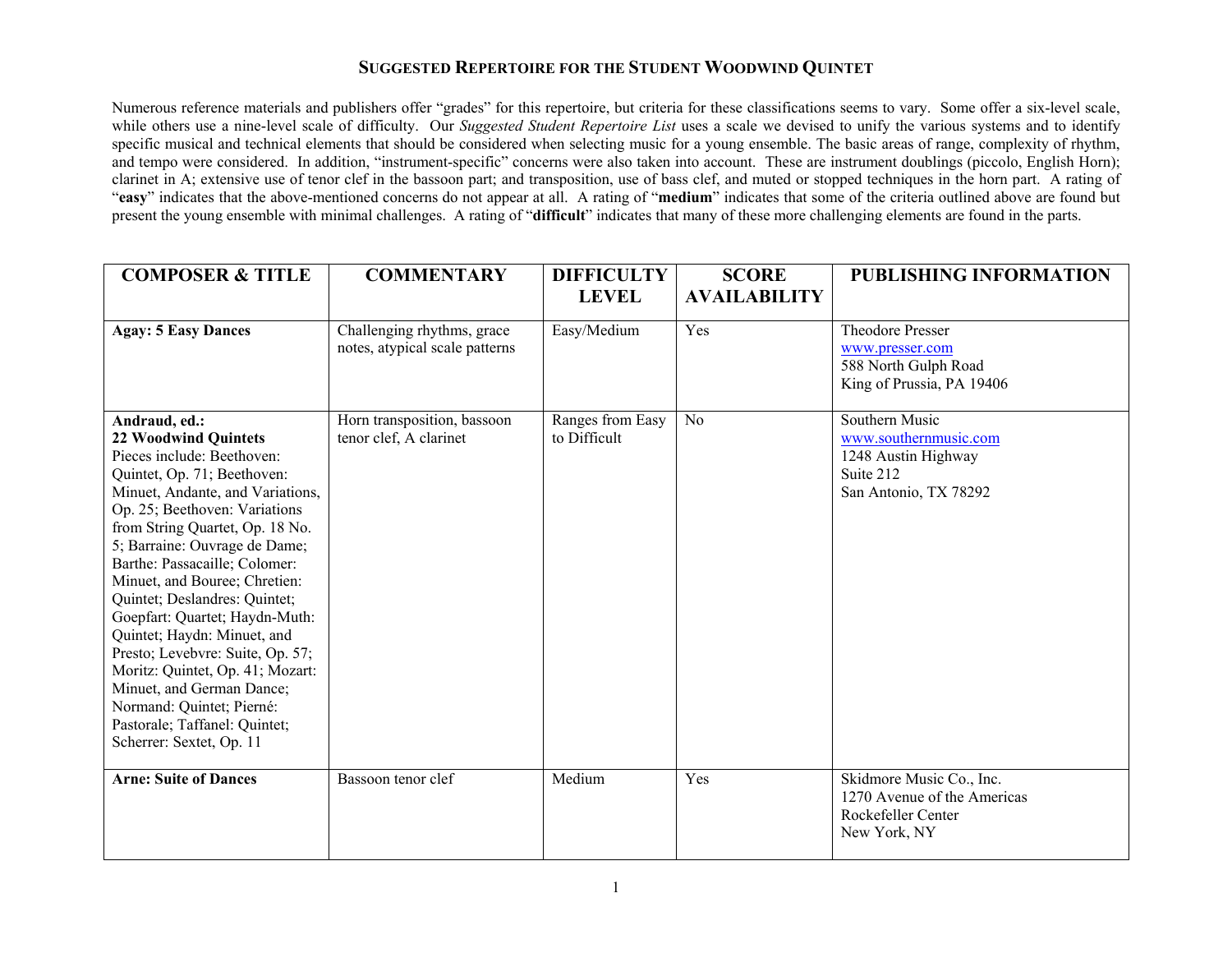| Arrieu: Quintette in C                                                                                                                                  | Fast tempos                                                                            | Medium/Difficult                      | N <sub>0</sub>                        | Gérard Billaudot<br>www.billaudot.com<br>14, rue de l'Échiquier<br>75010 Paris<br>01 47 70 14 46                        |
|---------------------------------------------------------------------------------------------------------------------------------------------------------|----------------------------------------------------------------------------------------|---------------------------------------|---------------------------------------|-------------------------------------------------------------------------------------------------------------------------|
| <b>Beach: Pastorale</b>                                                                                                                                 |                                                                                        | Easy/Medium                           | No?                                   | The Composer's Press, Inc.<br>1211 Ditmas Ave.<br>Brooklyn, NY 11218                                                    |
| Beethoven: Adagio & Minuetto                                                                                                                            | Witmark Instrumental Library<br>(arr. Trinkaus)                                        | Medium                                | Yes                                   | M. Witmark & Sons<br>(out-of-print? May be available in older<br>school music collections)                              |
| <b>Berger: Partita</b>                                                                                                                                  | Stopped horn, horn bass clef,<br>faster tempos                                         | Medium/Difficult                      | Yes                                   | <b>Belwin Mills</b><br>15800 NW 48 <sup>th</sup> Ave.<br>Miami, FL 33014<br>$(305) 620 - 1500$                          |
| <b>Brahms: Allegretto Grazioso</b><br>(Symphony No. 2)                                                                                                  | Sedilek, arr.                                                                          | Easy                                  | Yes                                   | Southern Music                                                                                                          |
| <b>Butler: Down-Hollow Winds</b>                                                                                                                        | English horn, challenging<br>rhythms, meter changes,<br>bassoon tenor clef, horn muted | Difficult                             | Yes                                   | <b>Oxford University Press</b><br>www.oup-usa.org/music<br>198 Madison Avenue<br>New York, NY 10016<br>$(212)$ 726-6000 |
| <b>Danzi: Quintets</b>                                                                                                                                  | Tenor clef bassoon, horn<br>transpositions                                             | Ranges from<br>Medium to<br>Difficult | Some available as<br>collected scores | F.E.C. Leuckart<br>www.thomi-berg.de<br>Nibelungenstr.48<br>D-8000 München 19<br>Germany                                |
| Dishinger, ed.: Baroque Suite<br>Pieces include: Handel Bouree,<br>Allegro, and Adagio; Rameau<br>Tambourine; Lully Air Tendre;<br><b>Boyce Allegro</b> |                                                                                        | Easy                                  | Yes                                   | <b>Medici Music Press</b><br>www.medicimusic.com<br>5017 Veach Road<br>Owensboro, KY 42303<br>$(270)684-9233$           |
| <b>Ewazen: Roaring Fork</b>                                                                                                                             | Instrument ranges, meter<br>changes                                                    | Medium/Difficult                      | Yes                                   | Southern Music                                                                                                          |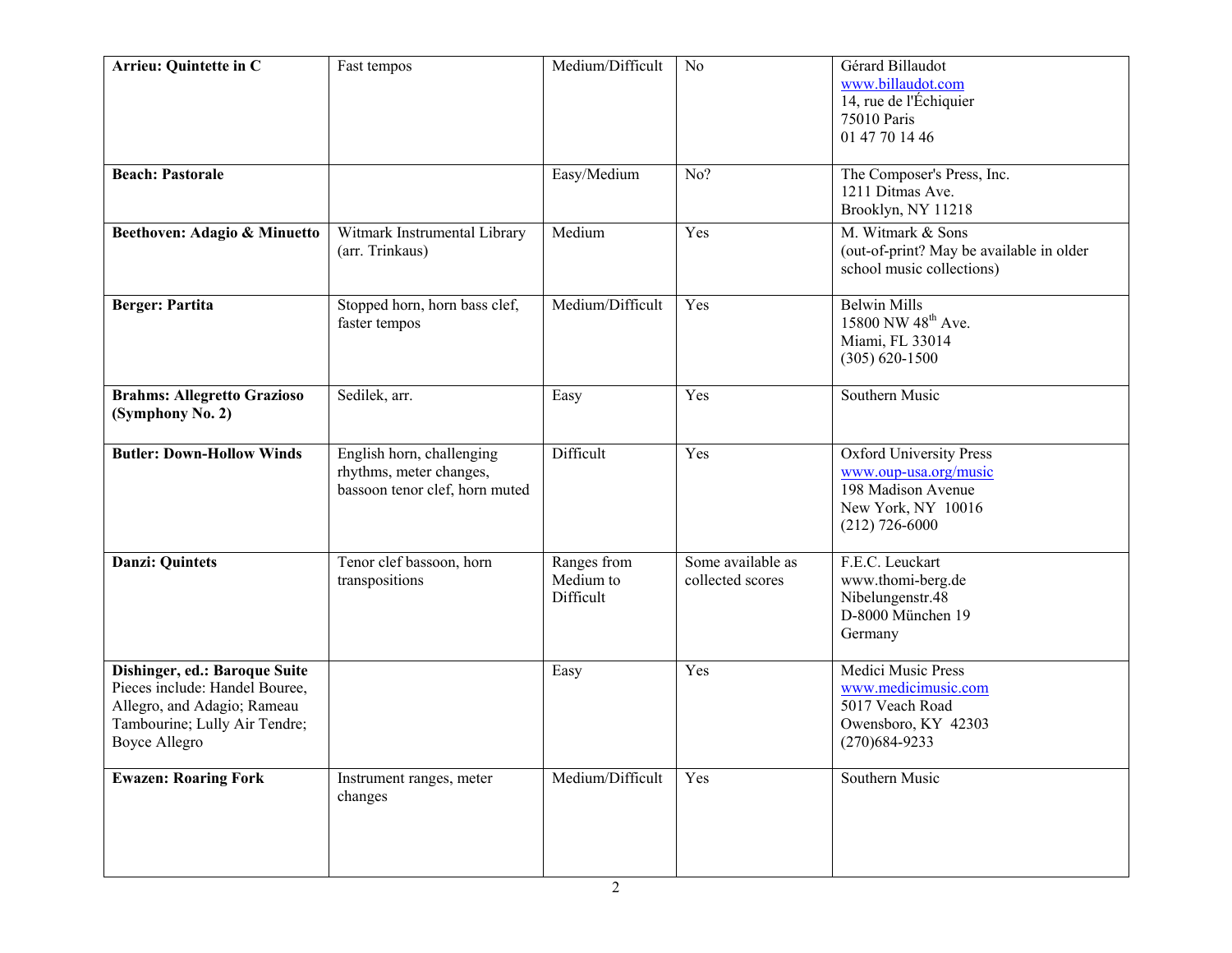| Farkas: Suite of Hungarian<br><b>Dances</b>               | Clarinet in A, challenging key<br>signatures, instrument ranges                                                                              | Medium           | Medium/Difficult | <b>Editio Musica Budapest</b><br>www.emb.hu<br>Victor Hugo utca 11-15,<br>H-1132 Budapest<br>36 1 2361-100 |
|-----------------------------------------------------------|----------------------------------------------------------------------------------------------------------------------------------------------|------------------|------------------|------------------------------------------------------------------------------------------------------------|
| Gebauer: Quintet No. 2 in Eb                              | Horn in E flat, some bassoon<br>tenor clef                                                                                                   | Medium/Difficult | No               | F.E.C. Leuckart                                                                                            |
| <b>Goeb: Prairie Songs</b>                                |                                                                                                                                              | Easy/Medium      | Yes              | Peer International<br>distributed by Southern Music                                                        |
| <b>Gorton: Folk Suite</b>                                 |                                                                                                                                              | Easy             | Yes              | Shawnee Press, Inc.<br>www.shawneepress.com<br>$(570)476 - 0550$                                           |
| <b>Grainger: Walking Tune</b>                             | Endurance, shifting tempos in<br>rubato                                                                                                      | Easy/Medium      | Yes              | <b>Masters Music</b><br>www.masters-music.com<br>PO Box 810157<br>Boca Raton, FL 33481                     |
| <b>Grieg: Morning Mood from</b><br><b>Peer Gynt Suite</b> | Witmark Instrumental Library<br>(arr. Trinkaus)<br>Original orchestral version is in<br>E, quintet version is in F<br>(easier key)           | Easy             | Yes              | M. Witmark & Sons<br>(out-of-print?)                                                                       |
| Haydn: Divertimento in Bb                                 | Philadelphia Woodwind<br>Quintet, arr.                                                                                                       | Easy             | Yes              | <b>Theodore Presser</b>                                                                                    |
| <b>Hindemith: Kleine</b><br>Kammermusik                   | Bassoon tenor clef, instrument<br>ranges, challenging rhythms,<br>atypical scale patterns, stopped<br>horn, piccolo, challenging<br>ensemble | Medium/Difficult | Yes              | <b>Schott Music International</b><br>www.schott-music.com                                                  |
| <b>Holst: Quintet in Ab</b>                               | Bassoon tenor clef                                                                                                                           | Medium           | Yes              | Faber Music Ltd.<br>www.fabermusic.com<br>3 Queen Square<br>WC1N 3AU, London<br>England                    |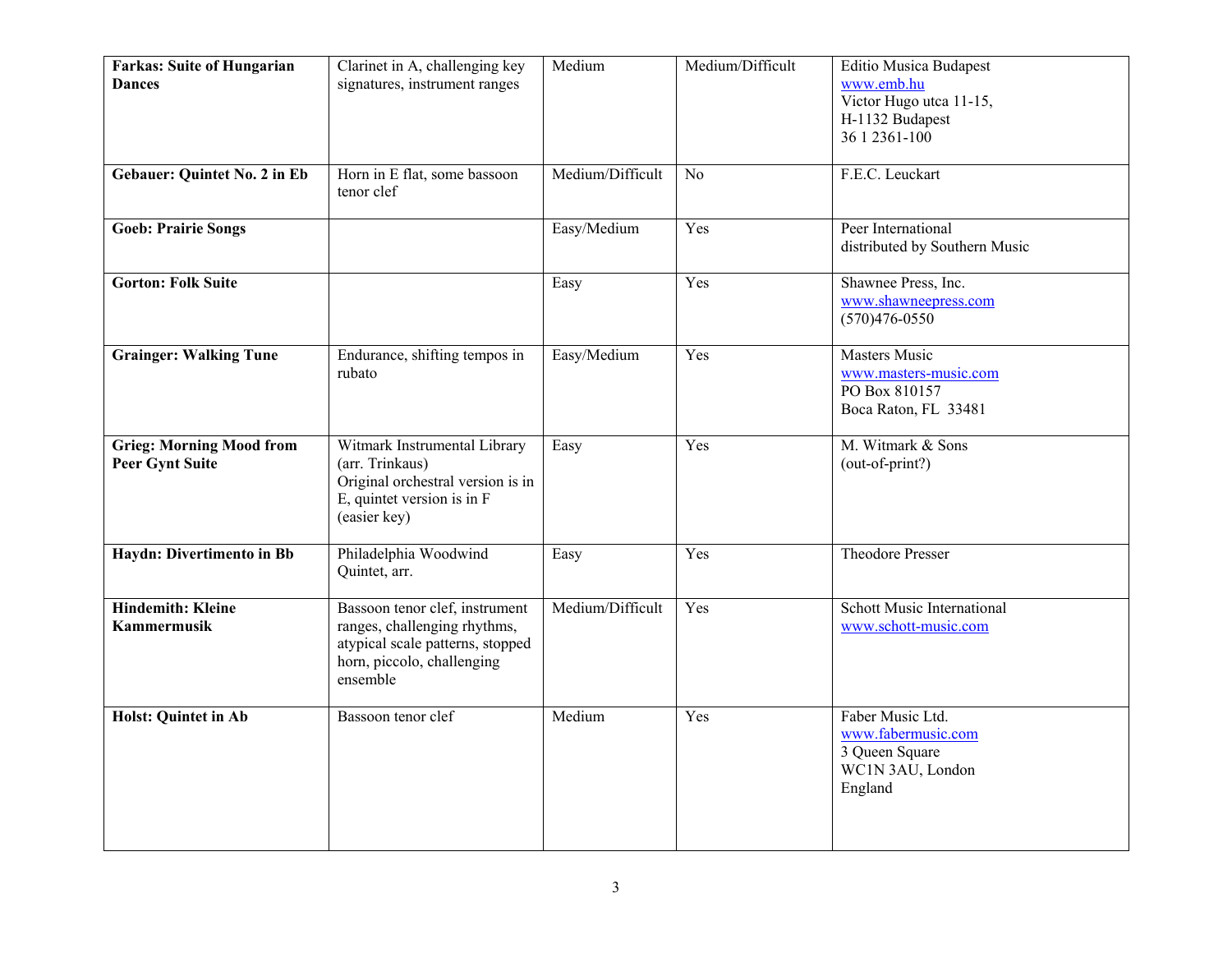| <b>Ibert: Trois Piece Breves</b>                             | Muted horn, bassoon tenor clef                                                 | Medium/Difficult | Yes            | Alphonse-Leduc<br>www.alphonseleduc.com<br>175, rue Saint-Honoré<br>75040 Paris<br>33(0)1 42 96 89 11   |
|--------------------------------------------------------------|--------------------------------------------------------------------------------|------------------|----------------|---------------------------------------------------------------------------------------------------------|
| <b>Jacob: Swansea Town</b>                                   |                                                                                | Medium           | Yes            | <b>Emerson Edition</b><br>www.juneemerson.co.uk<br>Windmill Farm, Ampleforth, York<br>Y 06 4HF, England |
| <b>Jansons: Suite of Old Lettish</b><br><b>Dances</b>        | Tambourine part, bassoon tenor<br>clef, challenging key and time<br>signatures | Medium           | Yes            | Southern Music                                                                                          |
| <b>Joplin: Entertainer</b>                                   |                                                                                | Easy             |                | <b>Masters Music</b>                                                                                    |
| Joplin: Maple Leaf and<br><b>Cascades Rags</b>               |                                                                                | Easy             |                | <b>Shawnee Press</b>                                                                                    |
| <b>Joplin: Original Rags</b>                                 |                                                                                | Easy             |                | <b>TrevCo Music</b><br>www.treycomusic.com                                                              |
| Klughardt: Quintet Op. 79                                    | Challenging ensemble,<br><b>Instrument Ranges,</b>                             | Medium           | N <sub>o</sub> | McGinnis & Marx<br>236 W 26 <sup>th</sup> Street<br>New York, NY 10001                                  |
| MacDowell: Idyl, Op. 28, No. 2                               | Witmark Instrumental Library<br>(arr. Trinkaus)                                | Easy             | Yes            | M. Witmark & Sons<br>(out-of-print?)                                                                    |
| <b>McCall: Two Tunes from</b><br><b>Mother Goose</b>         | Fast tempos, meter changes                                                     | Easy/Medium      | Yes            | Southern Music                                                                                          |
| Milhaud: La Cheminée du Roi<br>Rene                          | Piccolo, tenor clef bassoon,<br>instrument ranges                              | Medium           | Yes            | Southern Music                                                                                          |
| <b>Mozart: Allegro from Eine</b><br><b>Kleine Nachtmusik</b> | Ephross, arr.                                                                  | Easy             | Yes            | Southern Music                                                                                          |
| Mozart: Sonata in e minor, KV<br>304                         | Ross Taylor, arr.                                                              | Easy             | Yes            | Raymond Ojeda<br>98 Briar Road<br>Kentfield, CA 94904                                                   |
| Rameau: Suite in G                                           | Minimal bassoon tenor clef<br>arr. Nakagawa                                    | Easy/Medium      | Yes            | <b>Theodore Presser</b>                                                                                 |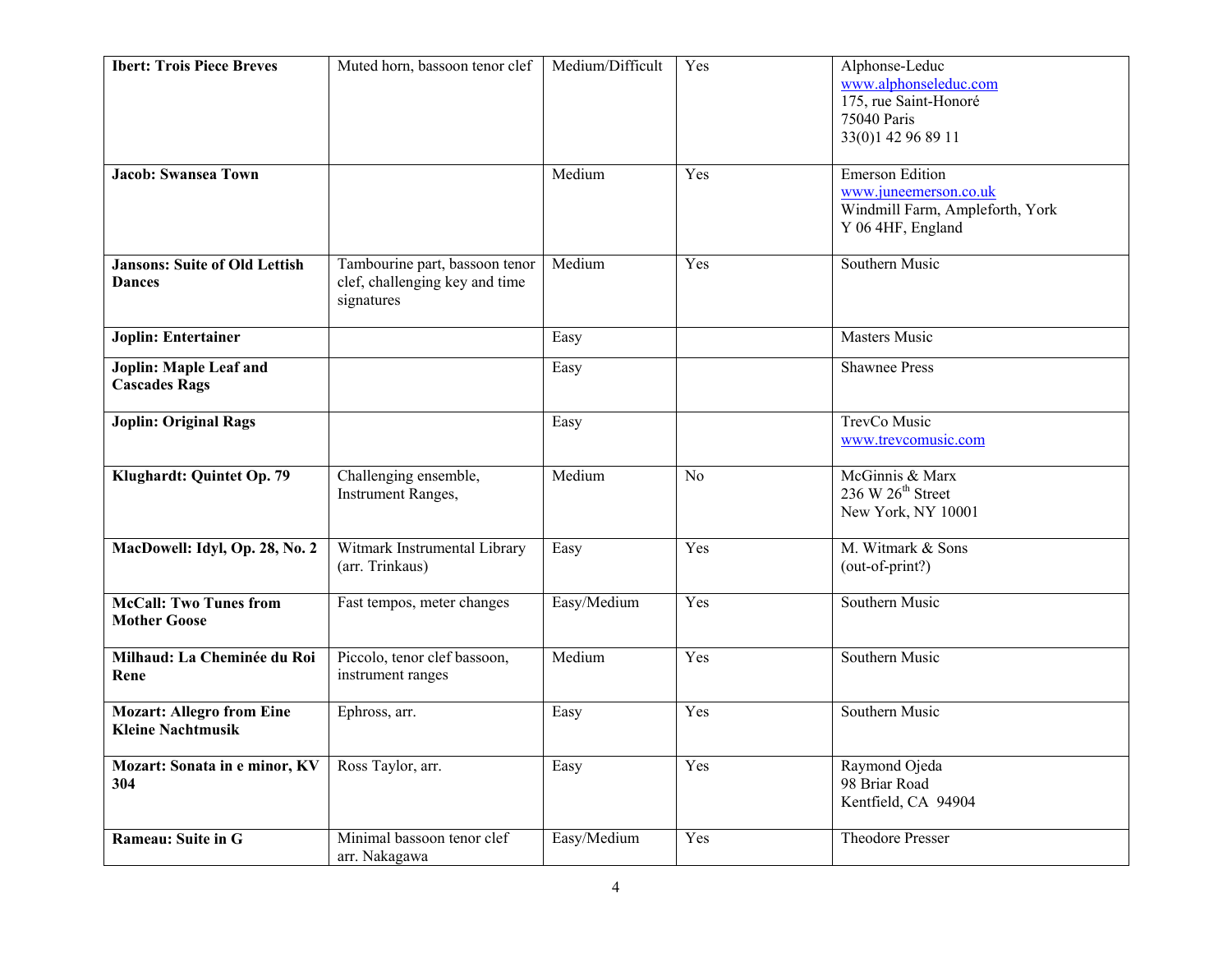| Mendelssohn, Wagner,<br><b>Mozart: Three Wedding</b><br><b>Marches</b>                                                                                                                                                                                                                                                                                                                                                                                                                                                                                                                                                                             | arr. Nakagawa<br>Challenging key signatures                                                | Ranges from easy<br>to medium         | Yes                        | <b>Theodore Presser</b>                                                                                                                                          |
|----------------------------------------------------------------------------------------------------------------------------------------------------------------------------------------------------------------------------------------------------------------------------------------------------------------------------------------------------------------------------------------------------------------------------------------------------------------------------------------------------------------------------------------------------------------------------------------------------------------------------------------------------|--------------------------------------------------------------------------------------------|---------------------------------------|----------------------------|------------------------------------------------------------------------------------------------------------------------------------------------------------------|
| <b>Persichetti: Pastorale</b>                                                                                                                                                                                                                                                                                                                                                                                                                                                                                                                                                                                                                      | Some mixed meter                                                                           | Medium                                | Yes                        | G. Schirmer<br>www.schirmer.com<br>257 Park Avenue, South<br>$20th$ floor<br>New York, NY 10010<br>$(212)$ 254-2100                                              |
| Pierné: Pastorale                                                                                                                                                                                                                                                                                                                                                                                                                                                                                                                                                                                                                                  |                                                                                            | Medium                                |                            | Alphonse-Leduc                                                                                                                                                   |
| <b>Reicha: Quintets</b>                                                                                                                                                                                                                                                                                                                                                                                                                                                                                                                                                                                                                            | Horn transposition, bassoon<br>tenor clef, clarinet in A                                   | Ranges from<br>medium to<br>difficult | Some score<br>availibility | Leuckart, Kneusslin, Musica Rara<br>www.musicarara.com<br>Public Square, Naples<br>34-20146<br>Milan, ME<br>(American distributor is<br>www.thompsonedition.com) |
| Roseman, ed.: Rennaisance<br><b>Suite</b>                                                                                                                                                                                                                                                                                                                                                                                                                                                                                                                                                                                                          | Ornaments, part independence,<br>challenging rhythms, piccolo                              | Medium                                | yes                        | G. Schirmer                                                                                                                                                      |
| <b>Ross Taylor: Woodwind</b><br>Quintets<br>Pieces include: Grieg: Notturno,<br>Op. 54, #4; JS Bach: Sinfonia in<br>b minor; Mozart: Adagio and<br>Allegro; Purcell: Abdelazer;<br>Sibelius: Berceuse; Handel: Suite<br>in B flat Major; Mendelssohn:<br>Kinderstkücke, Op. 72; Berlioz:<br>Serenade to Madonna; JS Bach:<br>Chorale Prelude Christe, Du<br>Lamm Gottes; JS Bach: Kleines<br>Harmonisches Labyrinth; JS<br>Bach: Suite in c minor; Wagner:<br>Albumblatt; Grieg: Lyric Suite;<br>Tchaikovsky: Album for Winds;<br>Schubert: Who is Sylvia?;<br>Schubert: An die Nachtigall;<br>Mozart: Divertimento No. 4; JS<br>Bach: Giant Fugue | Tenor and treble clef bassoon,<br>instrument ranges, bass clef<br>and old notation in horn | Ranges from<br>Medium to<br>Difficult | $\overline{No}$            | Southern Music                                                                                                                                                   |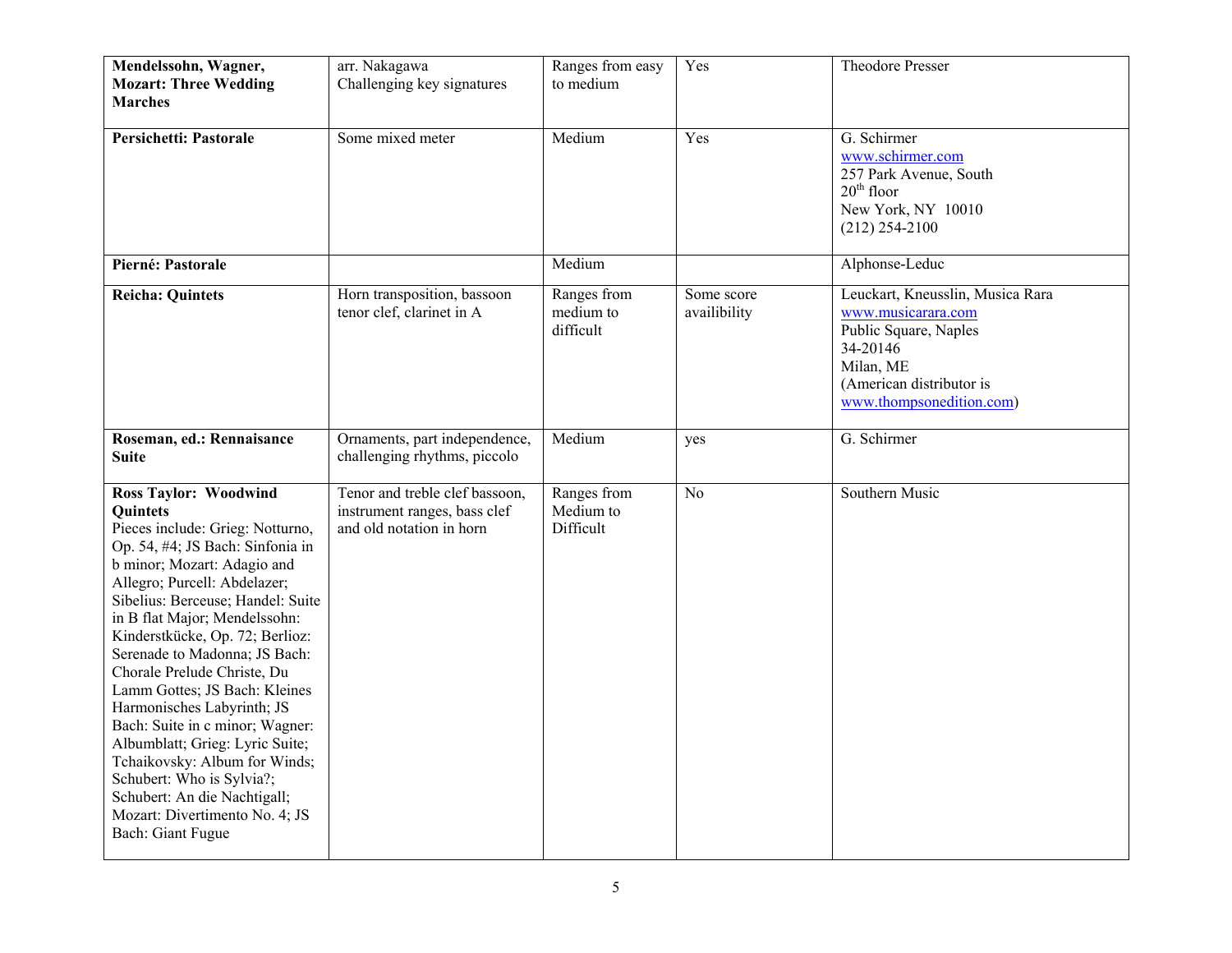| <b>Rubank Ensemble Repertoire</b> | Optional bass clarinet part to | Ranges from Easy | Yes | Rubank, Inc.                    |
|-----------------------------------|--------------------------------|------------------|-----|---------------------------------|
| for Woodwind Quintet              | substitute for bassoon         | to Medium        |     | 16215 NW 15 <sup>th</sup> Ave.  |
| Pieces include: Mozart-Voxman:    |                                |                  |     | Miami, FL 33169                 |
| Allegro Molto from                |                                |                  |     |                                 |
| Divertimento No. 14; CPE Bach-    |                                |                  |     |                                 |
| Voxman: Andante from Six          |                                |                  |     |                                 |
| Sonatas; Mozart-Voxman:           |                                |                  |     |                                 |
| Andante and Contradanse from      |                                |                  |     |                                 |
| Divertimento No. 8; Klughardt-    |                                |                  |     |                                 |
| Voxman: Andante Grazioso from     |                                |                  |     |                                 |
| Quintet Op. 79; Schwarz:          |                                |                  |     |                                 |
| Boutade; Lefebvre-Voxman:         |                                |                  |     |                                 |
| Canon from Suite, Op. 57; JS      |                                |                  |     |                                 |
| Bach-Hervig: In Dulci Jubilo      |                                |                  |     |                                 |
| from Das Orgelbüchlein; Lickl-    |                                |                  |     |                                 |
| Voxman: Menuetto from             |                                |                  |     |                                 |
| Quintetto Concertante; Haydn-     |                                |                  |     |                                 |
| Voxman: Minuetto and Trio         |                                |                  |     |                                 |
| from Octett; Balay-Voxman:        |                                |                  |     |                                 |
| Petite Suite Miniature; Koepke:   |                                |                  |     |                                 |
| Rustic Holiday; Hervig: Threne    |                                |                  |     |                                 |
|                                   |                                |                  |     |                                 |
| <b>Sweelinck: Variations on a</b> | Variation tempo changes, style | Medium           | Yes | Boosey & Hawkes                 |
| Folksong                          | and imitation                  |                  |     | www.boosey.com                  |
|                                   |                                |                  |     | 295 Regent Street               |
|                                   |                                |                  |     | London, W1B 2JH                 |
|                                   |                                |                  |     | England                         |
|                                   |                                |                  |     |                                 |
| <b>Tartini: Largo</b>             | Witmark Instrumental Library   | Easy/Medium      | Yes | M. Witmark & Sons               |
|                                   | (arr. Trinkaus)                |                  |     | (out-of-print?)                 |
|                                   | Challenging rhythms,           |                  |     |                                 |
|                                   | ornaments                      |                  |     |                                 |
| <b>Washburn: Quintet</b>          | Mixed meter, contemporary      | Medium/Difficult | Yes | <b>Oxford University Press</b>  |
|                                   | tonalities, atypical scale     |                  |     |                                 |
|                                   | patterns, fast tempos          |                  |     |                                 |
|                                   |                                |                  |     |                                 |
| <b>Washburn: Suite</b>            | Compound meter, fast tempo     | Medium           | Yes | Elkan-Vogel                     |
|                                   |                                |                  |     | distributed by Theodore Presser |
|                                   |                                |                  |     | 588 North Gulph Road            |
|                                   |                                |                  |     | King of Prussia, PA 19406       |
|                                   |                                |                  |     |                                 |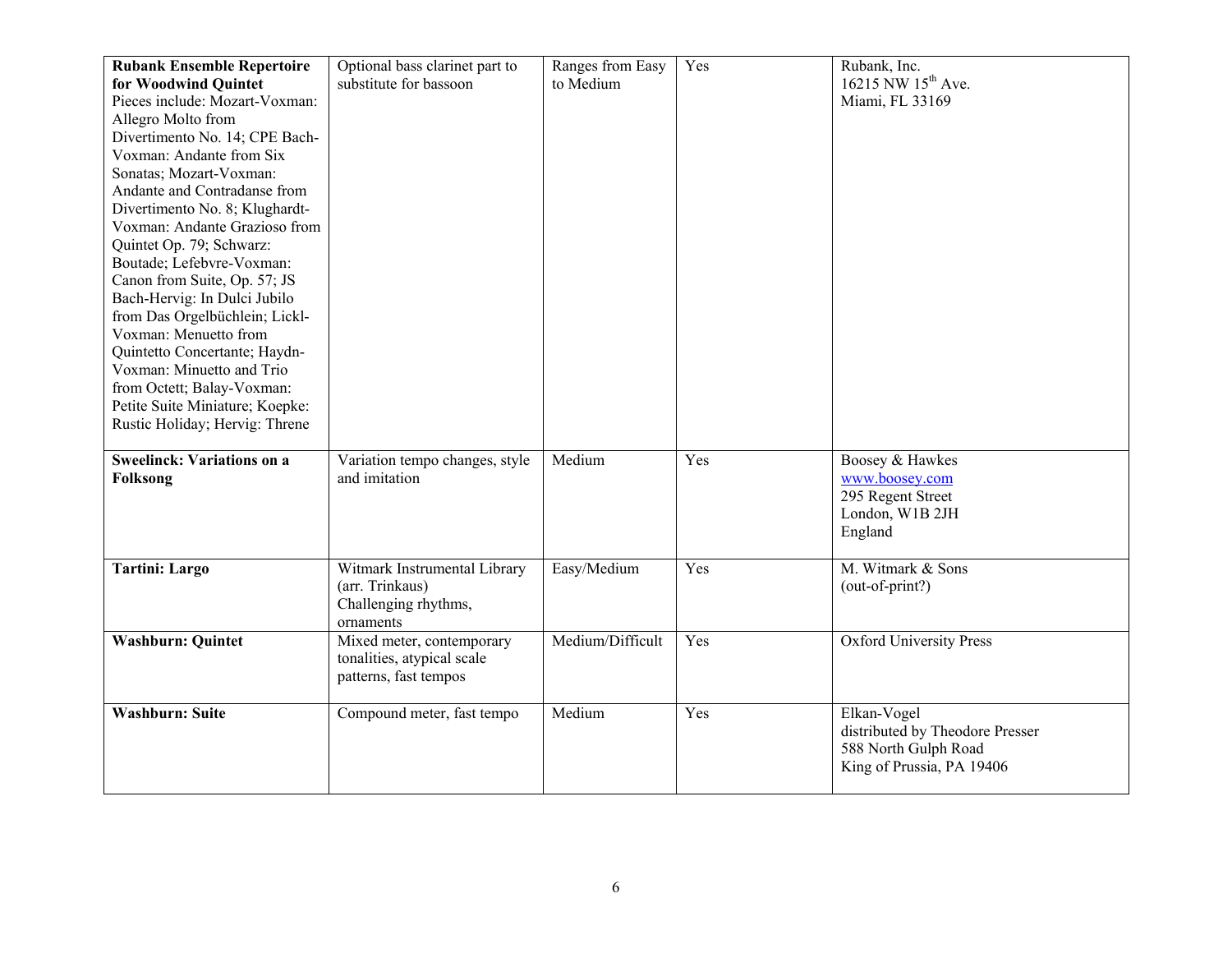#### **COMPOSER & TITLE PUBLISHING INFORMATION**

Agay: 5 Easy Dances Presser Andraud, ed.: 22 Woodwind Quintets Southern Music Arnold: Three Shanties Paterson Arrieu: Quintette in C<br>Billaudot Barber: Summer Music Schirmer Berio: Opus Number Zoo Universal Edition Bozza: Scherzo Leduc Cambini: Quintets Leuckart Dahl: Arioso and Allegro McGinnis & Marx Danzi: Quintets Leuckart Etler: Quintets AMP Fine: Partita Boosey & Hawkes Francaix: Quintets Schott Harbison: Quintet Schirmer Hindemith: Kleine Kammermusik Schott Holst: Quintet in Ab Faber Ibert: Trois Piece Breves Leduc Jansons: Suite of Old Lettish Dances Southern Music Klughardt: Quintet Op. 79 Zimmermann Milhaud: La Cheminée du Roi Rene Southern Music Muczynski: Movements Shawnee Muczynski: Quintet Presser Nielsen: Quintet Op. 43 Hansen Persichetti: Pastorale Schirmer Pierne: Pastorale Leduc Ravel: Tombeau de Couperin (Jones) Durand Reicha: Quintets Leuckart, Kneusslin, Musica Rara Schoenberg: Quintett Op. 76 Ars Viva Schuller: Quintet AMP Schuller: Suite McGinnis & Marx Sweelinck: Variations on a Folksong Boosey & Hawkes Taffanel: Quintet Leduc Ross Taylor: Woodwind Quintets Southern Music Villa Lobos: Quintette en Forme de Choros Eschig Washburn: Quintet **Oxford Press** Washburn: Suite Elkan-Vogel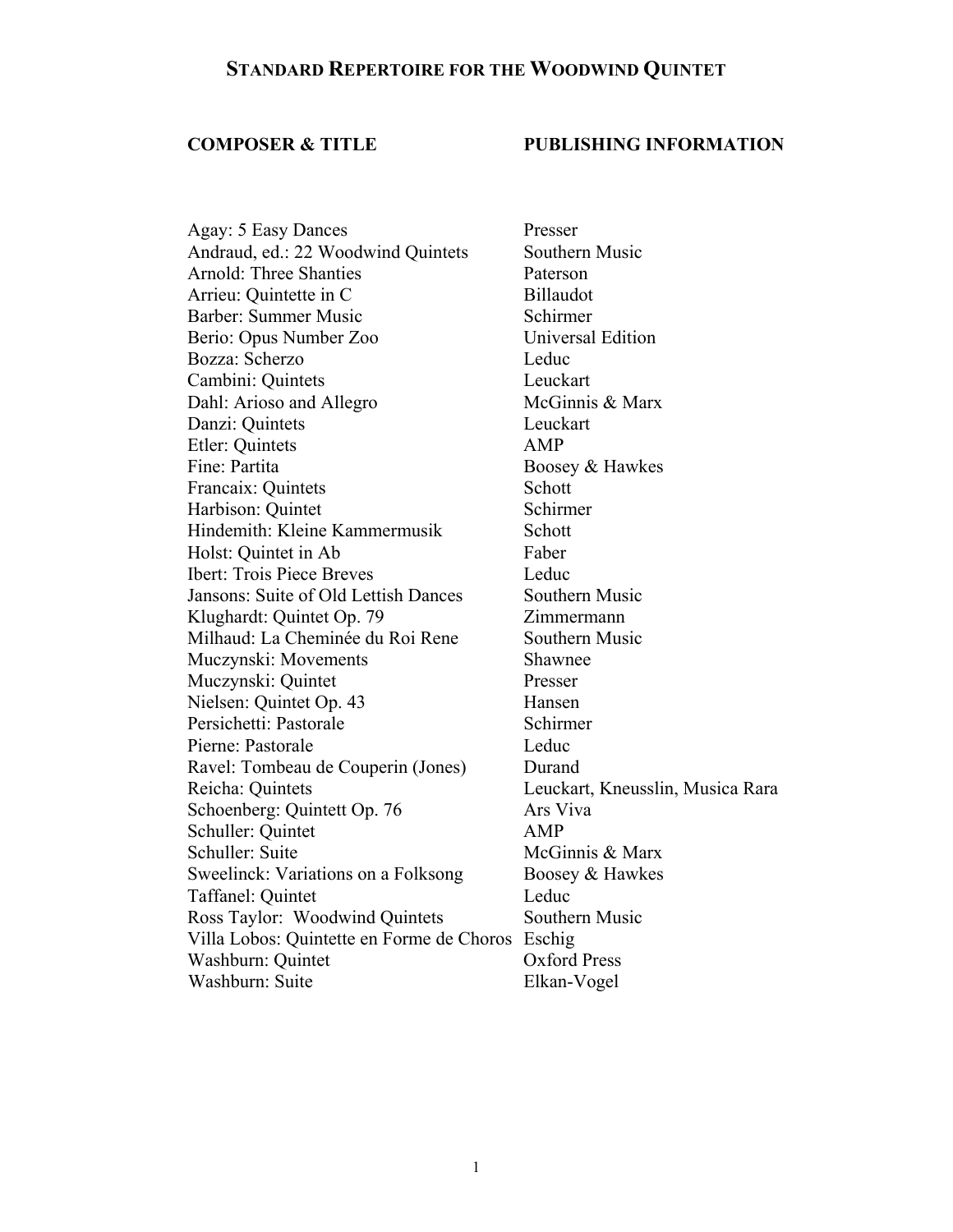# CHAMBER MUSIC REHEARSAL PRIORITIES

# **Efficient use of time**

- Have a rehearsal "plan."
- Set short and long term performance goals, and focus on them as you rehearse to prepare for your scheduled performance.
- Maintain focus and concentration on that "plan."
- Notate tempos, etc., as a group.
- Keep a record of work accomplished, and decide on a projected plan for the next meeting.
- Assign each member a musical element on which to concentrate, then rehearse problematic areas of each of the following elements: pitch, rhythm, musical gestures, balance, ensemble.

# **Creative Practice**

- Notate obvious musical gestures.
- Determine problems.
- Rehearse in a slow tempo with a musical "plan."
- Drill with a metronome.
- Break apart—rehearse—reconstruct—run.
- Record ensemble with tape recorder or minidisc player—listen and make decisions as a group.
- Engage in regular group and individual score study.

# **Elements for consideration and experimentation**

- Phrasing length / cadences
- Motivic / harmonic material of importance
- Climactic areas / cadences
- Style / mood / group sound
- Your role in the piece at all times
- Balance / tuning / articulations / vibrato / accents / dynamics etc.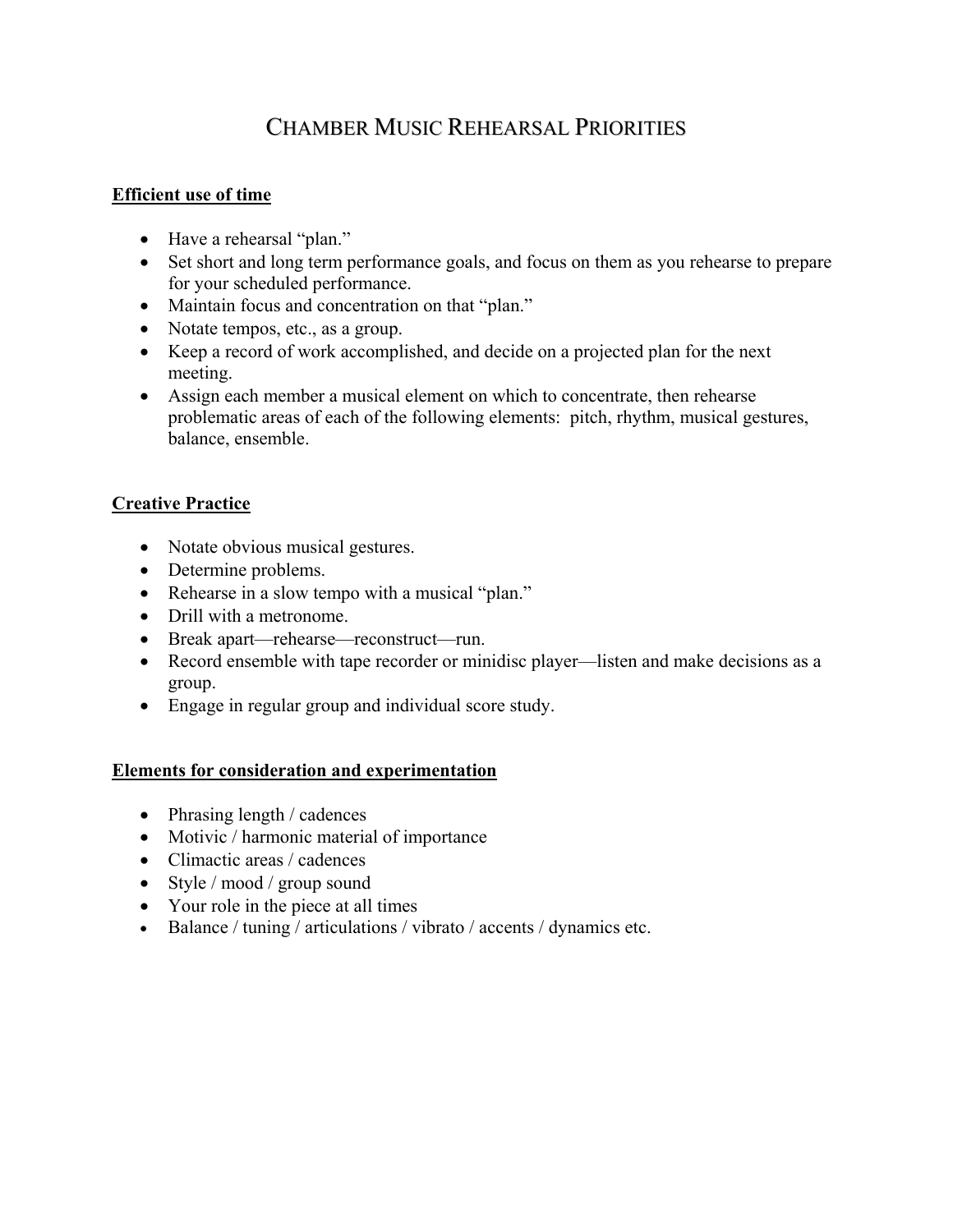# **WIND QUINTET REHEARSAL GUIDE**

**GROUP: \_\_\_\_\_\_\_\_\_\_\_\_\_\_\_\_\_\_\_\_\_\_\_\_\_\_\_** 

| <b>DATE</b> | REHEARSAL TECHNICAL WORK | <b>MUSICAL &amp;</b><br><b>FORMAL WORK</b> | <b>COMMENTS</b><br><b>ASSIGNMENTS</b><br><b>NEXT SECTIONS TO WORK</b> | <b>SECTIONS</b><br><b>RUN</b><br><b>RECORDING</b> | <b>QUINTET</b><br><b>BUSINESS</b> |
|-------------|--------------------------|--------------------------------------------|-----------------------------------------------------------------------|---------------------------------------------------|-----------------------------------|
| PIECE:      |                          |                                            |                                                                       |                                                   |                                   |
| PIECE:      |                          |                                            |                                                                       |                                                   |                                   |
| PIECE:      |                          |                                            |                                                                       |                                                   |                                   |
| PIECE:      |                          |                                            |                                                                       |                                                   |                                   |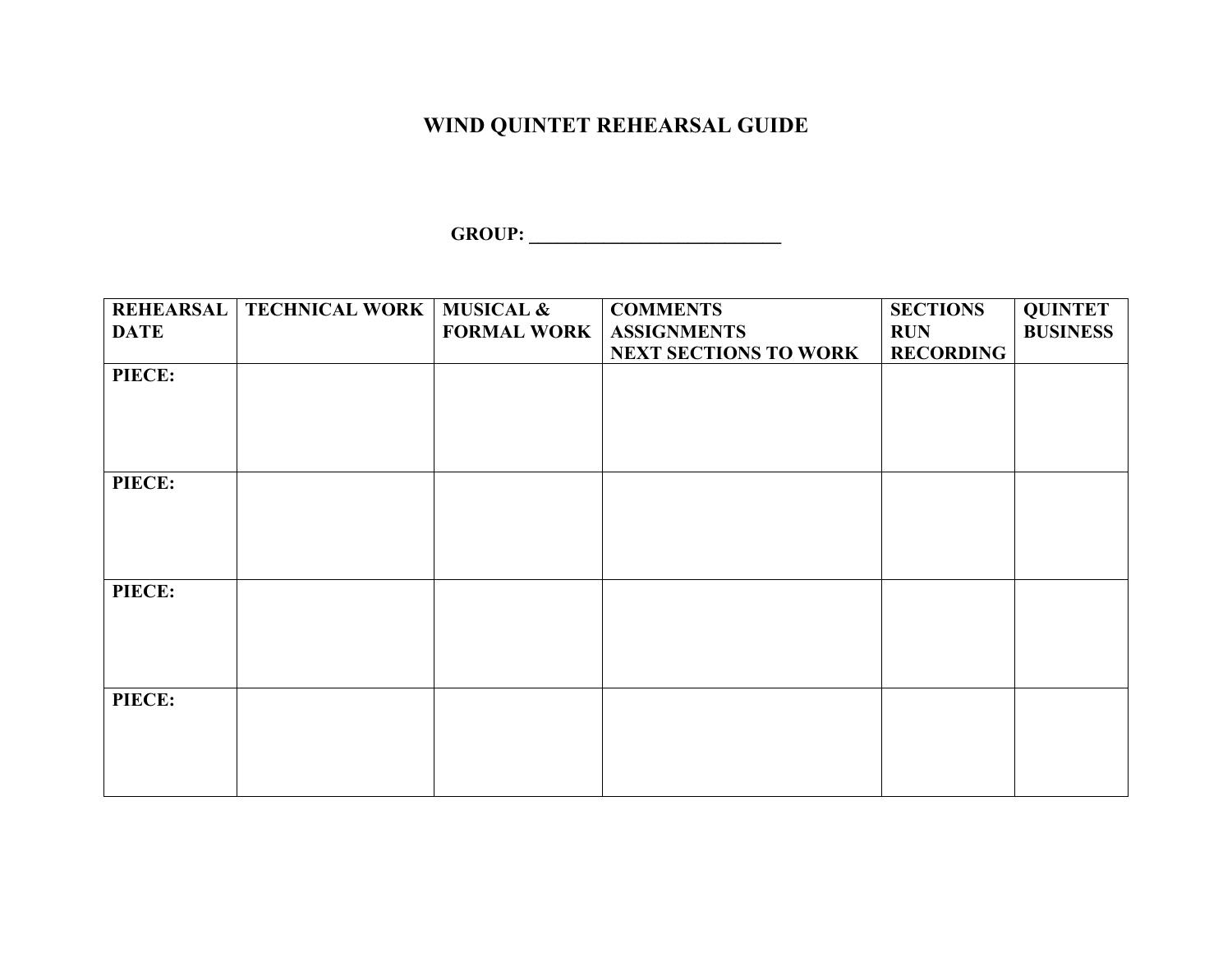# **A GUIDE TO WOODWIND QUINTET PLAYING FOR THE DEVELOPING FLUTIST**

#### **by**

# **Beth E. Chandler James Madison University**

The flute plays an important and independent role in the woodwind quintet, as does every instrument. First and foremost, the flutist serves in a significant leadership role, both musically and logistically. The flute often has the primary melodic material, is the highest-pitched instrument, has the highest range, and is first in score order. The following issues should be considered by the developing flutist in order to become a better ensemble player.

#### **I. LEADERSHIP**

#### *A. CUEING*

The responsibility of cueing most often falls to the flutist. Cueing can include starting the ensemble at the beginning of a piece, movement, or section, setting a new tempo, or leading the ensemble through challenging rhythmic or musical sections. Also, the placement of the flutist and the position of the flute can be conducive to the other players seeing cues. Cueing is a significant responsibility, so it is important for the flutist to become comfortable and adept at setting tempi, leading musical transitions, and generally helping the ensemble to stay together rhythmically, musically, and otherwise. The flutist, even in his or her own practice, should learn to begin a piece, movement, or section with a breath in the correct tempo in which the ensemble is about to play. In the ensemble it is important for the flutist to get in the habit of ensuring that all other players are ready to play before giving a cue to begin. Eye contact is crucial to ensuring that everyone is ready, and frequent eye contact while playing is encouraged. This practice encourages better music making on a variety of levels!

Even though the flutist does do much of the cueing, it is strongly encouraged that the flutist shares the wealth! In certain instances, it is more effective for another instrument to cue. Decisions about who should cue, and when, should be based on melodic material, active rhythmic figures while others have slower note values leading through transitions, and other musical and logistical factors.

# *B. MELODY/LEAD VS. ACCOMPANIMENT/FOLLOW*

More often than not, the flute has melodic material. It is important that the flutist lead well and be confident in playing the melody.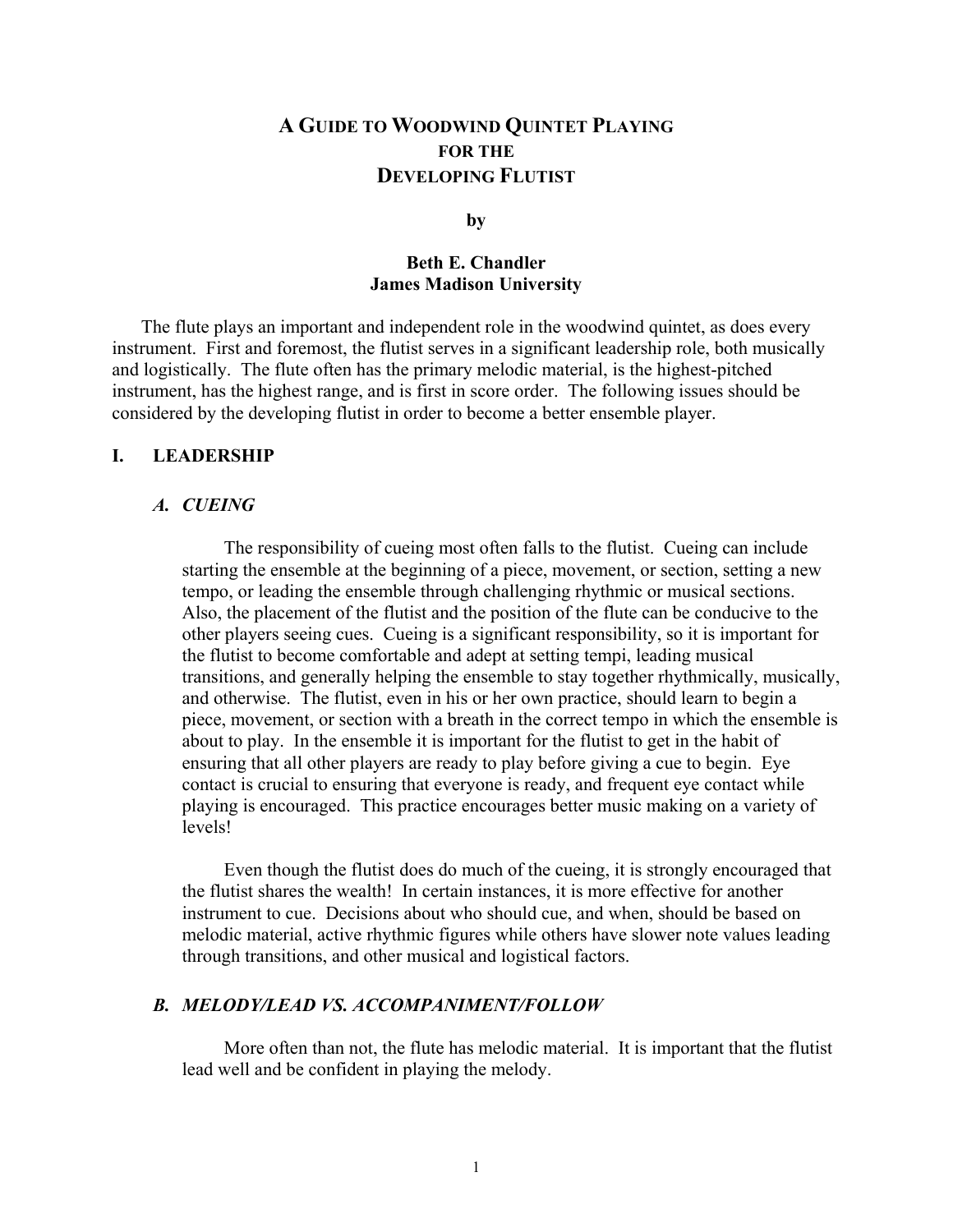On the less frequent occasions when the flute has accompanimental material, the flutist should listen and learn how to accompany from the bassoonist, hornist, and clarinetist, who accompany more regularly. Care should be taken to follow whoever has the melody with flexibility, appropriate balance, and a blending tone color. Score study and listening will help the ensemble to determine melodic versus accompanimental material.

#### **II. TIMBRE AND BLEND**

#### *A. COLOR/TIMBRE*

The flute is capable of producing a wide palette of tone colors, or timbres. The flutist should strive to use a variety of colors, from a pale, hollow, open sound, to a dark, rich, edgier sound, and many colors in between, to portray a particular characteristic within the music. Even younger students can experiment with varying tone colors, provided their sounds are well developed, and they are playing with efficient air. The flutist should strive to not sound too "flutey" all of the time. He or she should explore sounding like other instruments in the ensemble when appropriate.

#### *B. VIBRATO*

A defining and characteristic element of the flute sound is vibrato. Many younger flutists have two speeds of vibrato: on and off. The flutist should be encouraged to use vibrato as yet another means of expression by experimenting with the amplitude, or width, of the vibrato, as well as the speed of the vibrato. Using vibrato as another element of color will open up many new possibilities.

Use of vibrato may also be a challenge for the flutist in blending with the other instruments of the ensemble, as the clarinet and horn do not regularly use vibrato. It is very acceptable (and recommended!) for a flutist to play without vibrato (*non vib.*) at times, in order to develop greater variety in expression and color, and, especially, to improve intonation.

#### **III. BALANCE**

#### *A. PROJECTION*

Projection can be problematic for the flutist. The primary reason for poor projection is lack of air speed and general "ring" in the sound. The flutist must "play out," without sacrificing pitch. The low register is naturally softer on the flute, so the flutist must strive to project with a more robust tone in this range. On the contrary, the upper register tends to be louder, so the flutist must strive to play in this range without too strident or bright a tone.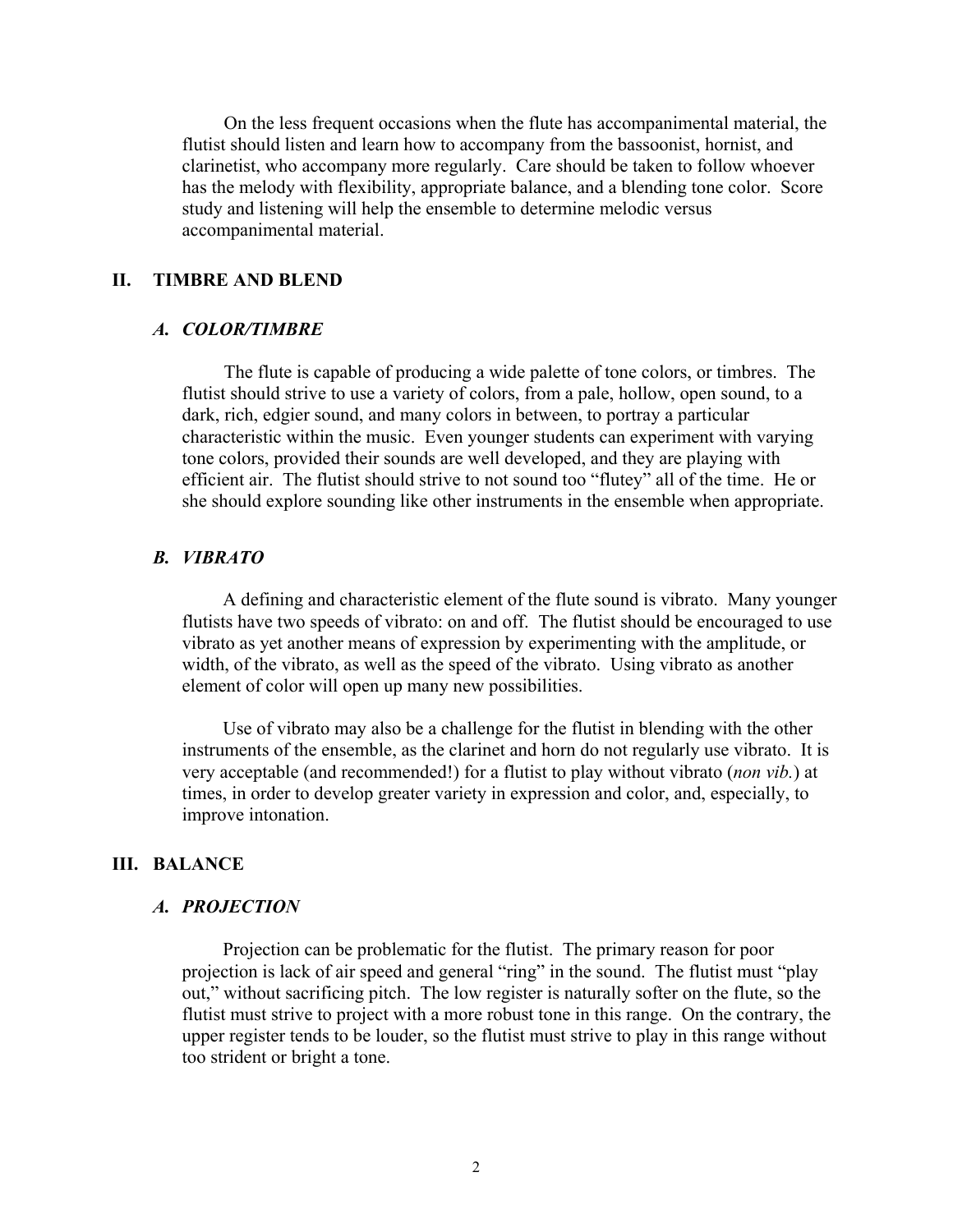In addition, the flutist should recognize the tendencies of the other instruments. The clarinet has the extraordinary ability to play softly with ease. However, it is difficult for the oboe and bassoon to play softly in the low register. These tendencies should be considered in making decisions regarding balance in the ensemble.

#### *B. POSTURE AND PLACEMENT*

The placement of the flutist in the woodwind quintet is, from the audience's perspective, on the left front of the ensemble. This location is effective, as the flute is directed toward the audience (even though sound is not only transmitted through the end of the instrument). The flute is not as directional an instrument as the horn, for example, but having the end towards the audience will help projection. This position can also be problematic because the flutist has to turn his or her body toward the rest of the ensemble to cue, often causing his or her back to be toward the audience. The best solution for this problem is to "fan out" the ensemble, so the inside players are slightly closer to each other, while the flute and clarinet (if on the outside) sit slightly further behind the players next to them.

| DIAGRAM: | hn/bsn |                  |
|----------|--------|------------------|
|          |        | $ob/cl$ $bsn/hn$ |
|          |        | cl/ob            |

# **IV. INTONATION**

#### *A. PITCH TENDENCIES*

Intonation is always a challenge for the ensemble player. For the flutist, it is a particular challenge because of the nature of the tessitura of flute lines. Because the flute is often scored in a higher range than other instruments, poor intonation seems amplified! It is important for the flutist to develop an understanding of the tendencies of the flute in general, as well as his or her own instrument and way of playing in particular. Equally as important is learning the pitch tendencies of the other instruments. In quintet playing, the flute should consider that the clarinet tends to go sharp when playing soft, and flat when playing loud—exactly the opposite from the flute! Also, the flute tends to be paired with the oboe frequently in woodwind quintet **literature** 

Environmental factors may also affect intonation. When addressing tuning issues, the temperature of the room in which the ensemble is performing should be considered. When the flute is cold, its pitch tends to be flat. Contrarily, when the flute is very warm, its pitch goes sharp.

The headjoint cork should also be checked periodically to ensure proper placement, and therefore, proper relative intonation of the scale of the instrument. The cork may be checked quickly by using the cleaning rod that is supplied with the instrument. On the opposite end of the "needle eye," there should be a small line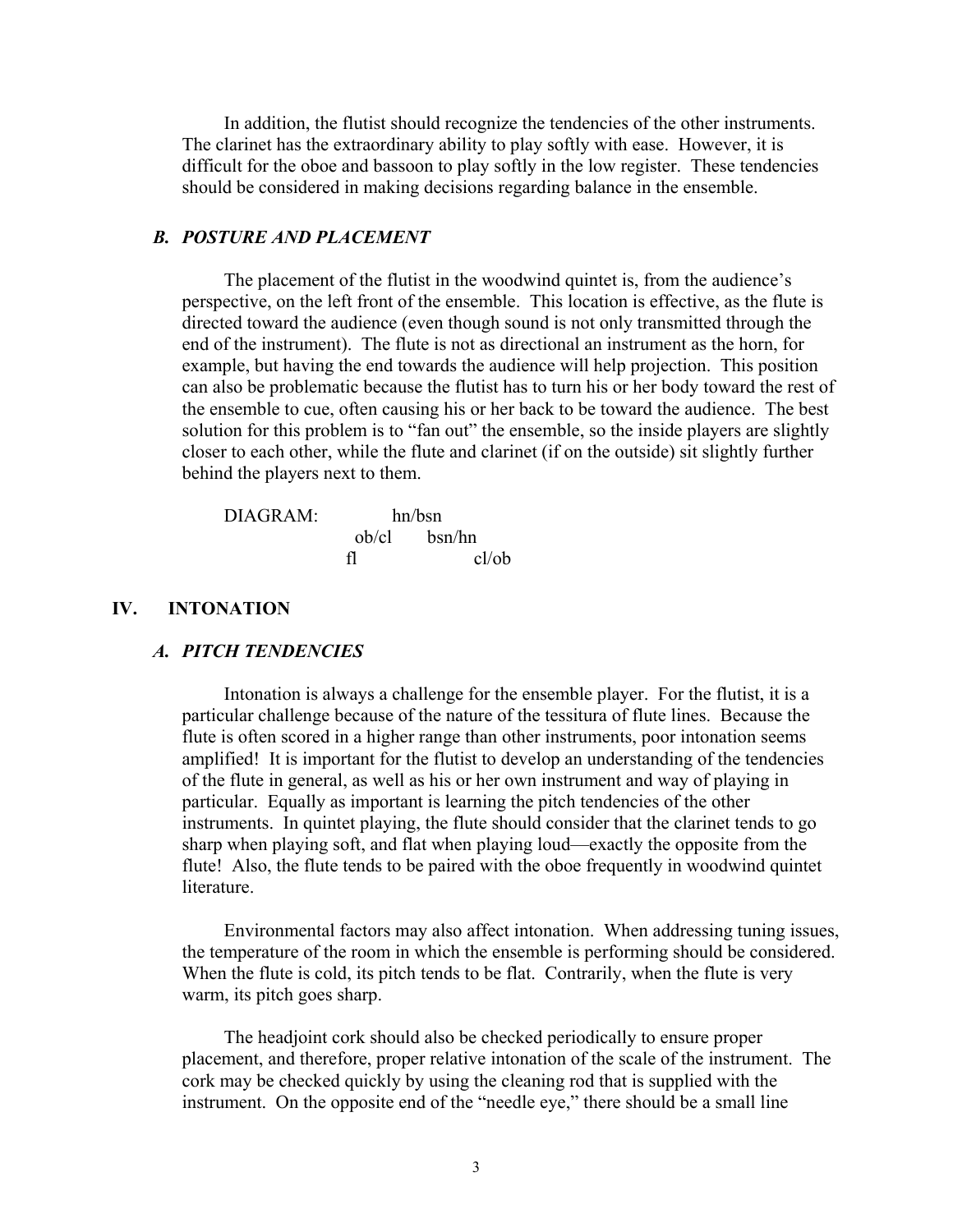marked on the rod. When inserted into the headjoint, the line should be centered exactly in the middle of the embouchure hole. Adjustment of the cork may be made by partially unscrewing the headjoint crown and pushing in, or using the end of the cleaning rod (wrapped in a thin cloth) to push from the inside of the headjoint outward.

Many young flutists adjust pitch by rolling the flute in and out. This "technique" should be avoided at all costs, as the instability this causes will wreak havoc on tone production in general. It is important for the embouchure plate to be placed firmly in the crook of the chin and to remain stable. The sharp edge of the embouchure hole should be placed against the edge of the pink part of the lip. Pitch control should be achieved through proper air support/pressure, and embouchure and jaw flexibility/movement. There should be little to no head movement, except as a last resort to correct serious intonation problems on particular notes or in specific passages.

The developing flutist should also be aware that, while rehearsing or performing, if he or she feels that he or she is not completely in tune, he or she should not hesitate to attempt to make an adjustment during several measures rest, or between movements. It is much better to make an effort to adjust than to play an entire performance out of tune!

Ultimately, the best tool for good intonation is the player's ears, and listening skills should be constantly refined.

#### *B. FINGERINGS*

Correct fingerings are important to good intonation as well. It is imperative that the flutist has a good fingering chart. Fingering charts in many large ensemble method books contain numerous errors. The best fingering chart is one that is comprehensive, including regular fingerings and trill fingerings, and can be purchased as a separate reference book. Some of the most common incorrect fingerings include:

#### **Key to below flute fingerings:**

# **LEFT HAND:** 1 2 3 (th) (G#) / RIGHT HAND: 4 (tr<sup>1</sup>) 5 (tr<sup>2</sup>) 6 (Eb) (Db) (C) (B)

|                   | <b>Incorrect Fingering</b>         | <b>Correct Fingering</b>    |
|-------------------|------------------------------------|-----------------------------|
| $F#^1$ and $F#^2$ | $123$ (th) $/5$ (Eb)               | 123(h)/6(Eb)                |
| $D^2$             | 1 2 3 (th) $/4$ 5 6                | $23$ (th) / 4 5 6           |
| $Eb^2$            | 1 2 3 (th) $/$ 4 5 6 (Eb)          | $23$ (th) / 4 5 6 (Eb)      |
| Bb <sup>3</sup>   | 1 (th) / 4 (tr <sup>1</sup> ) (Eb) | (th) / 4 (tr <sup>1</sup> ) |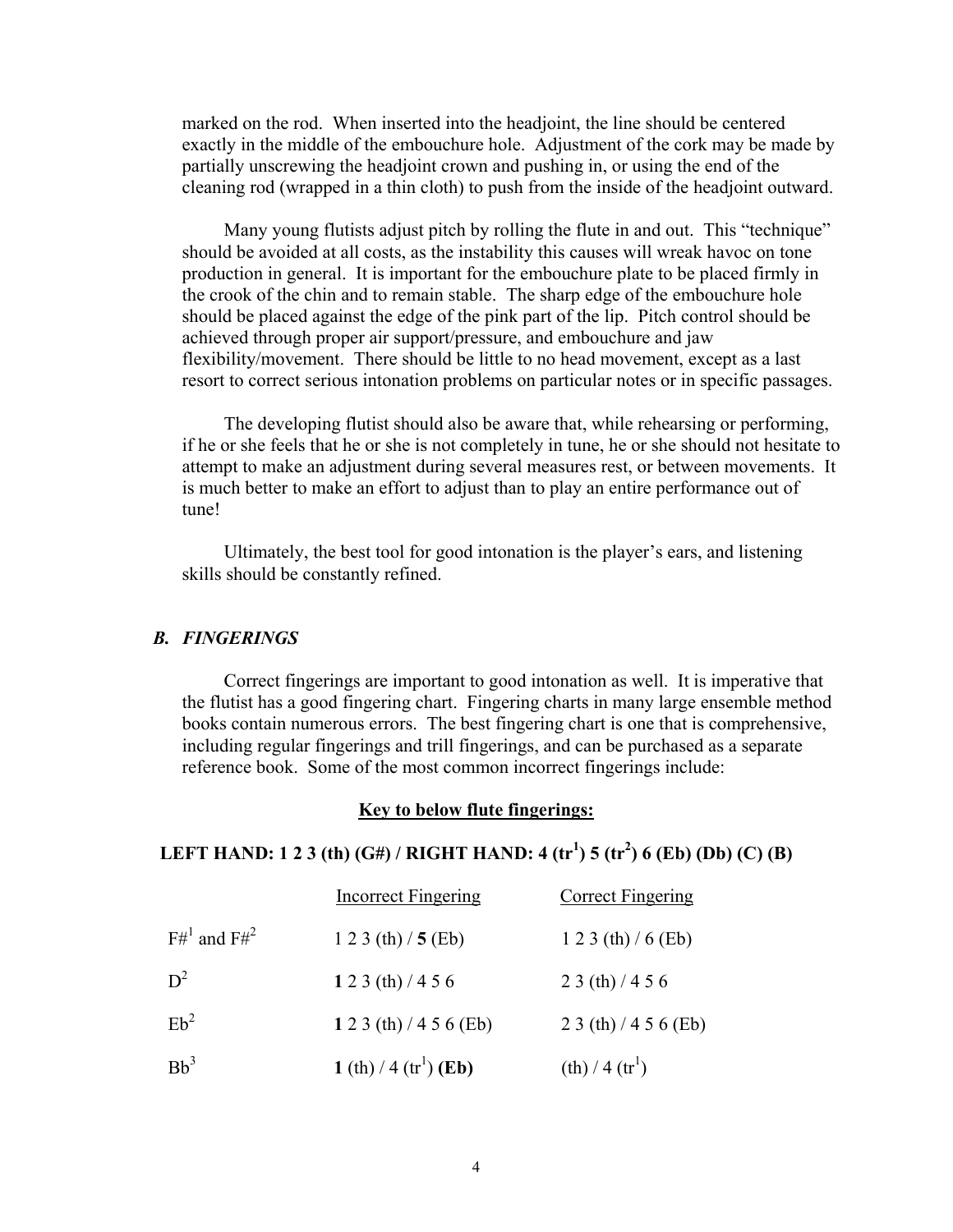Here are a few alternate fingerings that may improve intonation:

|                                                             | <b>Special Fingerings</b>                                   |
|-------------------------------------------------------------|-------------------------------------------------------------|
|                                                             | (all to lower pitch)                                        |
| $C^2$                                                       | add 4                                                       |
| $\frac{C\#^2}{E^3}$                                         | add 4 (optional), $5 & 6$                                   |
|                                                             | no Eb key                                                   |
| $F^3$                                                       | add 6                                                       |
| $F#^3$ (only this 8ve)<br>G# <sup>3</sup><br>B <sup>4</sup> | substitute 5 for 6                                          |
|                                                             | add $5 & 6$                                                 |
|                                                             | finger $G^2$ , add both trill keys & Db, blow VERY fast air |
| $C^4$                                                       | add thumb or half hole 5                                    |

#### *C. WORKING WITH A TUNER*

Using a tuner in rehearsal can be a very beneficial rehearsal tool. However, it is very important for every player to understand that using a tuner only provides a reference point and does not take into consideration harmony or just temperament. No player in the ensemble should play with a tuner on his/her stand in order to check pitch randomly.

#### **V. OTHER ISSUES TO CONSIDER**

#### *A. PICCOLO*

 There are a few pieces in the woodwind quintet repertoire that require the flutist to double on piccolo. Trying to attain the best quality instrument as possible will help the young piccoloist significantly. Fingerings for the piccolo are virtually the same, with the exception of the following.

**Ab3 : 2 3 (G#) / 5 6 (Eb)** 

The piccolo also requires that the player use faster air, with a smaller aperture.

#### *B. RELATIVE SIMPLICITY OF THE INSTRUMENT*

In comparison to the other instruments in the woodwind quintet, the flute is a relatively simple instrument. There are no reeds, mutes, instruments in other keys, or other necessary accessories upon which the other instruments are reliant. The mechanics of the flute are somewhat less complex than the other woodwind instruments, and therefore, the flutist has fewer concerns with technique. Much of the focus in the young flutist's development should be on tone development and pitch control, so as to improve the overall sound of the ensemble in which he or she is playing.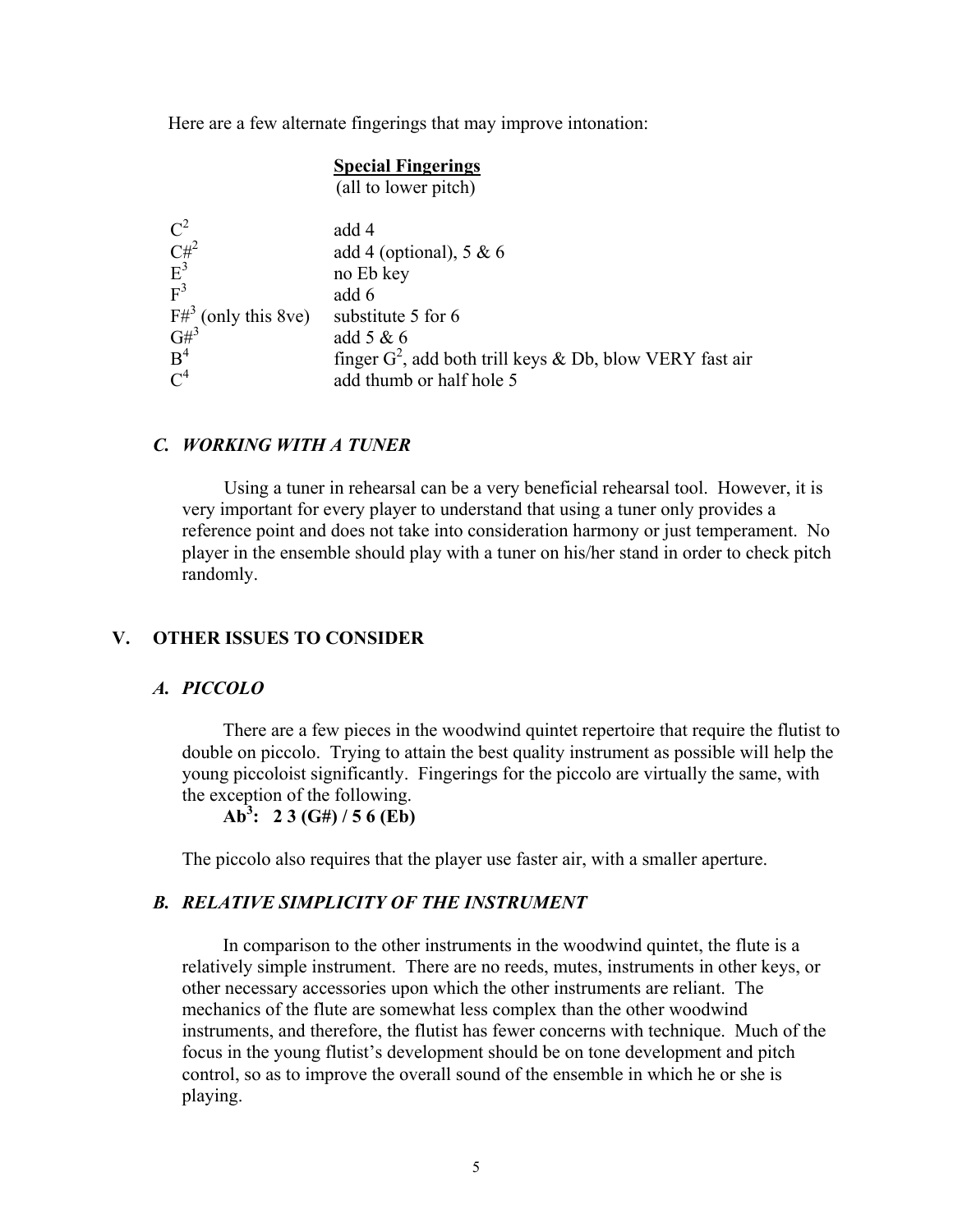# **Oboe Idiosyncrasies as Related to Wind Quintet Performance by Dr. Michele Kirkdorffer, James Madison University**

# **I. Equipment care greatly affects the success of your oboist**

Many of the difficulties of playing the oboe in a wind quintet or any ensemble setting hinge upon a poor instrument or a new or excellent instrument that is not adjusted properly. An instrument that leaks a tiny amount will cause huge problems with response and intonation. I encourage all teachers of oboists to find a repairperson who specializes in the oboe. Often young players play on reeds that are too soft and buzzy to overcome an instrument that leaks. This prevents them from developing excellent respiration, a good embouchure and good tone.

# **II. Reed Selection**

- A. The reed performed in a wind quintet must meet similar requirements to reeds an oboist performs on in an ensemble. It must be:
	- 1. responsive
	- 2. in tune and stable in the whole range of the instrument
	- 3 produce a pleasant quality of sound
- B. Qualities of a good reed:
	- 1. It is made of cane, not fibercane.
	- 2. A good reed will not have a wire on it!
	- 3. Upon visual inspection, the sides of a soaked cane reed should seal completely up to the tip.
	- 4. The reed should not leak.
		- Check for leaks by:
		- a. soaking the reed in fresh warm water for 2-3 minutes
		- b. close the end of the tube of the reed with a finger
		- c. blow into the reed
			- it leaks if air escapes (discard reed)
			- it seals if no air escapes (passes first test)
	- 5. After soaking in warm water for 2-3 minutes, the reed should have an acceptable elliptical opening:



Good

**Too Open** 

**Too Closed** 

**Leaking** 

- 6. The reed alone should easily produce a Bb with a proper embouchure. (See embouchure.)
	- a. If the student is using a good embouchure and the reed is producing a pitch lower than a Bb, the oboist will play flat.
	- b. If the pitch is sharper than a C, the oboist will play sharp.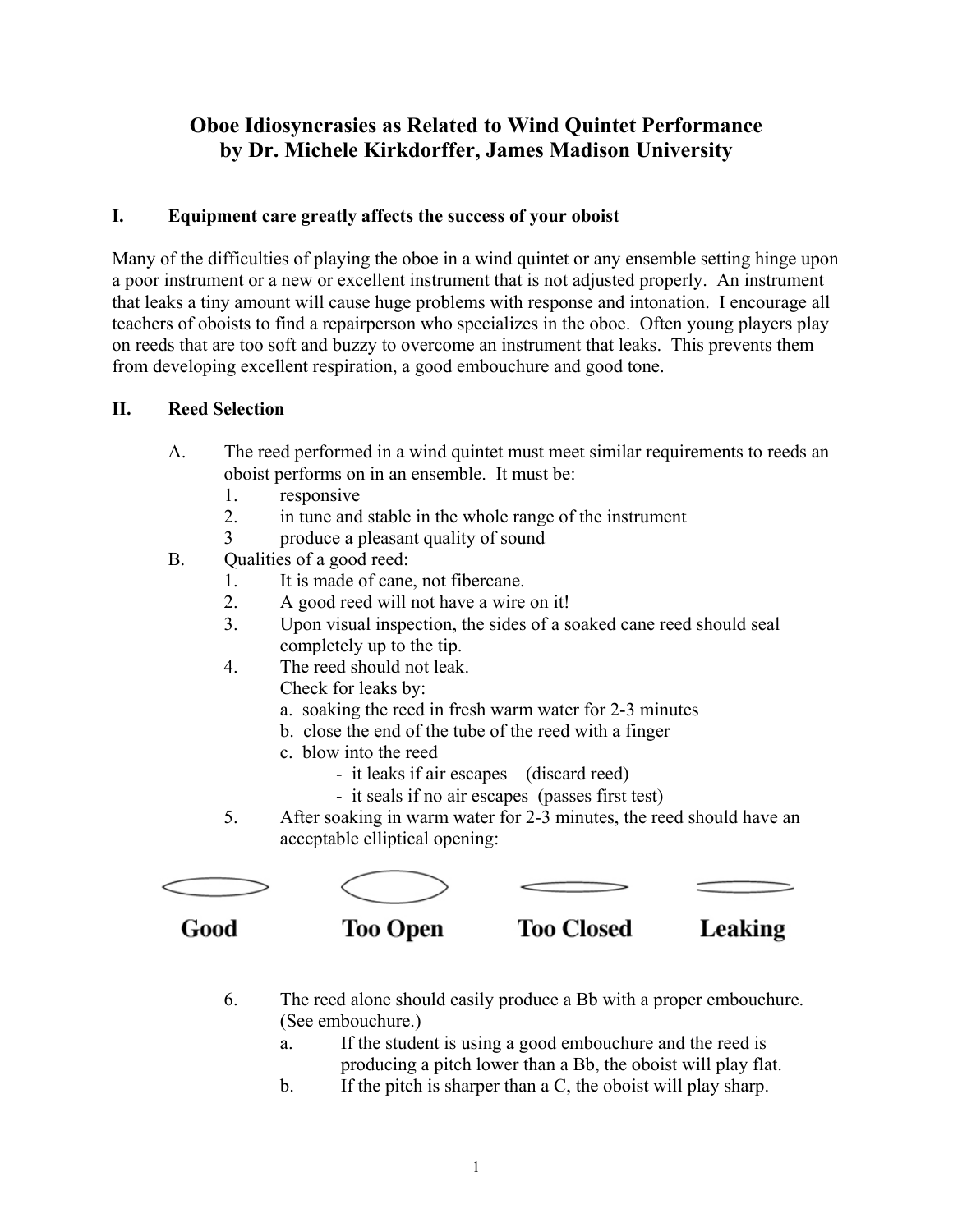- 7. Place the reed in the oboe and play a two octave C major scale to test for overall response, stability, ease, and sound quality. A responsive and stable reed will easily produce all notes of this scale with good intonation.
- 8. The best scenario is to encourage parents to find the student oboist an oboe teacher to study with so reeds can be adjusted to suit the student.
- 9. Crowing the reed. Advanced players who study with an oboist will learn how to crow a reed and what to listen to in the crow to adjust the reed.
	- a. The Good Crow is going to sound octave C's:
		- 1. Put the lips down next to the reed thread
		- 2. Use a good embouchure with a relaxed jaw lowered and slightly forward with the corners of the lips hugging the sides of the reed
	- b. Keep the vowel in your mouth as an "oo" or better an umlaut vowel of ü. (Say "ee" and while keeping your tongue in that position move your lips forward to hug the sides of the reed.)
	- c. Begin blowing gently and increase air speed until the upper "C" sounds
	- d. Once the upper C sounds, continue increasing the air speed until the lower C appears.
	- e. An unacceptable crow is one that sounds like a modem starting up or crows at a pitch that is sharper or flatter than an octave C.
- 10. Look for an American Scrape (tip, heart, and back windows with rails on the sides of the back through the heart) vs. a European scrape**.**

# **American European**





# **III. Reed Care**

- A. Do not leave reed in water container for more than three minutes, as it will break down the fibers in the cane faster and water log the reed.
- B. Soaking the reed in the mouth will also break the fibers in the cane down faster from the enzymes in the saliva. It will work, but will shorten the reed's life. Get an empty film canister to hold the water--it's perfect!
- C. Reed cases should not be airtight. Some companies put their reeds in plastic tubes to sell them. Once the reed is soaked and returned to this airtight container it will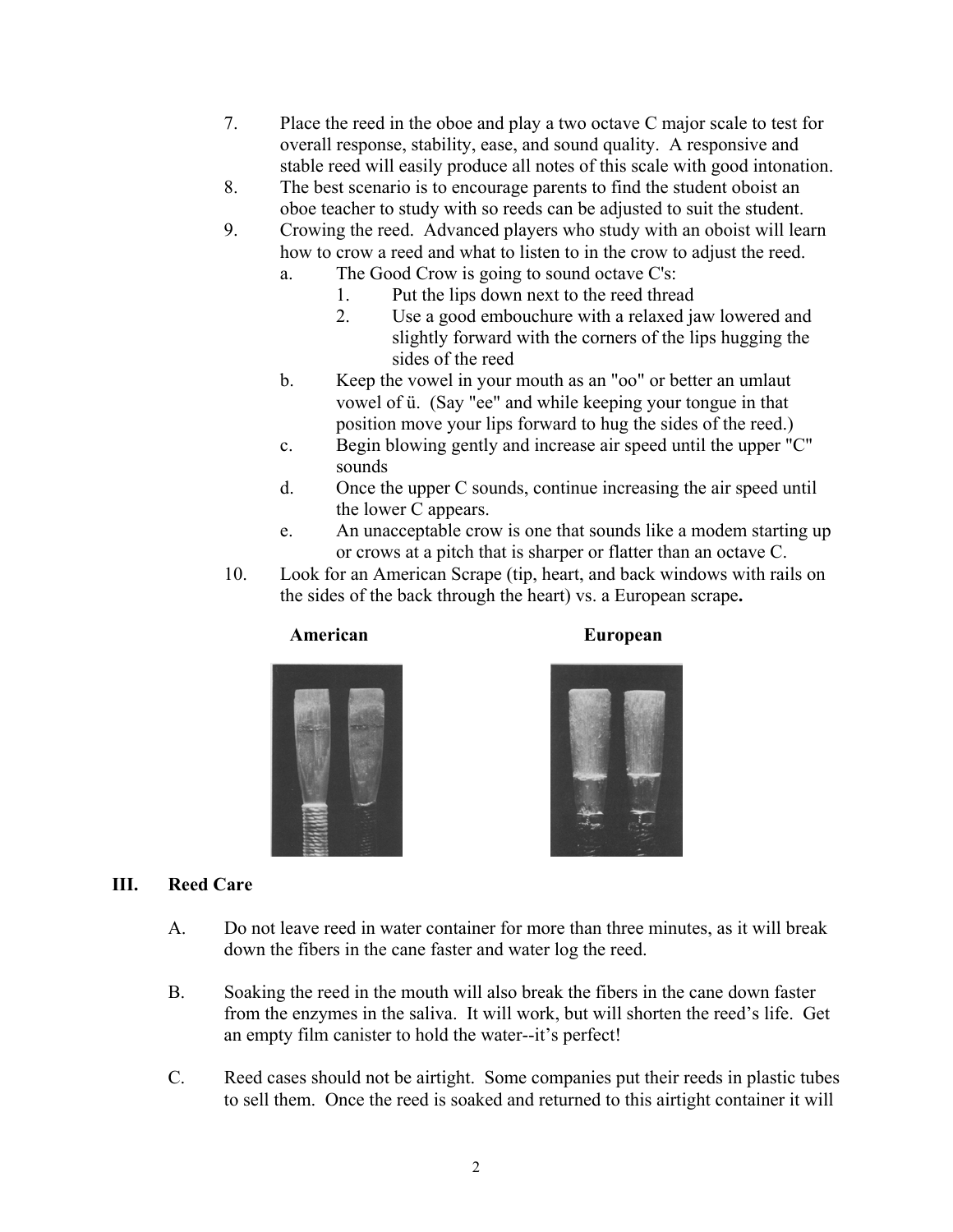grow a small forest of mold. Do not encourage the student to play the reed if it is moldy!

SOLUTIONS: You can take a pin and put holes in some types of plastic tubes so they are not airtight or purchase a legitimate oboe reed case.

# **IV. Tuning the oboe**

- A. The oboe is tuned by:
	- 1. The reed being stable and in tune. (Oboists who make their own reeds, build them this way.) (Oboists who purchase their reeds need to buy several at a time and choose the best to play. Yes, this is expensive.)
	- 2. A proper embouchure, use of air, and a good ear!
- B. The oboe is NOT tuned by:
	- 1. Moving the reed out of the receptacle.
		- (Doing this can cause 3rd space c to be very flat and gurgle.)
	- 2. By pulling the instrument apart at the tenon joints. (Doing either # 1 or 2 throws the instrument out of scale.)
- C. Embouchure
	- 1. Whistle (with your lips formed forward like a kiss)
	- 2. Keep shape of lips like whistling and cover top and bottom teeth with lips by rolling them in around teeth. (The lower jaw must move downward for this to work.)
	- 3. Insert finger (in place of reed) and be sure the student has the teeth covered by the lips and is aware of this.
	- 4. Have them now try this with a reed.
	- 5. Place the reed tip on the lower lip to "seat" the reed and roll in with the very tip of the reed being surrounded completely by the lips.
	- 6. The corners of the lips should hug the sides of the reed to create a pillowy cushion for the top and bottom of the reed to rest in.
	- 7. Essential ingredients: jaw down and slightly forward to line up top and bottom teeth. (this should not cause discomfort...if it does they may be moving the jaw too far or adding tension!) Lips forward, NOT back like when you smile.
	- 8. Vowel sound inside your mouth should sound like a German umlaut ü . Say the letter "E". Keeping your tongue in the same position push your lips forward to make the embouchure which "hugs" the side of the reed.
	- 9. Put as little reed in the mouth as possible.
	- 10. The chin should look relaxed and smooth, not bunched up or really tight like when playing clarinet.
	- 11. No air pockets should occur between lips and teeth or in cheeks.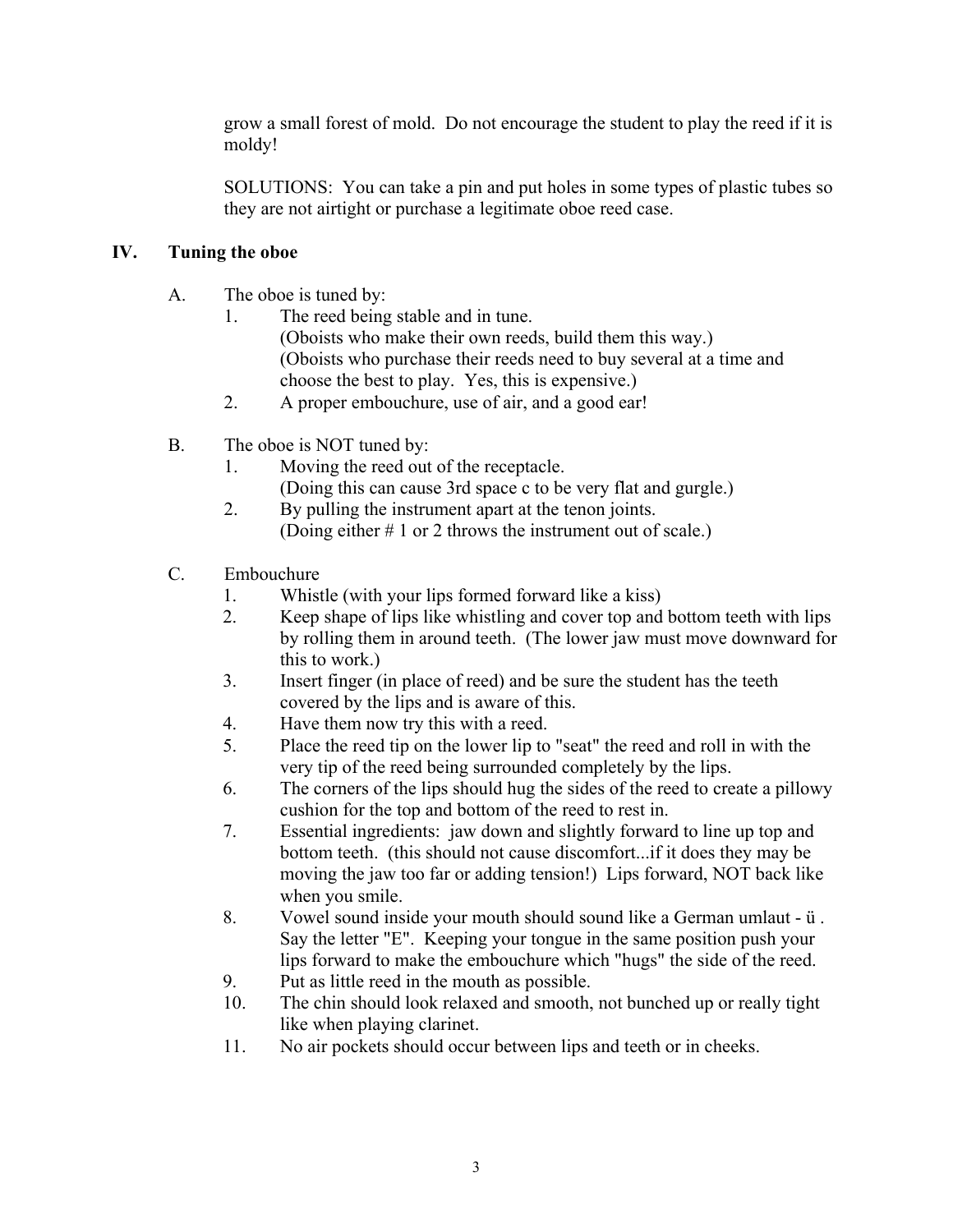- D. The embouchure and a good ear are the principal methods of playing in tune with the other instruments in the wind quintet or a larger ensemble. The oboist must play with a flexible embouchure to adjust for pitch tendencies of the oboe and to match pitch with other ensemble members.
- E. Reed exercises:
	- 1. To determine the proper amount of lower and upper lip to be rolled in over the teeth the player should be able to: Place reed in the embouchure and, using no hands to hold it in place, play the following sequence of pitches: C, B, C, Bb, C, A, C, Bb, C, B, C If the embouchure has the right amount of flexibility to do this, the lips are in a good location over the teeth.

Some people roll in too much of the lower lip, and this is a good exercise to correct this problem.

2. To further refine the embouchure and check the tuning of the reed: Place reed in the mouth with the embouchure described above and use a hand to hold it "seated" gently in the lower lip, then match the following two pitches: Bb-C. The C should be produced by gently moving the jaw up so that the space between the lower and upper teeth becomes slightly smaller. (Practice the jaw motion on your finger first.)

If a student is playing lower or higher than these pitches on the reed, the embouchure or the reed is not right. If the overall pitch is lower than Bb the student will play flat; if the overall pitch is higher than C, the student will play sharp.

# **V. Tuning the Wind Quintet**

- A. The quintet traditionally tunes to the oboist. The oboist has little room to change the overall pitch level of the instrument without a different reed.
- B. The oboist should select a reed that produces an A to an agreed upon pitch level normally A=440.
- C. The oboist should, however, produce the pitch level at which they will truly perform, once playing commences. The other instruments have more flexibility to adjust the overall intonation of their instrument by pushing in or pulling out.
- D. The oboist must never begin sharp, look at the tuner, then drop the pitch to the accurate level. The ear tends to prefer the highest pitch level it hears and this falsely influences the other players. It is best to practice playing an A perfectly in tune upon initial response, or begin very slightly under pitch and bring it up to perfectly in tune.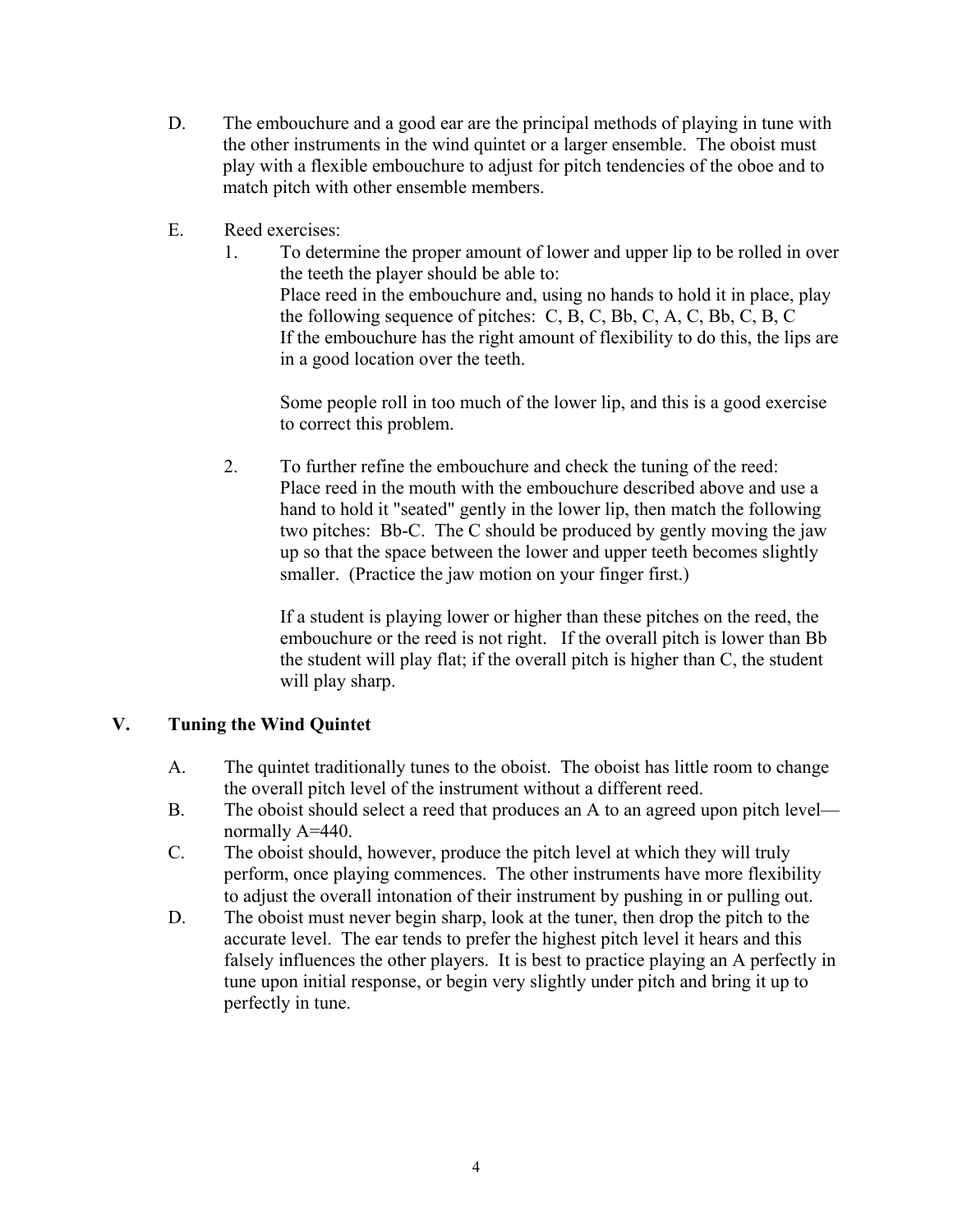# **VI. Low Register Response in Soft Passages.**

- A. Since the oboe is a conical instrument, it is more difficult to play softly in low passages and for the notes to respond. Other instrumentalists in the quintet need to be sensitive to the oboist in this low register. A clarinetist in particular may need to play louder than the softest dynamic their cylindrical instrument allows. B. Solutions:
	- 1. Be sure the instrument does not leak and is in proper adjustment.
	- 2. For improved response--have the air in forward motion and fully supported before removing the tongue from the reed.
	- 3. To play more softly with enough air support for response, slightly "seat" the reed more on the lower lip by the weight of the left hand.

# **VII. Common Problems and Some Solutions.**

A. Oboist is not able to play low notes without a **gurgling** sound.

Cause: The reed is too closed.

Solutions: **drop jaw** more and form mouth around reed like speaking the word **"Toe"** (This keeps the embouchure from closing the reed too much. Also using **less reed** along with lowering jaw will help.)

Instrument may need to be adjusted by an **Oboe Repair Specialist**.

May be a problem endemic to this brand of instrument...ask the Oboe Repair Specialist.

B. Very **honky** sound; shawm-like sound.

Solution: Oboe players have the tendency to put too much reed in their mouths. There should not be reed hanging freely inside the mouth. When feeling with the tongue, the student should feel just the tip opening and VERY little of the top and bottom part of the blade...almost none. If the student is already doing this--get a better reed.

C. If the reed is constructed to play with a **very bright sound,** the talented student may lower their head to darken and dull the sound.

Solution: **Get a better brand of reed**, or a darker sounding reed so the student plays in a good position--one that does not choke off the air.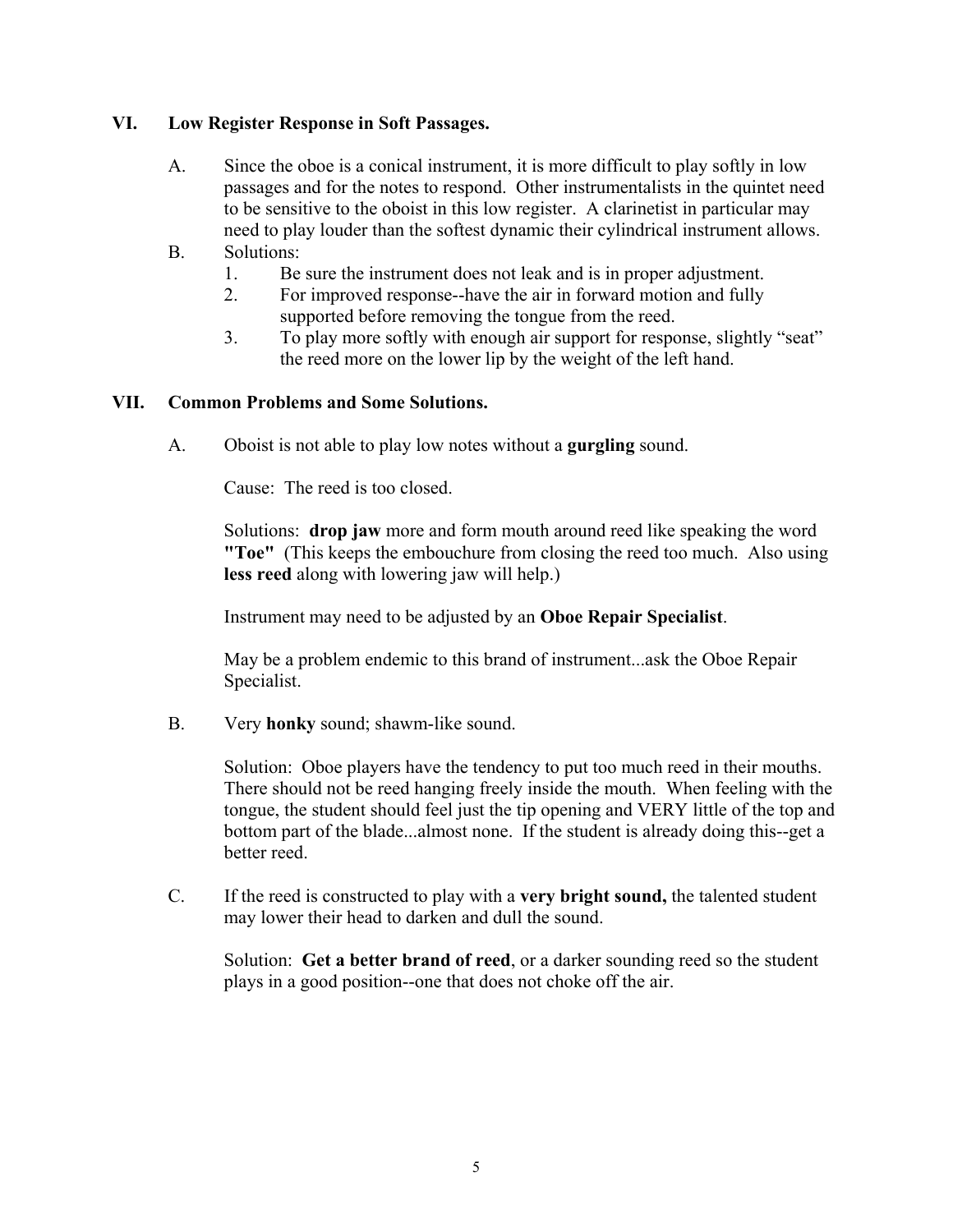# D. **Pinched thin sound.**

Cause: Lips are pulled back like when smiling--so lips are not cushy but thin and stiff. The opening of the jaw or space between the upper and lower teeth is too closed.

Solution: Corners of embouchure forward to make pillowy, cushy lips. (See embouchure description above.)

# E. **Half hole and octave keys.**

Students often are lazy about when to use the proper vent for these notes. You can hear a **fuzzier quality in the sound** when the wrong vent is being used. Carefully look at a decent oboe-fingering chart!

Half hole is used for third space C#, 4th line D, and E–flat. (The finger should roll or rock to cover and uncover this vent. Do not allow the student to pick up this finger off of the half hole key!)

Thumb octave key is used for e, f, f#, g, and a-flat.

Side octave key is used for a, b-flat, b, and c.

F. Forked F

It is an **alternate** fingering used only to prevent sliding a finger for the regular F fingering.

Forked F without F resonator uses an additional finger down on e-flat key. Forked F with F resonator on instrument-- DO NOT also depress e-flat key. The resonator takes the place of the e-flat key being depressed. Help students plan in advance which F fingering to use. Write it in the music.

G. Alternate fingerings:

You should not have to slide across keys. Rarely does any passage of music require this.

There are alternate choices to finger these notes without sliding: e-flat (2 choices) same in first two registers (different venting) f (3 choices) same in first two registers (different venting) a-flat (2 choices) same in first two registers (different venting)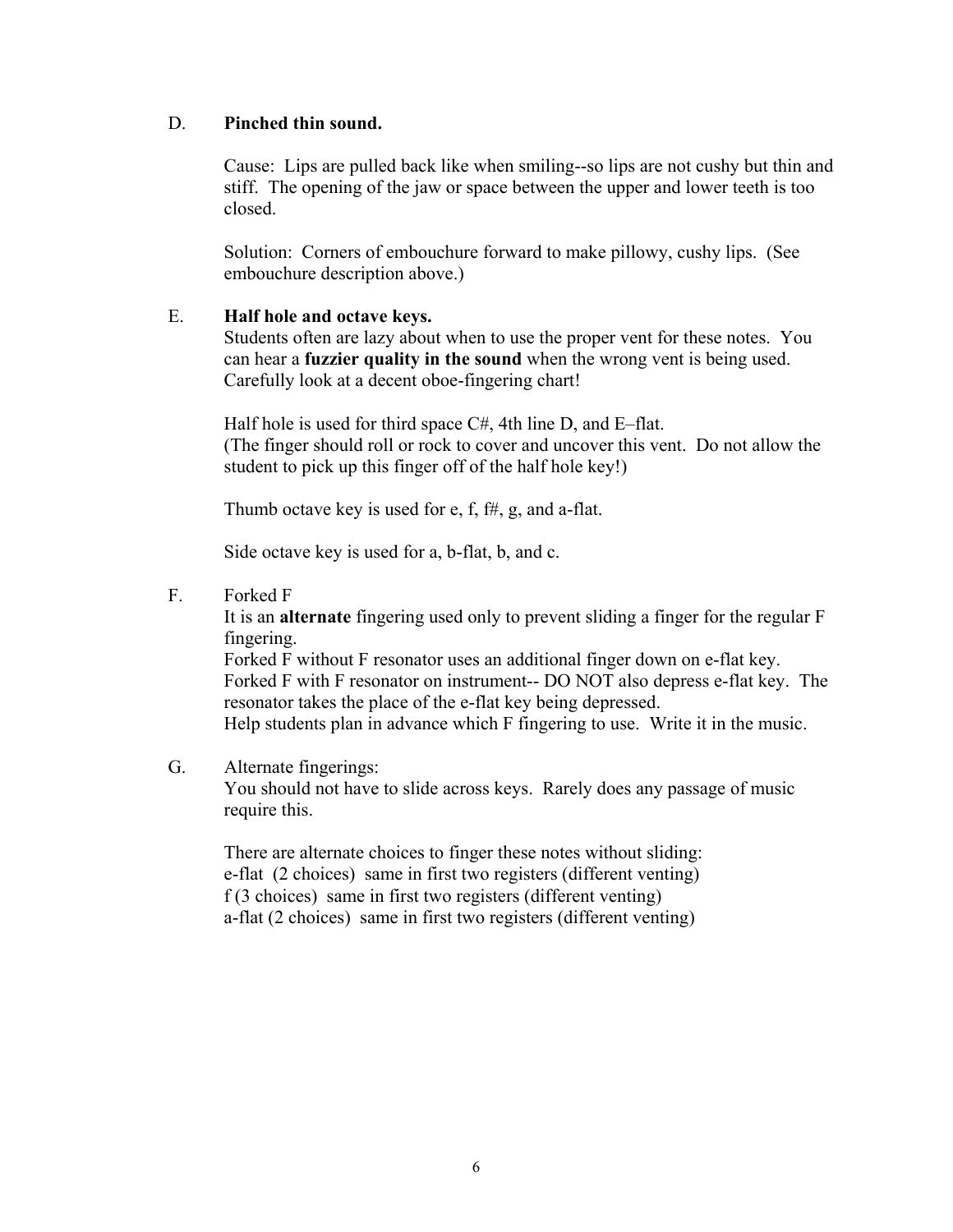# *Clarinet Idiosyncrasies Related to the Woodwind Quintet by Janice L. Minor, James Madison University*

# **1. Playing a Dual Role as the "Alto" Instrument**

The role of the clarinet in the woodwind quintet is twofold. One of the most challenging aspects is playing the part of both melodic voice and accompanimental voice. This interchange presents several important issues of which every clarinetist should be aware.

**1) Balance:** The clarinetist needs to know when his/her part is a melodic line and when it is not. This is not always as obvious as it may seem. Score study along with familiarity of the piece, either by listening to a recording and/or rehearsing with the ensemble, will clarify this. When the player is aware of his/her role throughout the piece, he/she can appropriately fit into the ensemble.

*a) Melodic role:* If the clarinet is not the solo line, it is often paired up with the "sopranos" of the quintet, the flute and/or oboe. This presents different challenges depending on which instrument is involved. The clarinetist will have to work on blending his/her sound and color with the instrument with whom he/she is sharing the melody.

*Flute:* The flute is brighter and lighter in color and timbre, especially in the upper register, than the clarinet. The clarinetist should strive to get into the sound of the flutist without overpowering him/her. Often the melody is written an octave lower than the flute for the clarinet, thus creating a richness to the musical line. Balance is not typically an issue if the flutist has a well-developed tone and the range is not too low. The clarinetist needs to listen carefully, and if he/she cannot hear the flute line, he/she is playing too loudly.

*Oboe:* The oboe is a darker instrument and, depending on the register, can be heavier in timbre, particularly the low register. Oboe players will have a difficult time playing softly in the low range, something the clarinet can do extremely well! The clarinetist will want to be sensitive to this and not play with too soft of a dynamic to assist the oboist. In general, the clarinetist can open up his/her sound to match the color of the oboe. The soli sections for these two instruments are often in the same register so the clarinetist should be aware of matching the oboist in dynamics and intensity.

*b) Accompaniment role:* When not playing the part of the "diva," the clarinetist provides a more utilitarian role with the bassoon and/or horn. This can be anything from a moving rhythmic line to sustained long note chordal passages.

*Bassoon:* The clarinetist is often paired up with the bassoon. These two instruments can really compliment one another. In this pairing, the clarinet is often written in the low chalumeau register, exploiting its dark beautiful sound in this range. The clarinet can enter and release notes with great ease and dynamic contrast/control in this register. Once again, as it is for the oboist, it may be difficult for the bassoonist to play too softly so the clarinetist needs to be sensitive to this. The clarinetist should plan on playing a bit above the written dynamic level to properly balance with the bassoonist. Not only will the colors and low timbres match better, but your bassoonist will be your new best friend!

*Horn:* When the clarinet is paired with the horn, it is usually playing long note values to fill in a chord tone or off beats in an energetic rhythmic passage. Typically, horn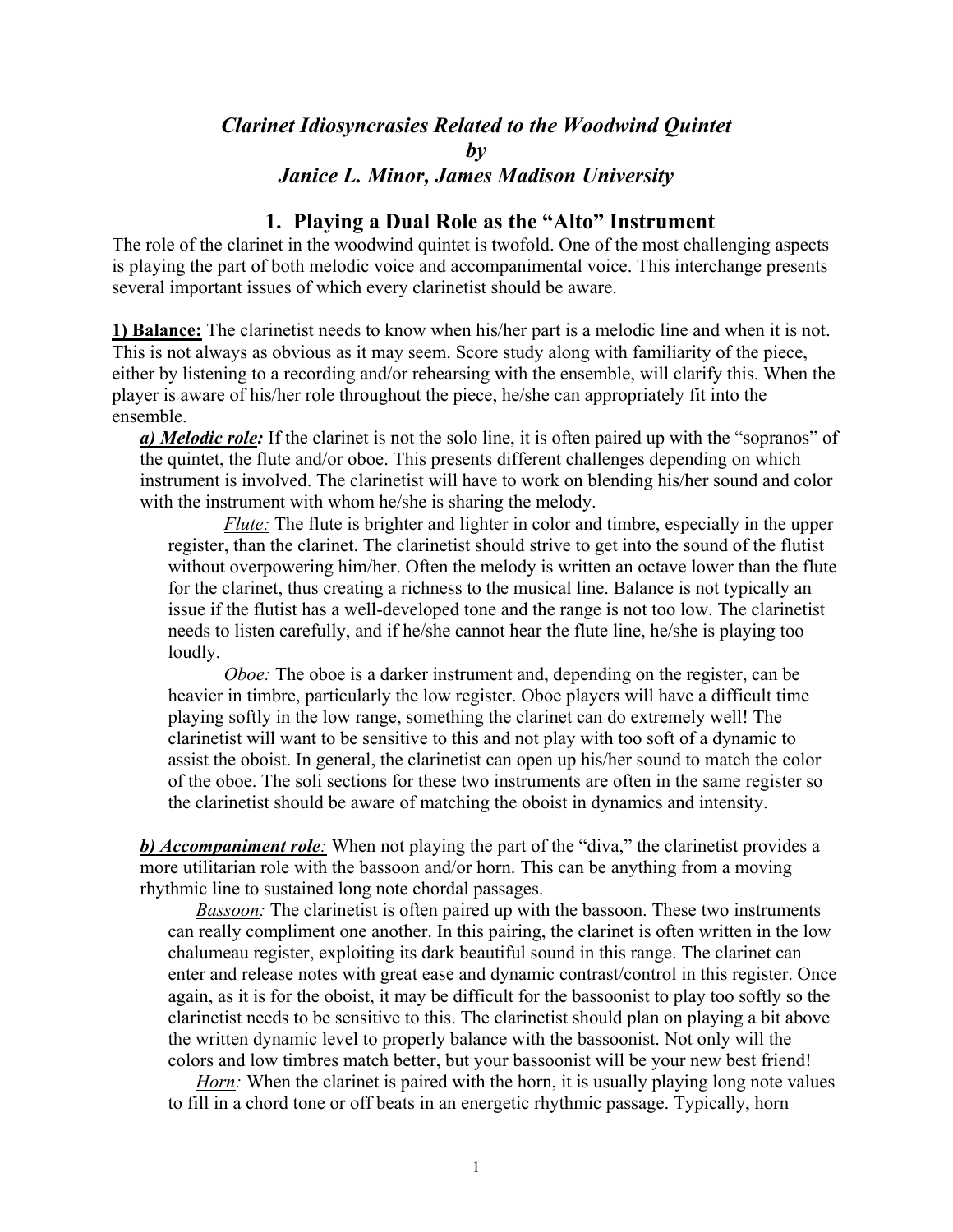players are masters at playing off beats. The clarinetist should allow the horn player to lead in these passages and play softer, just providing some background support. These passages often need to be light and agile, and too many "cooks in the kitchen" could drag the tempo down. When providing long note values as a background, the clarinetist could play out with a full, majestic tone to match the horn (and bassoon!) player. Remember that the horn is a brass instrument, and the player often feels like he/she cannot play full dynamics levels with this instrumentation. Show them that the clarinet can "run with the big dogs," and don't be shy when the music calls for a bravado style of playing.

**2) Endurance:** In many ways, the clarinet is the constant driving force in the quintet. If the clarinet is not the melody line, it is most likely filling an accompaniment role. This being said, the clarinetist needs to have great stamina and endurance because there may be many pages of music before he/she has a measure of rest, if any rests at all! *Because of this, page turns are also often a challenge. Make sure appropriate pages are copied and use two stands or stand extenders to assist with this process.* 

# **2. Intonation in the Dual Role**

It is important for the clarinetist (as well as all the players) to know his/her pitch tendencies, as well as the pitch tendencies of the other instruments in the quintet. This can vary from player to player, and there is no way to know the intonation of every single note on all the instruments. However, a ballpark estimate is always helpful.

**1) Clarinet Tendency:** The clarinet can tend to be sharper than the other instruments in the quintet. This can have something to do with the clarinetist's set up (ex: mouthpiece, reeds, barrel, instrument, etc.). This sometimes has to do with how the double reed players make their reeds and the overall pitch tendency of the group. The clarinet rises in pitch as the instrument becomes warmer. Dynamically, the louder the clarinet, the lower the pitch, and the softer clarinet, the sharper the pitch. Incidentally, this is the opposite for the flute. The lower register of the clarinet (from low d down) tends to be high which often clashes with the bassoon. Some notes notorious for sharpness are low d, c, b, and a. If technically possible, such as in longer note passages, the clarinetist should try to "shade" these notes. Shading entails using a finger or fingers below the last open hole, placing them close to the remaining open tone holes to bring the pitch down. For example, on low c all the right hand fingers can be held close to the tone holes by bracing the middle of the finger against the lower joint rod.

 In addition to knowing pitch tendencies, the clarinetist should also be aware of some standard tuning choices.

*a) Pulling out-Pushing in:* When the clarinet is too sharp, the instrument should first be pulled out between the barrel and the upper joint. One should be careful not to pull out too far here, for this will cause the throat notes (the pitches e through b-flat between the chalumeau and clarion registers, written on the lowest three lines of the staff) to be flat in relationship to long fingerings like b or c above the break. If third space c is sharp, one could lower the pitch by slightly pulling out the lower joint from the upper joint. This should be done carefully and not too much, for this can interfere with the alignment of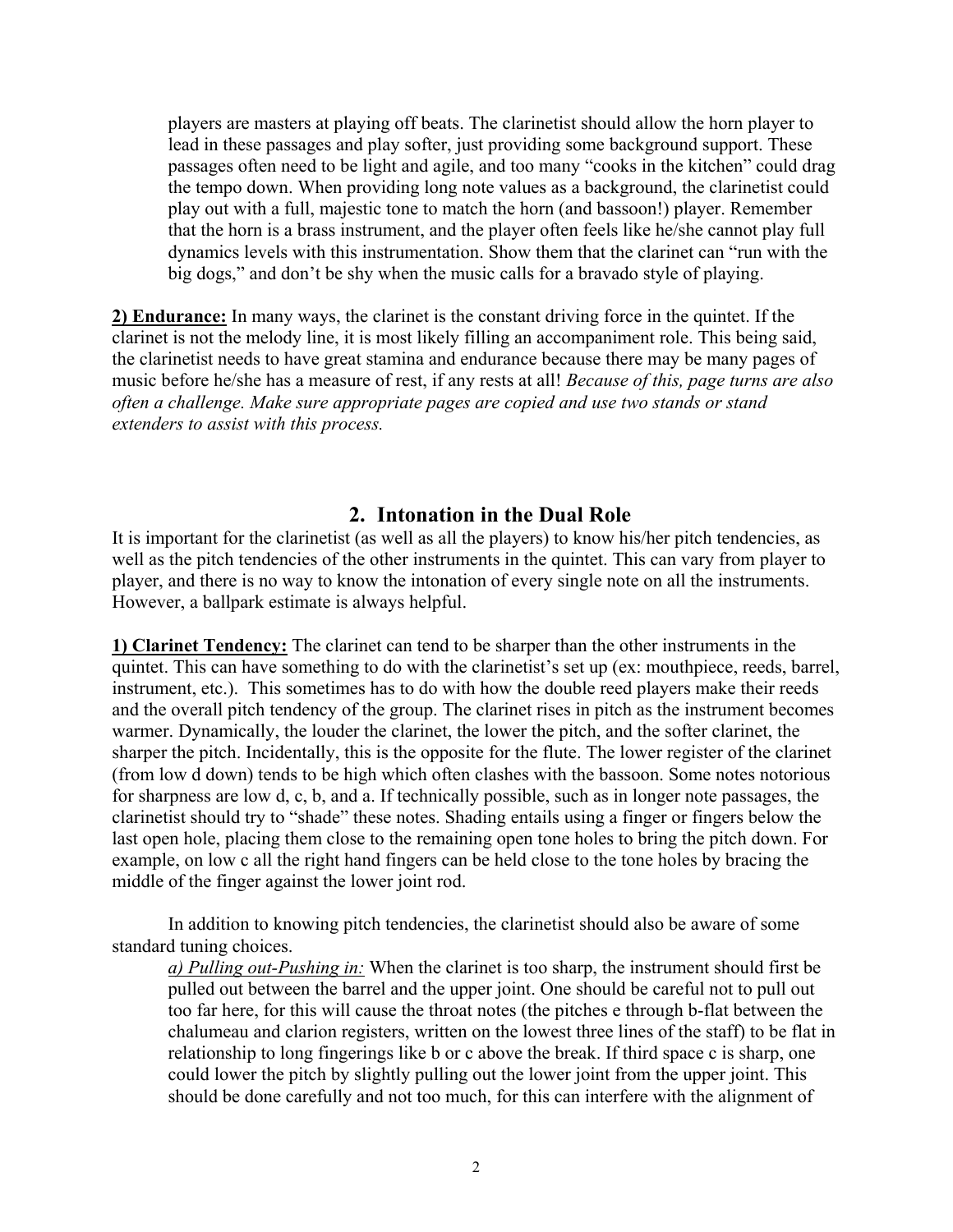the bridge key. If middle line b is sharp, one can pull out at the bell, but keep in mind that low e (the twelfth below) tends to be flat, and this can make this note even lower. If the pitch is too low after pulling out, the player should push the joints back in. Remember that a little does a lot, so too much on either end can be detrimental.

*b) Barrel length:* The standard barrel length that typically comes with the purchase of a clarinet is 66 millimeters. Clarinets get sharper as they age, so older instruments are generally very sharp. If a clarinetist is playing on old "Uncle Al's" clarinet from the attic, chances are the instrument is quite high in pitch. If one has to pull out too much to be "in tune," a large air gap between the barrel and upper joint makes the throat notes unspeakably flat.

Two solutions for this are 1) the use of tuning rings or 2) a longer barrel:

1) Tuning rings are hard, flat, O-shaped rings that look somewhat like water faucet washers. These can be purchased at most music stores that have woodwind supplies. The rings occupy the airspace created by a large pulling out. This will help the throat notes not to be quite so flat when extreme pulling out is necessary. Tuning rings come in varying thicknesses, and several can be stacked together if necessary.

2) Though the more expensive option, the better solution is to purchase a longer barrel. Barrel lengths can range from 62-69 millimeters. Although 66 mm is the standard length barrel, a 67 mm barrel can make all the difference in the world for the clarinetist. There will not be nearly as much tug of war with pitch for the player, and intonation will lie much more comfortably. This is not to say that adjustments will no longer be necessary. The clarinetist still needs to know his/her instrument and its tendencies within the group. A longer barrel will simply assist with this skill.

**2) Intonation and Fingerings:** These are only a few suggestions for alternate fingerings that do assist with pitch issues. One should work with a tuner in the ensemble to see which fingering is best for the particular passage in question.

*a) Fingering choices/ alterations:* Some notes on the clarinet can be played with more than one fingering, and some, for example altissimo G, can have a dozen or more choices. One fingering for a note might have a slightly different color and intonation from another fingering for the same note. In most cases, the standard fingerings are facilitated for technical means, but these may not always be the ones that have the best pitch. In slow passages where technical agility is not a factor, substituting the better-pitched fingering makes sense. On the following page, there are some examples of alternate fingering choices starting from the low range to high range.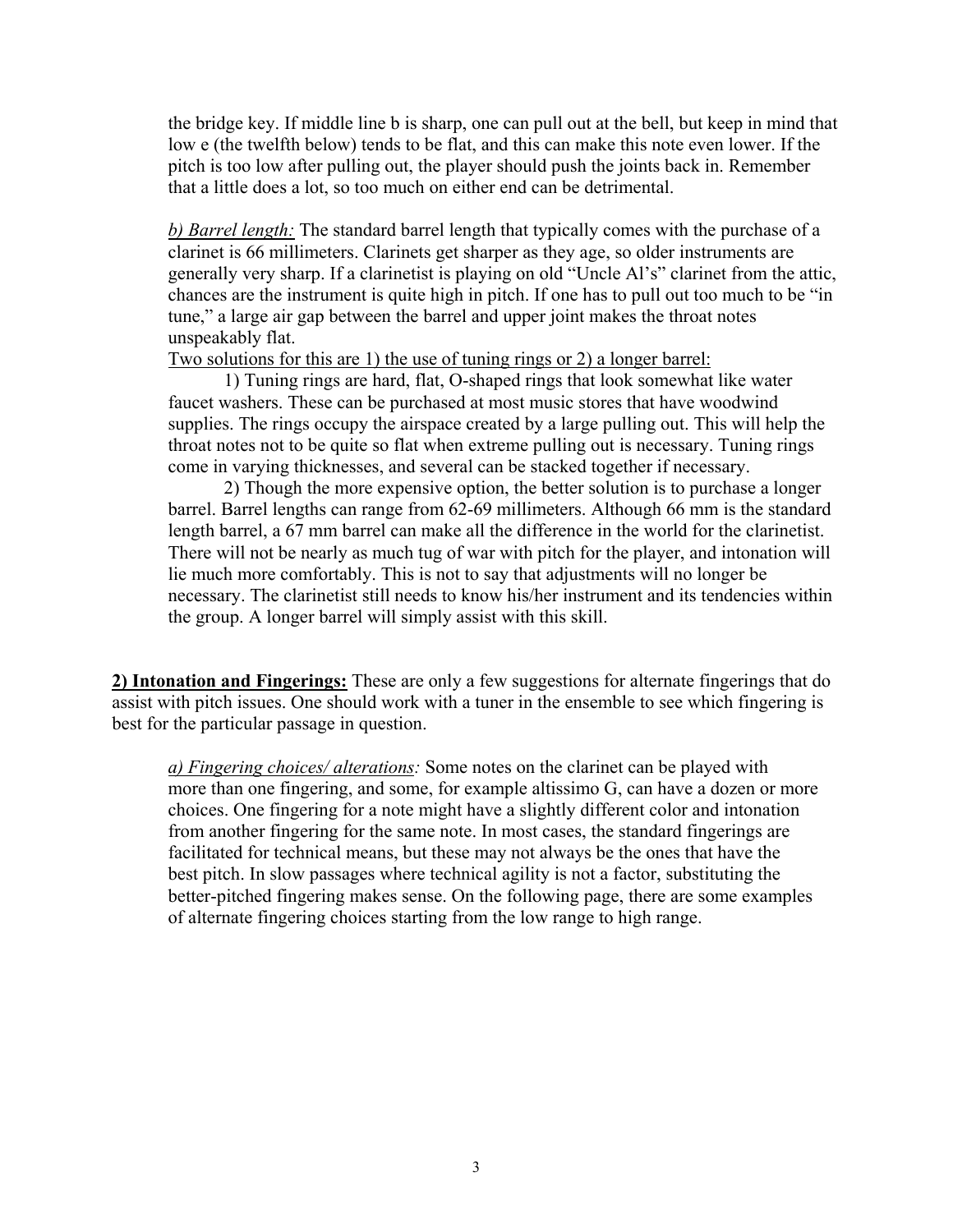| $*$ T= thumb, R=register key |                                                                                       |                                                                                   |  |  |  |
|------------------------------|---------------------------------------------------------------------------------------|-----------------------------------------------------------------------------------|--|--|--|
|                              | <b>Standard Fingering</b>                                                             | <b>Alternative Fingering</b>                                                      |  |  |  |
| Low B:                       | T 123/2                                                                               | T123/1 forked fingering<br>(lower in pitch)                                       |  |  |  |
| Throat F-sharp               | 1 (no thumb)                                                                          | T/ two bottom right hand side<br>keys (lower in pitch)                            |  |  |  |
| E-flat                       | T12/bottom right sided key                                                            | T <sub>12</sub> / left hand bis key<br>(same in pitch, brighter in color)         |  |  |  |
| Clarion F-sharp              | TR123/2                                                                               | TR123/1 forked fingering<br>(slightly higher in pitch)                            |  |  |  |
| Altissimo E-flat             | TR23/1 fork/e-flat pinky<br>key                                                       | TR23/3/e-flat pinky key<br>(lower in pitch)                                       |  |  |  |
| Altissimo F                  | TR23 $c/g$ -sharp pinky/e-flat<br>pinky key                                           | TR123 $c/g$ -sharp pinky/123<br>(no e-flat pinky: higher in pitch)                |  |  |  |
| Altissimo F-sharp            | TR2/e-flat pinky key<br>(* very flat note add left hand<br>bis key to bring up pitch) | TR123c/g-sharp pinky/123/<br>e-flat pinky key (higher in pitch)                   |  |  |  |
| Altissimo G                  | TR2/12/e-flat pinky key<br>(sharp fingering)                                          | TR $1/12$ / e-flat pinky key<br>TR1/13/ e-flat pinky key<br>(both lower in pitch) |  |  |  |

*b) Covered fingerings:* In addition to alternate fingerings, some of the throat notes on the clarinet (g, a-flat, a, b-flat) can require the use of covered fingerings. This will not only assist with pitch, but also color, focus and timbre. Typically, the fingers of the right hand are used to cover their designated holes or add pinky keys in a variety of combinations. Some holes may be covered from the left hand as well. Because each instrument can vary, there are not necessarily "standard" covered fingerings for these notes. Some are more commonly utilized than others, but the clarinetist needs to work with a tuner and make his/her choices based on his/her instrument. One should be careful not to select a covered fingering that just makes the note sound better. Sometimes this may not be the wisest choice in terms of pitch.

# **3. Reed Quality/Selection**

The topic of reeds can be a never-ending discussion, but there are few important pointers that could help the clarinetist to have consistent and stable reed success. Most clarinetists purchase commercial reeds, but there are many players who have mastered the skill of making their own. This is a time consuming and costly endeavor, and those who have mastered the art of reed making claim there is no going back. For those who have not developed this ability, commercial reeds are all they have. Regardless of what type of reed one is using, the necessity for good working reeds is universal. There are many brands and types to select from, and clarinetists can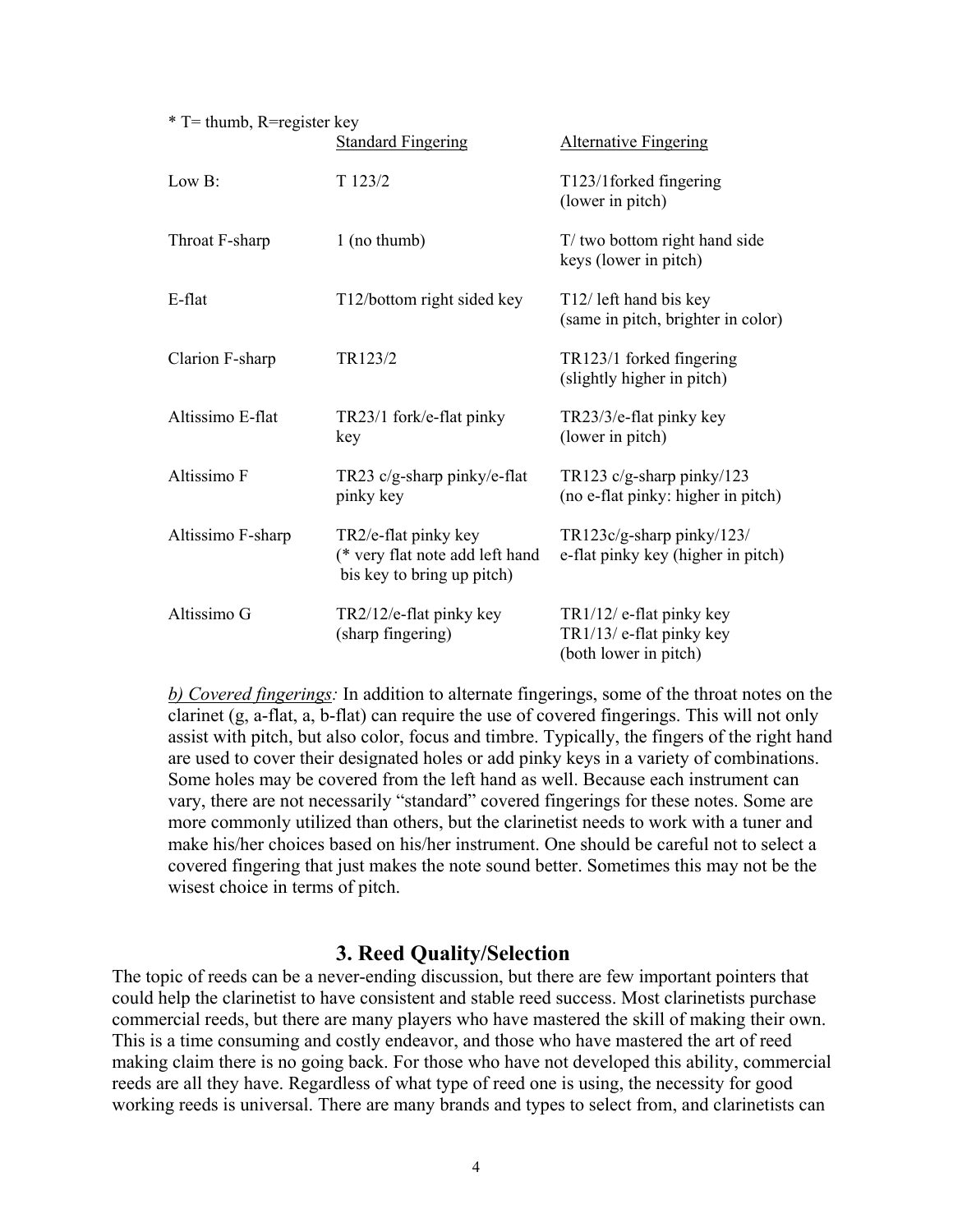choose whichever ones they like. The following are a few suggestions for achieving as good a track record as possible for reed performance.

**1) Reed Selection:** There is always safety in numbers, meaning have a wide selection of reeds from a variety of reed stages. Reeds should range from older, on their "last legs" to fresh right out of the box. The point being made here is to try and keep a constant rotation of reeds to ensure something playable. If all the reeds in one's possession are from the same breaking-in period, the player may find that all his/her reeds are weak and unresponsive. Even if one is confident that his/her reeds are responding and stable, uncontrollable variables like weather, climate, and change of environment could be an unwelcomed surprise. The constant addition of new reeds to older broken-in reeds, even when one has a good reed to perform on, is wise. Have some reeds which are new, some which are at their playing peak, and some which are on their decline. These reeds are good for practice and may sometimes surprise the clarinetist by resurrecting themselves when needed.

**2) Reed Storage:** It is important to keep reeds in a high quality reed case. There are several companies that make very good reed cases in varying price ranges. One does not have to get the most expensive reed case on the market. Reed cases with glass or plexiglass help the reed from warping. Make sure the case closes tightly and securely to keep the reed pressed against the glass. To assist with humidity issues, it helps to keep the reed case in a plastic zip lock bag. Although not foolproof, the zip lock bag helps to maintain some moisture. Some clarinetists go so far as to purchase cigar humidors to keep their reeds in, but they can be expensive and are not very portable.

No matter what, reeds are reeds, and they will always be subject to outside elements. The most the clarinetist can do is try to keep them as stable as possible and have a wide selection from which to choose.

# **4. Transposing A Clarinet Parts**

There is quite a bit of standard woodwind quintet literature written for the clarinet in A. Most intermediate and possibly advanced high school players would not yet own this instrument. The problem that could arise is that the transposition from one to the other can be confusing and challenging for the young or inexperienced transposing player. For example, in order to play in concert B-flat, the A clarinet gets to play in C Major and the B-flat clarinet would have to play in B Major. The B-flat clarinetist will have to develop the skill of transposing down a half-step which can get quite messy when fast tempos and accidentals are involved, not to mention some of the technical challenges that could arise from awkward key signatures. This is not meant to discourage the clarinetist from developing this skill. This is actually something they should have the ability to do, along with C transposition as they mature into highly advanced clarinetists. Most composers who write for the A clarinet do so because of key area ease and the dark, beautiful color/timbre that the instrument possesses. If possible, the player should try to obtain an A clarinet for the repertoire that requires it. If not, it is probably best to write the part out to avoid potential transposition difficulties.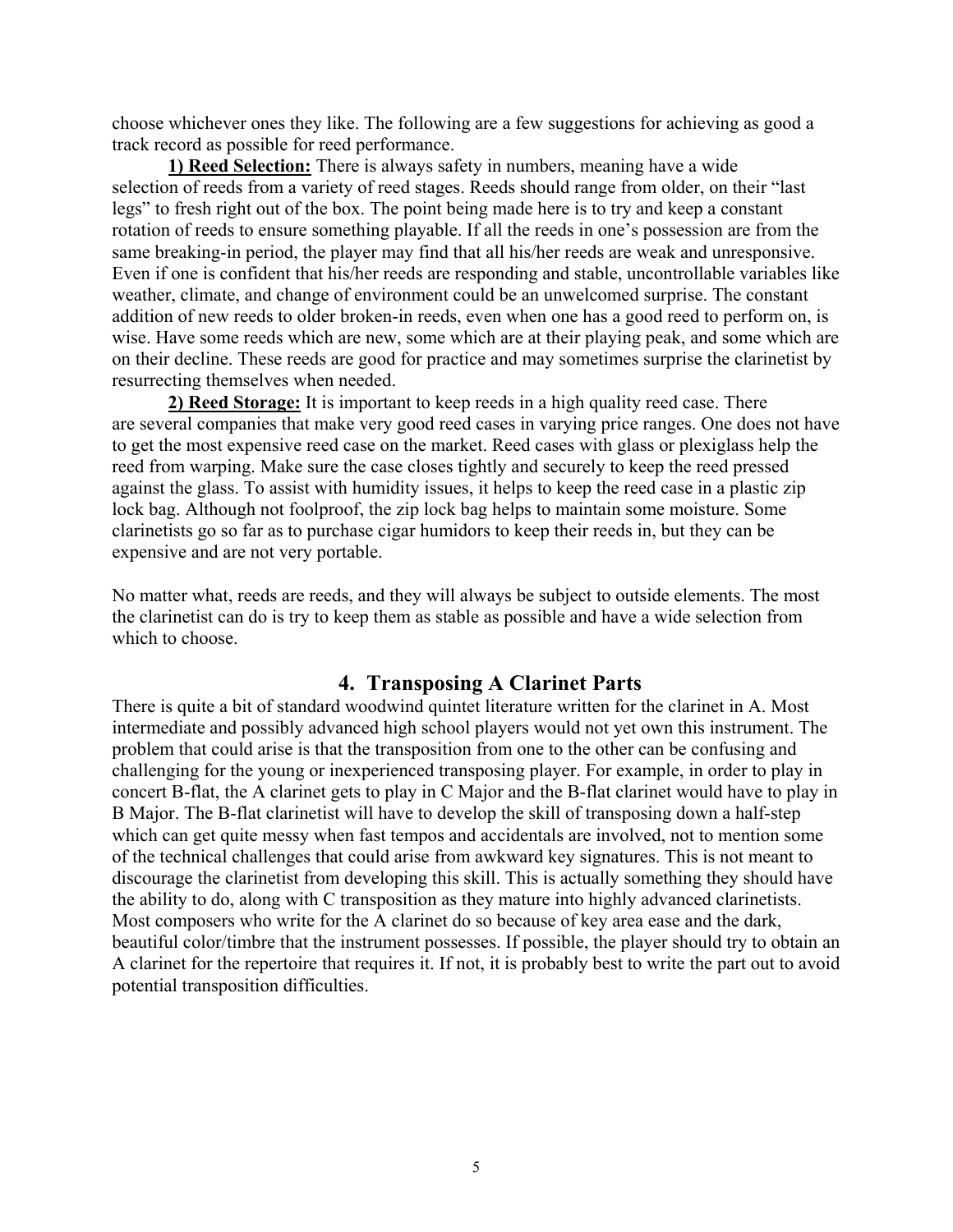# **BASSOON FUNDAMENTALS: THE BASSOONIST'S ROLE IN THE WOODWIND QUINTET by Dr. Susan N. Barber James Madison University**

The bassoon, as a member of the woodwind quintet, assumes several different roles: that of bass line provider and rhythmic motor, as a member of the clarinet-bassoon-horn choir, and as a melodic contributor to the ensemble. A solid foundation in basic bassoon skills is necessary when performing in each capacity. Tuning, cueing and blending in the ensemble will be difficult if a good, flexible embouchure and relaxed posture are not properly executed.

In addition, reeds and the special techniques of flicking, vibrato, tenor clef interpretation and fingerings will be important items for the young bassoonist to consider when playing in a woodwind quintet. Often many of these skills are overlooked in a large ensemble setting because the bassoon rarely functions as a soloist, when compared to the relatively thin texture of a woodwind quintet.

# **THE BASICS**

#### *I. The Bassoon Embouchure as a 4 – Step Process*

#### **1. Pronounce the syllable "OH"**

Note how the lips form a round shape and the inside of the mouth is round with the teeth slightly separated.

# **2. Maintaining this position, place the tip of the reed on your bottom lip and roll in until 2/3 of the reed blade is covered by your lips.**

Maintain the "oh" shape inside and outside of the lips. The fleshy portion of the lips should fold into the embouchure. The teeth simply offer support to the lip and should not play an active part in the bassoon embouchure. The student should not attempt to fold lips tightly over the teeth.

# **3. Inhale and place the tip of tongue on the tip of the reed. Pressurize the air column behind the tip of the reed.**

The tip of the tongue should touch the reed on the bottom of the tip opening. The balance of air pressure will change with range and the relative resistance of the bassoon. It is important that this pressure be gentle and only enough to ensure that the note speak reliably.

#### **4. "Crow" the reed.**

Release the tongue from the reed. The appropriate sound should be a multi-phonic (multi-note) "Crow" and will require that the reed be in proper working order. If you hear only one note, this usually indicates that the embouchure is providing too much top to bottom pressure on the reed. Relax the lip pressure on the reed by pulling the lips away from the reed slightly. Equal, gentle pressure should be placed on the reed by the lips – like a drawstring, always maintaining the "Oh" shape.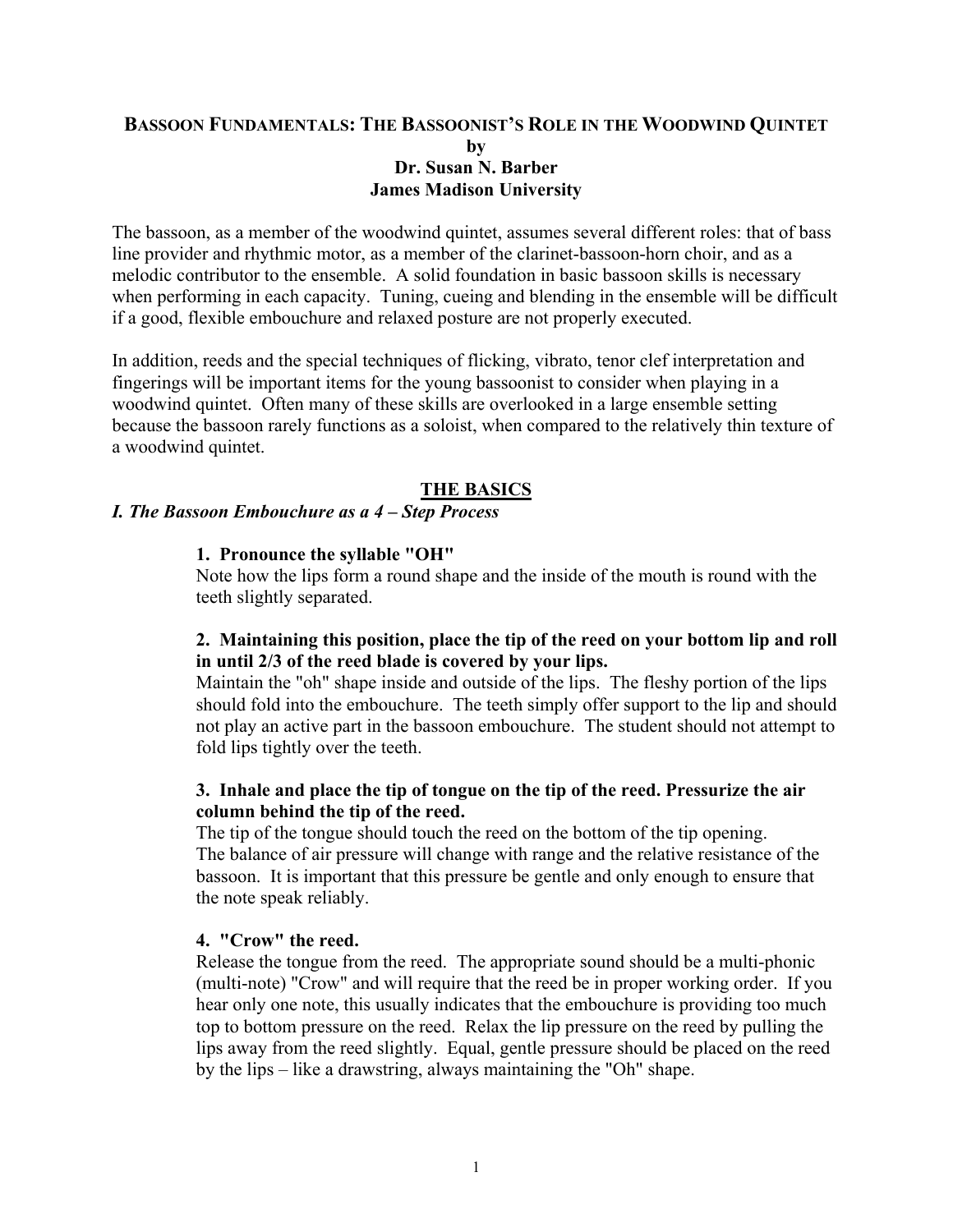The bassoon embouchure gives the appearance of an overbite when examined in the profile view. It is important to remember that each individual player has a unique mouth and facial physiology. Monitor the student closely to be sure that they are not pulling the jaw back as they drop it down. This can cause serious jaw fatigue and potentially a long-term injury. They should also not move the jaw to the right or to the left for the same reasons. The reed should enter the lips and mouth in the center.

# *II. Posture & Hand Position*

Maintaining a relaxed, centered posture is important when playing the bassoon. NEVER go to the instrument—ALWAYS adjust the strap, bocal and reed angle to allow you to bring the instrument to you. A mirror can be a useful tool is establishing a good, relaxed stance while playing the bassoon. The ability to cue the beginning of a piece or movement will depend on range of motion, which, in turn will be dictated by the level of relaxation the player can achieve.

# **Seated Posture**

Place both feet squarely on the floor. Sit evenly in the chair with the seat strap toward the front of the chair, under your thighs. Balance the upper part of the body over the hips. "Rest" your upper body over the "foundation" you have just built with your lower body.

The bassoon should rest on the left hand where the index finger meets the palm – small adjustments should be made to accommodate reach, and if you experience a tingling in the finger (pressure on a nerve in your index finger). The boot joint should rest against the right thigh. If the pressure is too great on the left hand, adjust the right leg either in to your left or out to your right.

The instrument should fall diagonally across the body with the bell pointing forward slightly (toward the left front of the chair) and the bottom of the boot joint pointing slightly backward (toward the back right of the chair).

Your shoulders should be down and relaxed, and the elbows should be allowed to fall into a comfortable position slightly away from the sides of the body. Be sure not to bend either wrist too much – this will vary depending on the length of your fingers and arms.

Fingers on both hands should be slightly curved as if you are holding a drinking glass. The fleshy pad of the fingertip is then placed on the keys or the open holes. The fingers should remain relaxed. White fingernails are an indication that the student is gripping the instrument too much. The most common hand position problem is resting the right thumb on the instrument above the Bb key, causing tension in hand and increasing the distance the thumb needs to travel to other keys.

The head should be up and your line of sight should be straight ahead. Avoid tilting the head to reach the reed or the bocal. Also avoid dropping the chin toward the neck—this restricts airflow, which is essential for producing a good tone on the bassoon. The reed should line up with the cleft in the chin or just below the fleshy portion of the bottom lip.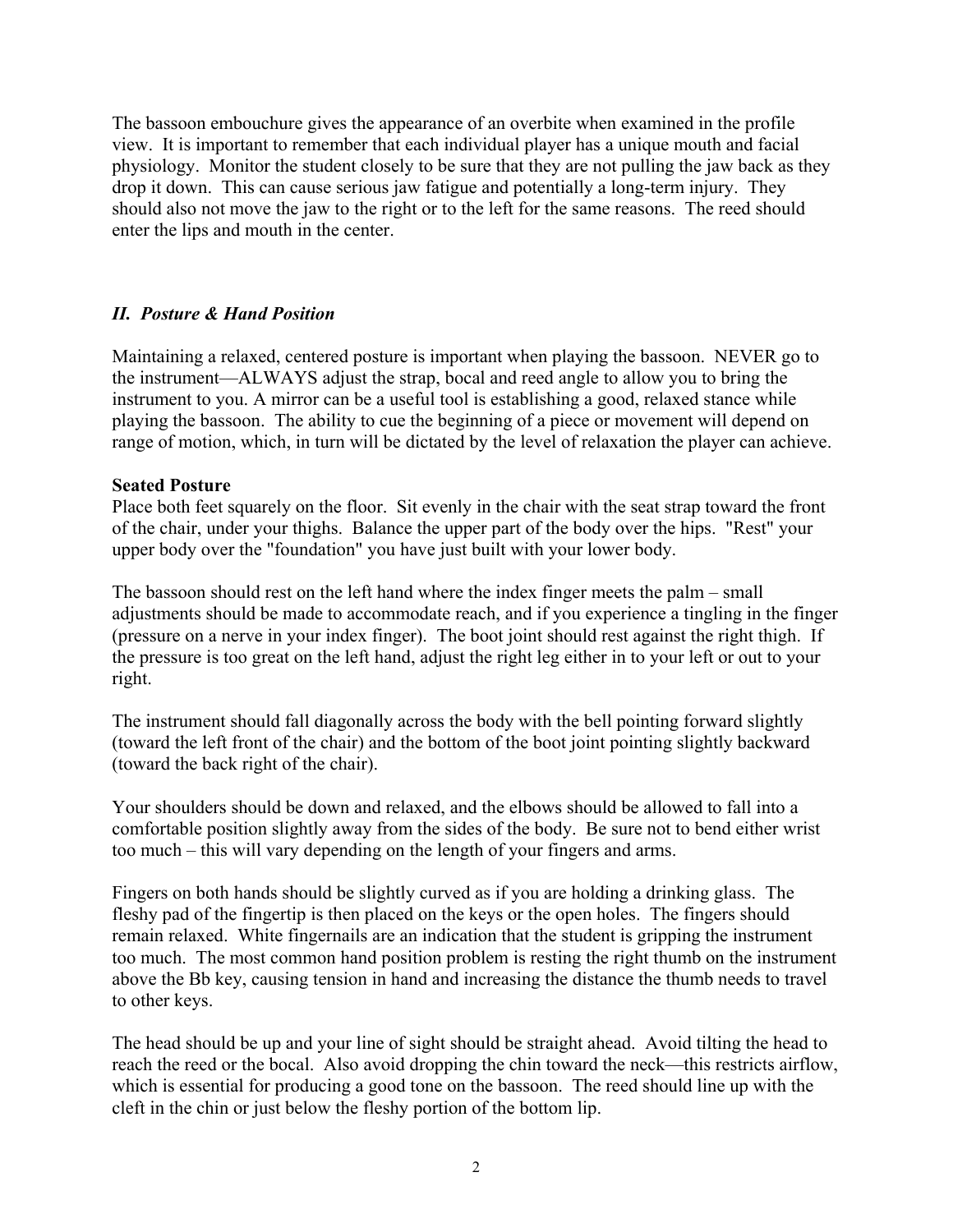#### **Use of Guide Keys**

In an effort to develop proper hand position, establishing *guide keys* for the student's little fingers may be helpful. Place the left little finger on the low Db and Eb keys on the wing joint without depressing the keys. The right little finger can be placed on the low F and Ab keys, again without depressing the finger. The student should note the spread of each hand and maintain this distance always while playing.

#### *IV. Articulation*

To articulate on the bassoon, it is important to have a reed that responds easily. The best sound is produced using a "tu" or "du" syllable. Allow the tongue to meet the reed on the underside of the reed tip and keep the tongue as far forward in the mouth as possible. This will help to discourage the student from using a glottal articulation (closing the throat). The tip of the reed should meet the tongue about a half- inch from the tip on the upper side of the tongue.

It is important to remember that the air behind the tongue will cause the instrument to respond, NOT how hard the tongue touches the reed. The air stream must remain steady and constant. The tongue only interrupts the air stream but does not stop it.

Each note, when articulated, requires a particular vocal syllable placement inside the mouth. It is important to remember that the mouth should be open to this position prior to articulation for accurate pitch placement.

# **TUNING**

#### *Tendencies*

The bassoon has a wide range available to its player (just short of 4 octaves). Most bassoons will reflect the following pitch tendencies, assuming that the instrument and reed are in working order, that the player is using a relatively relaxed embouchure, and that the room is approximately 72˚.

| Low Bb to Low F                           | Sharp |
|-------------------------------------------|-------|
| Low F#, G, $G#$                           | Flat  |
| $2nd$ Space C# to 4 <sup>th</sup> Line F# | Sharp |
| B to High G / Tenor Register              | Flat  |
| Above High G                              | Sharp |

All tuning will be strongly influenced by:

Temperature  $- A$  warm room will raise the pitch of the instrument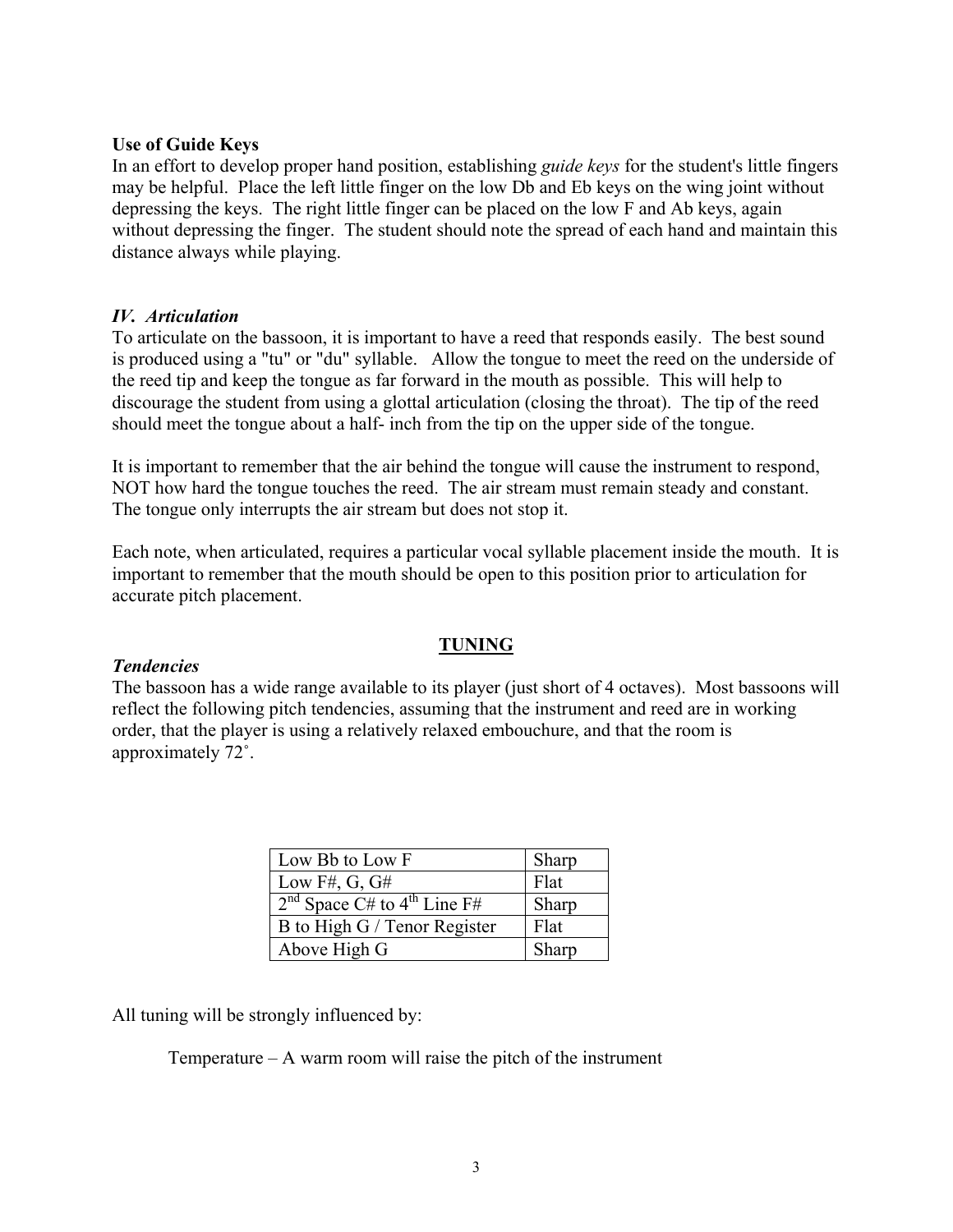Reed Strength, Shape and Length:

| Hard Reed     | Sharp in pitch, difficult to play in lower registers  |  |  |
|---------------|-------------------------------------------------------|--|--|
| Soft Reed     | Flat in pitch, difficult to play above the staff      |  |  |
| Wide Shape    | Flatter in pitch, difficult to play above the staff,  |  |  |
| (Blade Flair) | Articulation above the staff unclear                  |  |  |
| Narrow        | Sharper in pitch, easier to play above the staff      |  |  |
| Shape         | particularly in high tenor clef or treble clef. Sharp |  |  |
|               | in lower registers                                    |  |  |
| Blade         | Longer reeds will be flatter in pitch; shorter reeds  |  |  |
| Length        | will generally be sharper. This aspect must be        |  |  |
|               | considered in conjunction with reed shape             |  |  |

Embouchure Pressure – More pressure raises pitch by closing/raising the lower jaw.

Amount of Reed in the Mouth – Generally more reed in the mouth will give a fuller sound and the vocal syllable placement will have a greater influence on pitch. Less reed in the mouth will give a shallower tone and tend to be sharper in pitch.

Breath Support – Too little breath support will generate a flatter pitch and an unfocused tone. Too much breath support will cause the pitch to be sharp and the tone to be bright and thin.

Key or Finger Height – If this seems to be an issue, seek assistance of a competent bassoon repairman to adjust the keys. Regular visual inspection is important, note in particular any changes in the instrument's mechanism.

Quality of Equipment – Instrument must be in proper working order.

Bocal Length - A good bocal can improve response and tone quality of fair instrument. Bocals come in a variety of metals/alloys and lengths, 00 being the shortest and 4 being the longest. Most student instruments require a 2 or 3 length to bring the scale to A440. The scale should be even and the bocal should add relatively little resistance to the overall set up. Once the bocal has been dented, it cannot be repaired and must be replaced. If the student is having difficulty with the instrument and there is no apparent damage to the instrument itself, check the bocal for stress fractures in the metal or fractures around the whisper key nib. Also clean the bocal and nib hole regularly. Hot soapy water and a small pin will not damage the bocal.

# *Vocal Placement*

The use of syllables to assist airflow and tuning of the bassoon are necessary when the musical line ventures away from the center of the bass clef staff. As a general rule, notes that fall below the bass clef staff should be in the "toe" position, and notes above the bass clef staff or in the tenor clef staff should be in the "tay" or "tee" position.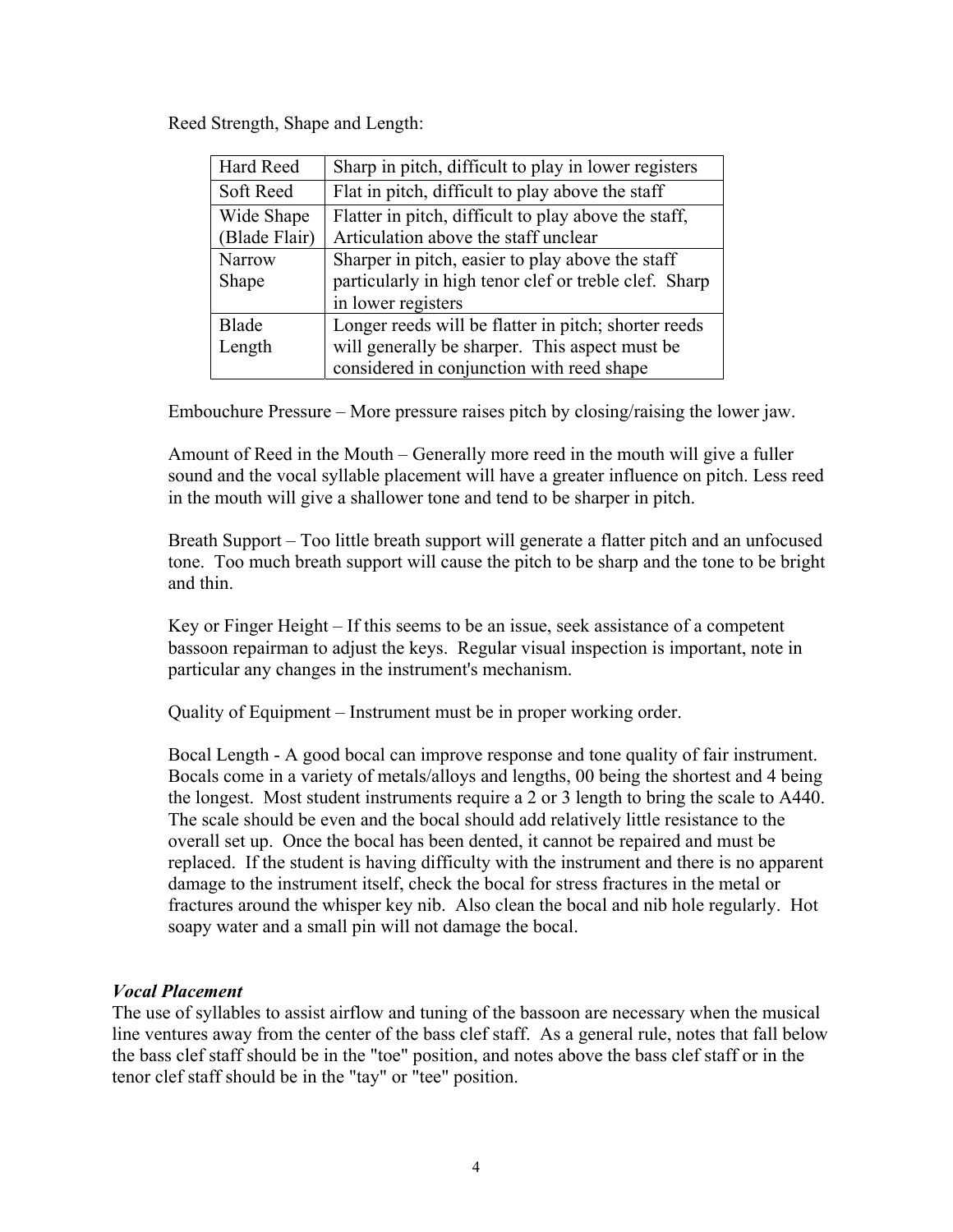| Air        | <b>Increase Breath Support</b> | <b>Higher Pitch</b> |
|------------|--------------------------------|---------------------|
| Air        | Decrease Breath Support        | Lower Pitch         |
| Embouchure | Increase Pressure – Jaw Up     | Higher Pitch        |
| Embouchure | Decrease Pressure - Jaw Down   | Lower Pitch         |
| Syllable   | Tay – Tee: Closed Mouth Cavity | Higher Pitch        |
| Syllable   | Toe – Tay: Open Mouth Cavity   | Lower Pitch         |

To develop a good sense of pitch, use a constant pitch to match or a tuner. Tune within the bassoon section. Practice playing and tuning with heterogeneous sounds and blending instrument timbres. Focus on playing "in tune" within your own scale. If a note sounds remarkably different than those that surround it in a scale, the student is probably not playing with a centered sound and will most likely be out of tune within his or her scale. The embouchure must be open to the appropriate syllable before articulation or pitch will be initially too flat or too sharp.

# **THE REED**

The most important aspect of producing a good tone on the bassoon, with good intonation, is the reed.

# *Preparation for playing*

Reeds should be soaked in warm water for the same amount of time it takes you to assemble your bassoon. Soaking the reed longer will make it harder, and not soaking the reed will not allow it to vibrate freely. Saliva will break down the reed quicker and will shorten the life of your reed.

# *Testing*

Always test your reed when wet and use a proper bassoon embouchure. The reed should produce a multi-phonic (multi-note) "crow". If your reed sounds only one note, relax the lip pressure on the reed by pulling the lips away from the reed.

# *Wire Adjustments*

Wires should be snug but not so tight that they "choke" the reed.

- a. Bright/"Buzzy" Sound Tighten the wires with pliers and a bassoon mandrel if they can be moved with the fingers.
- b.  $3<sup>rd</sup>$  space E is unstable or "sinks" Tighten the  $2<sup>nd</sup>$  wire so that the tube is rounder. This will also raise the pitch of the "crow" and the reed in general.

# *Visual Inspection*

**Thickness of the Tip** - Should be thin (no measurable thickness) – if the reed tip is too thick, articulation will be heavy or resistant.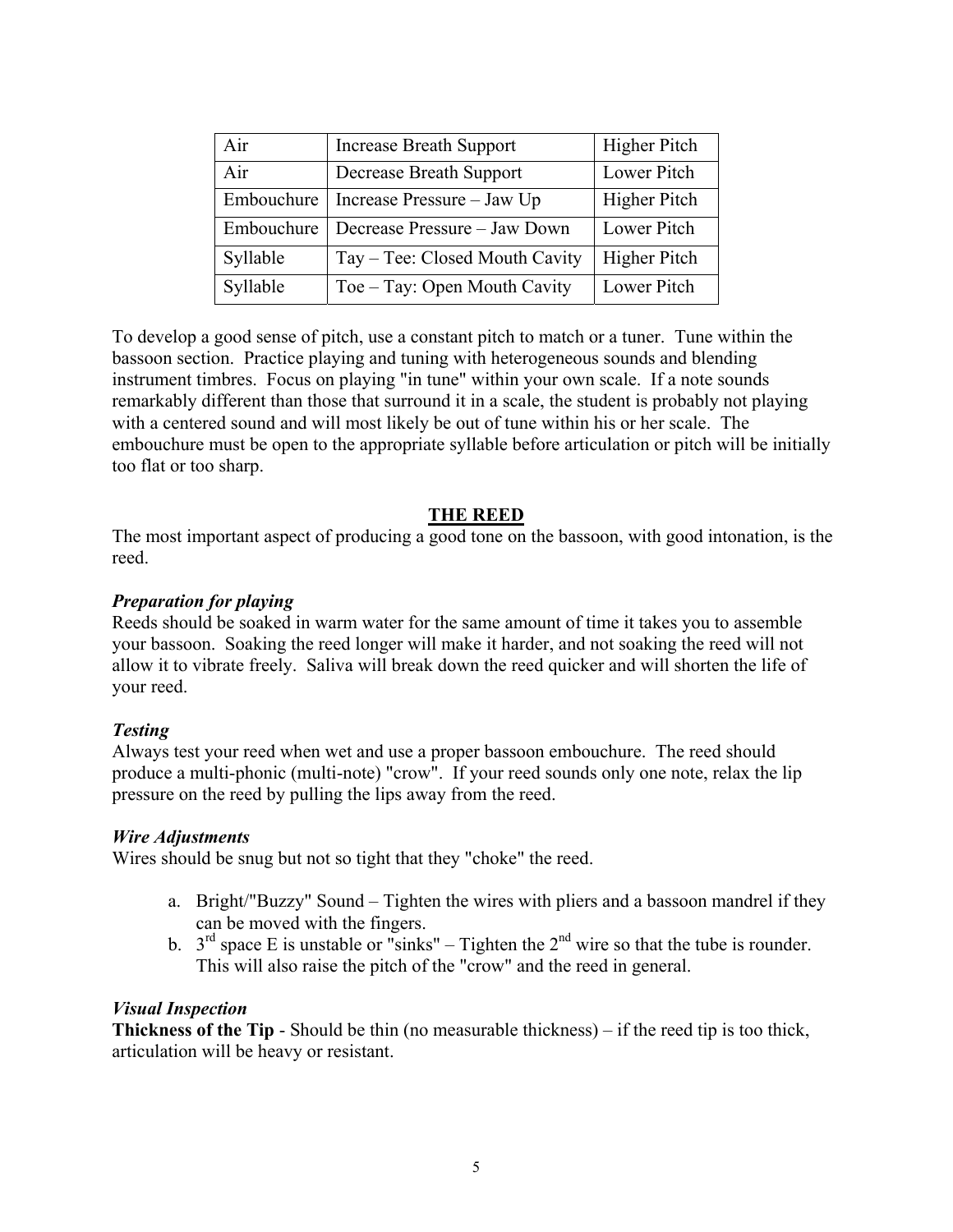**Blade Length** - Most reeds range from  $27 - 30$  mm from the 1<sup>st</sup> wire (closest to tip of reed). The reed is too long if any of the following are true:

 $3<sup>rd</sup>$  space E is flat  $2<sup>nd</sup>$  space C# is unstable C above the staff is unstable or flat

**Tip Opening** - Should be an even ellipse with the distance between the blades no more than the thickness of a dime. The blades of the reed should be even – not "slipped" (off center). This will cause a leak in the reed. To check for leaks wet your fingertip and seal the bottom of the reed. Suck the air out of the reed, causing a vacuum and release your lips. If you do not hear a "pop" as the blades come apart your reed has a leak and will probably be difficult to play or get a good "crow" on.

# **SPECIAL TECHNIQUES**

# *Use of Vibrato*

Vibrato is a pulsing of the air column, which creates a waiver in the tone. As a member of the woodwind quintet, this must be used sparingly. Generally, when blending with the clarinet or the horn or when providing a bass upon which the upper instruments are tuning, it is important not to use too much vibrato. The pitch center must be clear to the other members of the ensemble. Clarinet and horn players do not usually use vibrato to color their tones, and using it in these pairs can create a sense on intonation difficulties within the ensemble. Use is recommended when the bassoon assumes a solo role as enhancement to the line and to assist with projection.

# *Flicking*

"Flicking" is a technique used by bassoon players to assist in playing above that bass clef staff (over the break). The keys on the wing joint are used to "vent" the notes, allowing them to speak more freely. If they continually crack or do not speak without an articulation by the tongue, this technique should be employed.

The High A key is used when slurring to or from  $5<sup>th</sup>$  line A.

The High C Key is used when slurring to or from Bb, B  $&$  C above the bass clef staff. The High D Key is used when slurring to or from D above the bass clef staff.

Accuracy is important in this process. The "vent" key must open at the start of the note to smoothly execute the slur. To work on finger placement, a cloth band-aid may be placed on the key to change the "feel" of its surface and thus assist in finding the correct key. This must be practiced slowly and methodically.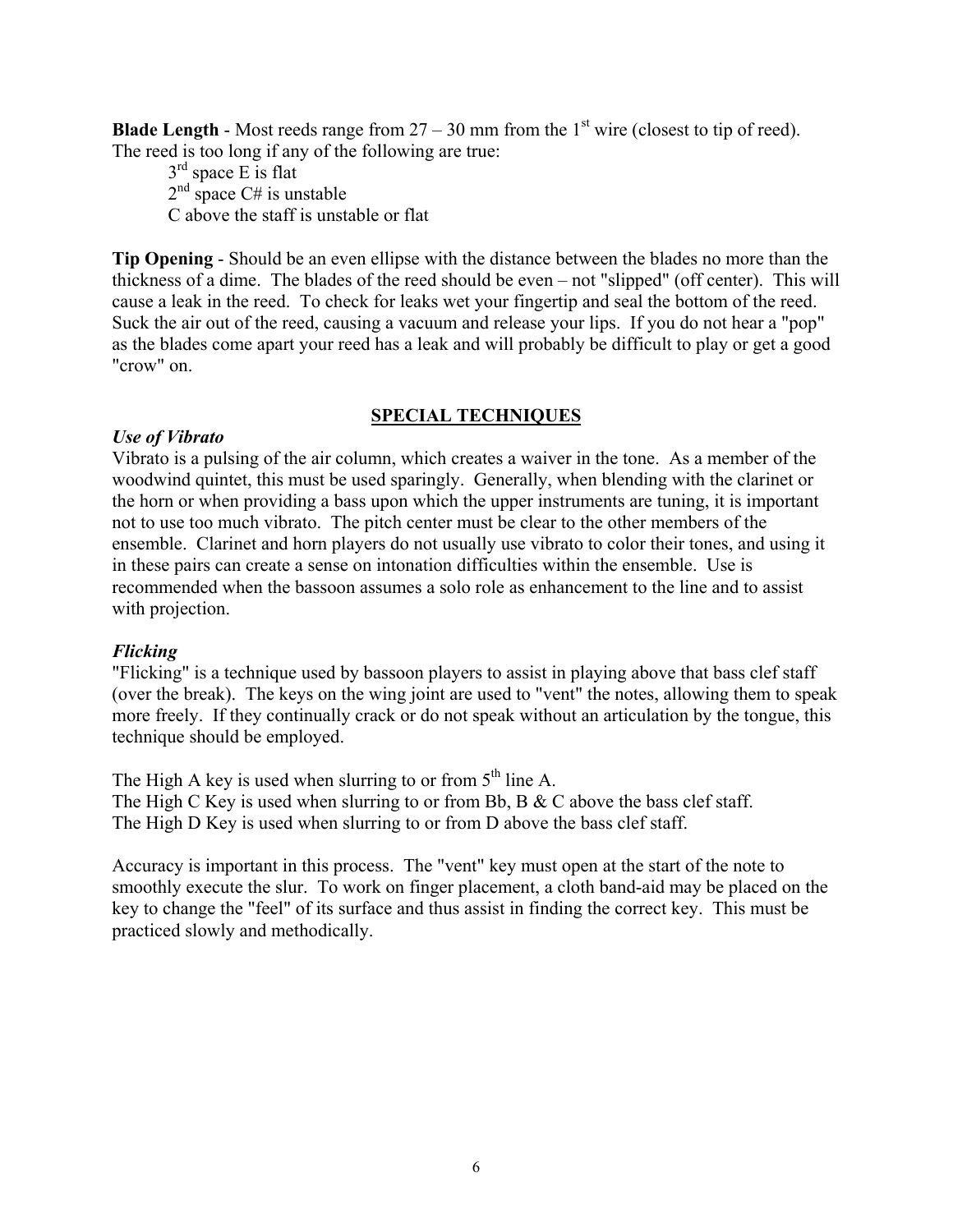# *Learning Tenor Clef*

The bassoonist will encounter the tenor clef often in much of the standard quintet repertoire and may occasionally find the use of treble clef, particularly in music by French composers. The following methods will improve the student's ability to read and play in music notated in the tenor clef:

- 1. Recite note names with accidentals as a steady rate away from the bassoon. The tempo should be slow enough to ensure accuracy without any hesitation in the recitation.
- 2. Avoid notating pitch names above the musical line. This is cumbersome to read and will slow down cognitive musical and technical process.
- 3. Write the material in bass clef on staff paper. Play.
- 4. Place a rest between each pitch when practicing to allow the student to process the next note.
- 5. Avoid transposing from a familiar clef. This will eventually become too time consuming and slow the processing of printed musical information on the page.

# *Fingerings*

Selecting a standard set of fingerings is important when confronted with the number of possible fingering options on the bassoon. The following fingerings are regularly used on the instrument but not found in most instrumental method books. Fingerings will be given in the following format:

 $(L.H.)$  OOO  $|(R.H.)$  OOO + Additional keys by key name – an X will indicate a closed hole.

# *3rd Space Eb*

The basic fingering for this note is  $XOX | OOO + Whisper$  key. This is very unstable and usually sharp.

Use  $XOX | OOO + Whisper$  key  $& Low Eb$  key (L.H. pinky) in rapid technical passages.

Use  $XOX \mid XOO + Whisper$  key  $\&$  Low Eb key  $\&$  Bb key (R.H. thumb) for tuning and stabilization.

Use  $XOX \mid OXO + Whisper$  key  $\&$  Low Eb key  $\&$  Bb key for tuning and stabilization.

# *4th Space G*

The basic fingering for this note is  $1/2$  XX | XXX + Whisper key. This is very sharp. Adding the low Eb key will lower the pitch.

# *F# above the staff*

There are more then 13 fingerings for this note. The most reliable both technically and from a tuning consideration is the fingering that follows:

 $1/2$  XX | XXO + Whisper key & Low F key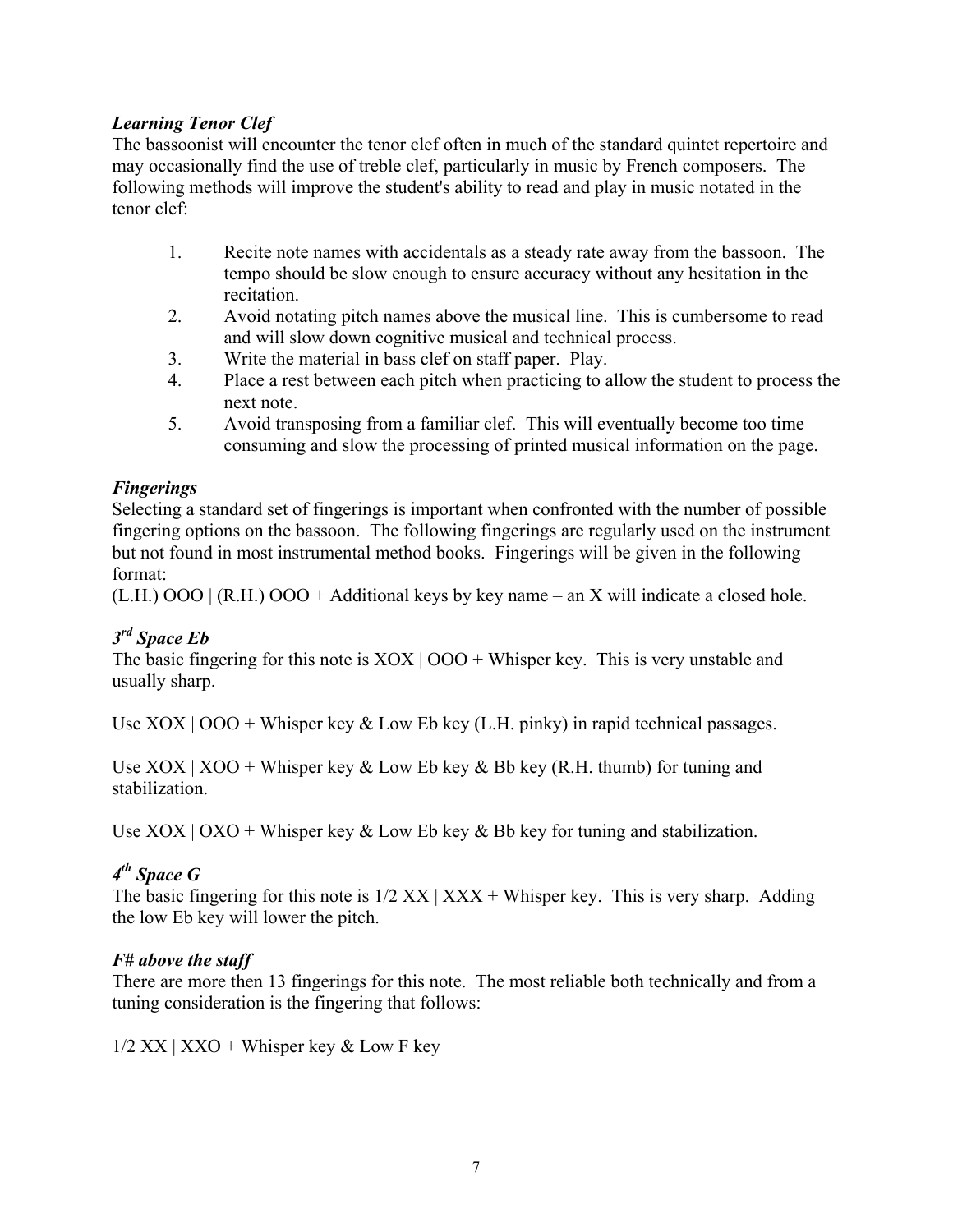# *Front F#*

Front F# in the  $1<sup>st</sup>$  or the  $2<sup>nd</sup>$  octave should be used when the line requires a move to or from Bb/A#. This frees the right thumb for this motion. This should not be used as a stand F# fingering. The Front F# is located next to the Low F key and should be opened by the right pinky.

# *Full C#*

This fingering may be used if the regular or short C# fingering  $(XXX | 000 + Whisper$  key  $\&$ C# key  $\&$  Low D key) is flat or unfocused in the  $2^{nd} \& 3^{rd}$  octaves.

Full C#: XXX | XXX + Low F, Bb & C# Keys (Whisper key in the  $2^{nd}$  octave)

A comprehensive fingering chart, which can be purchased as a separate reference book from the method book, should be consulted whenever a fingering question arises. This type of publication gives numerous options, all of which should be tried before selecting a fingering. In most cases, trills require a different set of fingerings. Instruments are relatively individual in their response to these fingerings, and what works successfully on one instrument may not yield the same favorable result on another.

# **Use of the Whisper Key Lock**

The whisper key lock is a device found on most bassoons that, when engaged, locks the whisper key closed, thus freeing the left thumb to negotiate the lowest octave more easily. This device is relatively inexpensive and can be added to an instrument quite easily. The bassoon is called upon to play in this lowest octave frequently in woodwind quintet literature, often presented with challenging technical passages that are facilitated by the use of the whisper key lock. A rest or note that requires only the left hand will be required to allow for time to engage the mechanism and a similar place must be located in the music to disengage the lock. Students should develop a symbol that indicates a closed lock (such as an O with an X through it) and an open lock (such as an O) and notate this in the music as a reminder.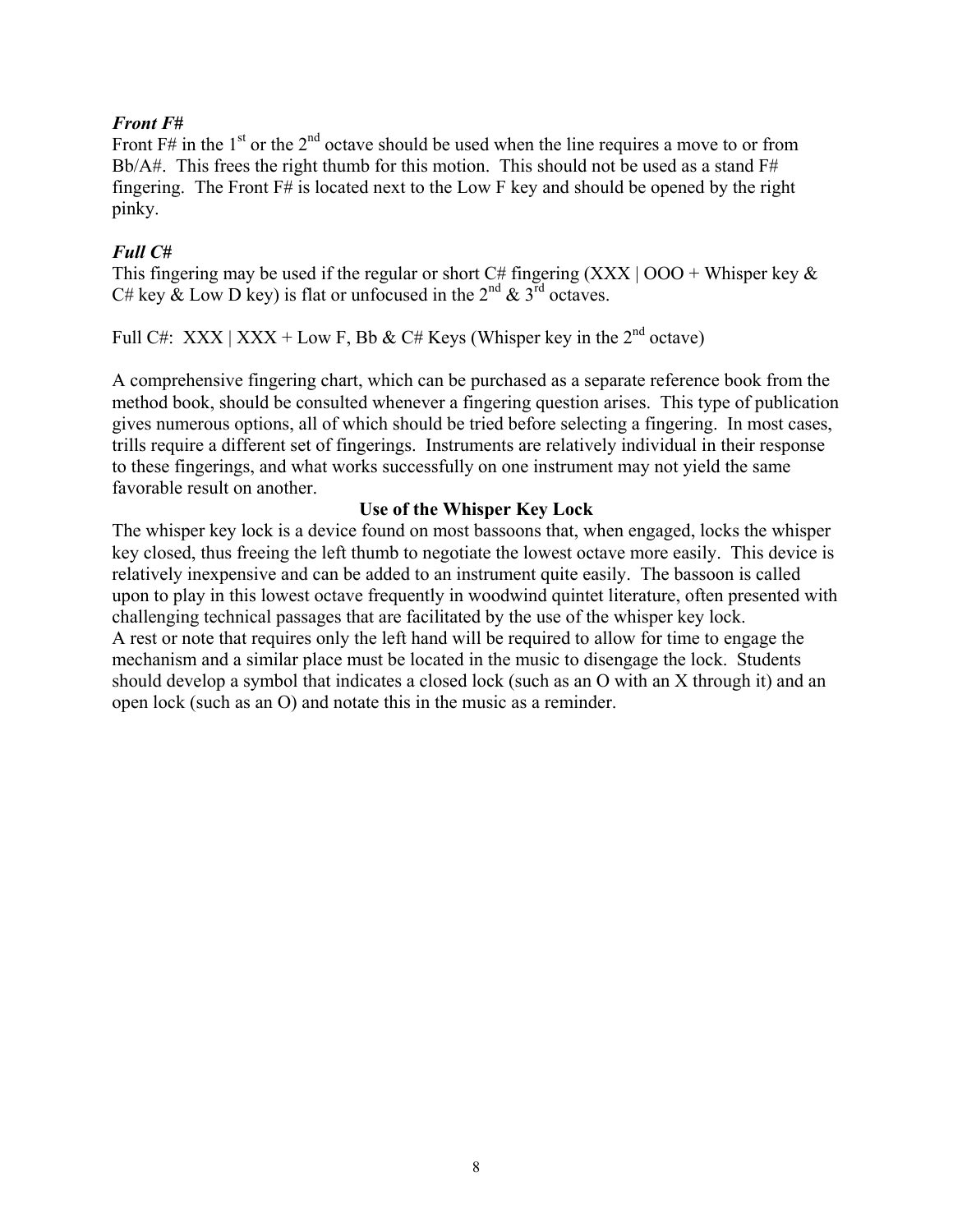# *Some Ideas on Playing Horn in a Wind Quintet*  **by Abigail Pack, James Madison University**

The horn player in a wind quintet has the exciting responsibility of playing with four other completely different instruments in an intimate chamber setting. These four other instruments belong to the woodwind family, which creates a unique experience for the horn player whose musical voice is of the brass family.

There are several things of which a horn player must be aware as the sole brass member of a woodwind group. First and foremost, the instrumental differences must be recognized in such musical issues as style, volume, intonation, and blend. Further, the horn is a directional instrument, which means that part of the make-up of the ideal "horn-sound" is appropriate seating for the player, as perceived by his or her quintet colleagues, as well as the audience.

Other instrumental differences that affect the responsibility of the horn player include articulations, phrasing, range of the horn, and use of the vibrato.

# **I. Style, blend, intonation, and volume.**

# **a) Style**

#### **1. Familiarity**

The style of a wind quintet is very often achieved after much practice and after a familiarity has developed in the ensemble. Members begin to learn the style of each other and can anticipate the musical ideas of their colleagues. The very best way to strengthen this in a quintet is, in frequent rehearsal, to listen carefully and respond to the players who have melodic material.

#### **2. Communication**

Communication among members while playing is crucial to good style. The horn player should "get inside" of the woodwinds' sound as much as possible. This means that the horn player will try to sound like the other instruments through the horn. Of course, when the horn player is the predominant voice melodically or has a solo, he or she gets to explore setting the style to which, hopefully, the other members will respond.

#### **b) Blend**

Learning how the horn sounds with the other quintet instruments individually will help the horn player develop the ability of blending well. The quintet member most closely related to the horn in sound is the bassoon. The two instruments often share, trade, and imitate musical roles. A good horn player will blend with the bassoon by trying to sound like the bassoon through the horn. Blending well with the other quintet instruments is challenging, but, with careful listening on the part of the horn player, not impossible to do well. The other three wind instruments are much higher in sound and further away from the horn sound. The horn player must still play into the flute, oboe, or clarinet's sound. Excellent intonation is crucial for the good blend. Otherwise, the most important thing for the horn player to remember is to not outplay, i.e. cover, the sound of his or her colleague.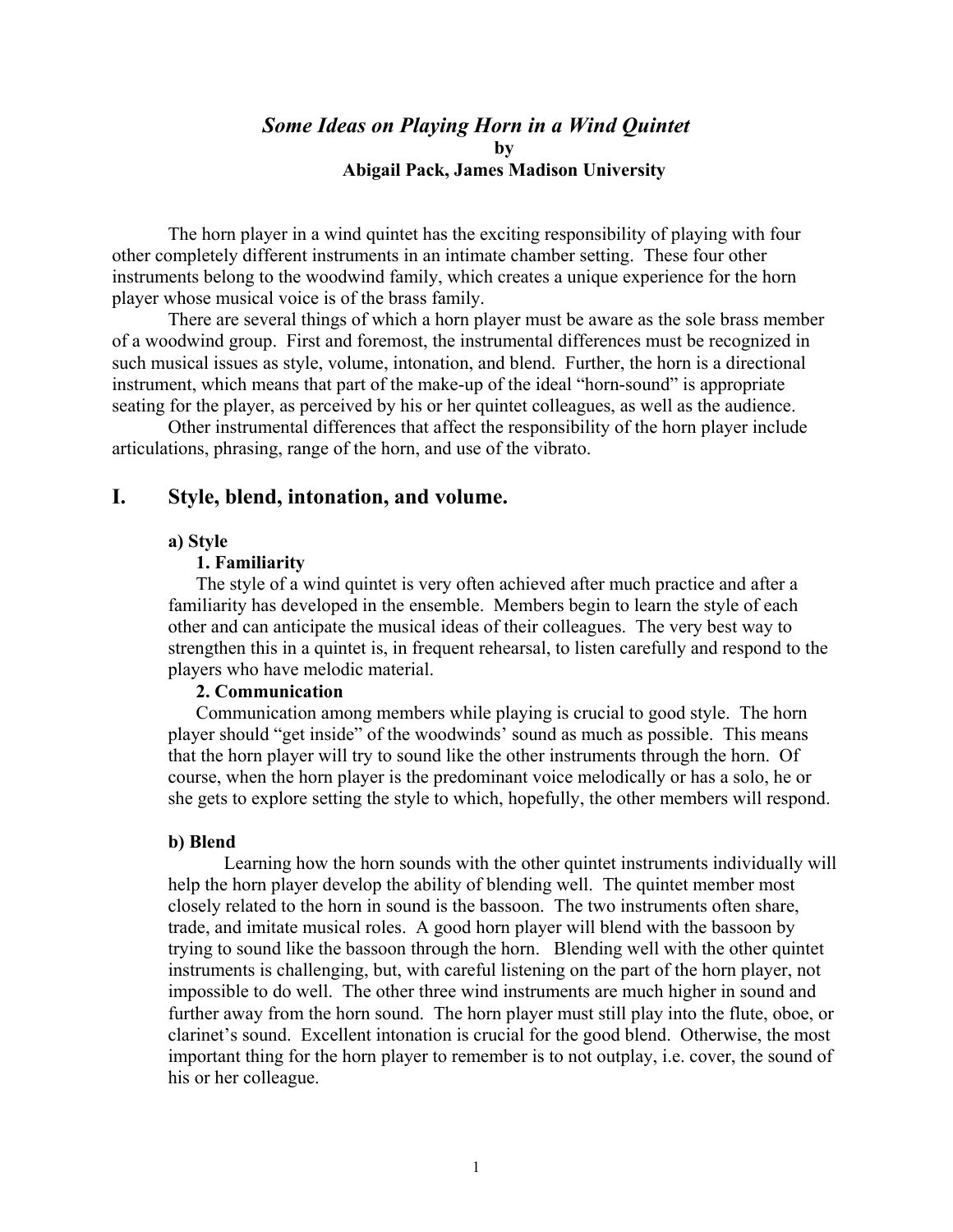#### **c) Intonation**

Excellent intonation is, as we all know, one of the most important techniques necessary to any successful ensemble. A good horn player will go into the wind quintet rehearsal (not to mention band or orchestra rehearsal!) already knowing the tendencies of the instrument and other fundamentals of pitch and pitch relativity. These tendencies are learned best through constant practice with a tuner.

#### **d) Volume**

#### **1. Part markings in the horn part**

How loud the horn plays in wind quintet always starts with what is indicated in the part. Sometimes the volume must be adjusted based on where the notes are in the staff. For example, a high note played the same volume as a low note will sound louder simply because of the acoustical properties of the overtone. Horn players must also be aware of the dynamic markings of the others as an indication.

#### **2. Melodic Importance**

Melodic importance is primary in quintet balance. Is the phrase supposed to be homogeneous in volume where everyone has an equal importance? If so, then how high the note is should be considered. If the phrase is not homogeneous, who has the melody? The horn should maintain a supportive role while remembering not to cover up the other supportive voices.

#### **3. Style**

If the horn has melodic importance, then the style of the piece must be considered to determine the volume of the horn. Is it loud and aggressive? Are there accents? Is it soft and dolce? These are just a few of the questions that must be asked in order to discover the style of the piece. The more questions that are asked, the more answers there will be.

# **II. Seating arrangements and where to point the horn.**

Where should the horn point? This is often an overlooked facet of horn playing in ensembles. With the wind quintet facing the stage, the horn player can sit in the middle directly facing the audience, or can sit as the second player in from the left. In each place the bell direction is drastically different. Sometimes the room in which the group performs should be the determining factor. For example, if the backdrop is a heavy velvet curtain, then perhaps the horn should sit as the second player from the left so that his or her sound has a chance to project. Or, if the group has a spacious setting, the horn could sit in the middle facing the audience so that the sound has more balance. Experimentation and group preference is a must here. Factors such as player strength, volume, and performance space should be considered. Once the group has established a seating arrangement it should be kept so that the group can continue to develop balance.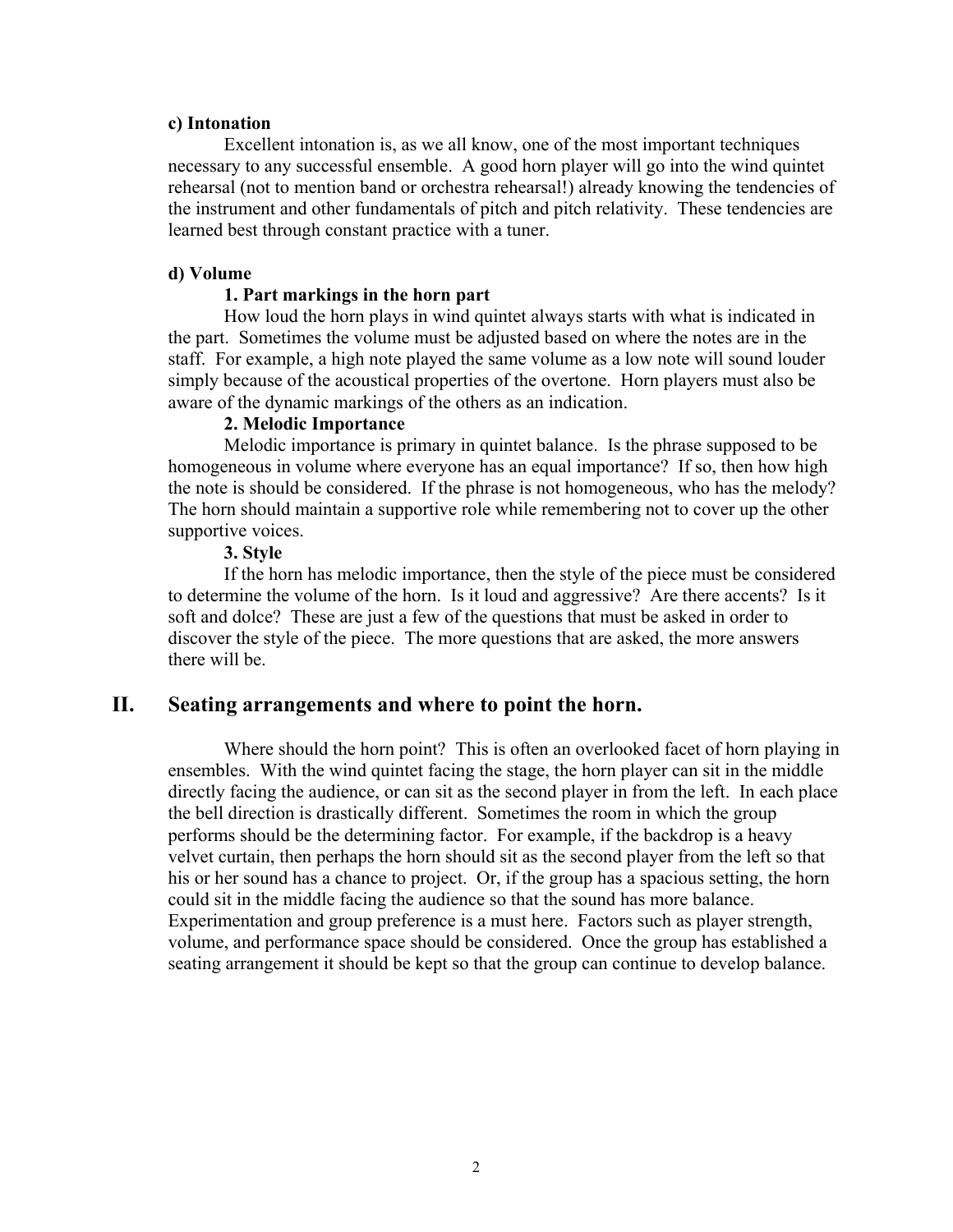# **III. Articulation and Phrasing Differences.**

#### **a) Articulation**

Horn players must spend a great deal of time developing and perfecting articulations and phrasing. Although the two techniques are different, they play a supportive role of each other. Woodwind instruments have a terrific ability to create soft articulations. The horn player must listen very carefully and practice imitating the woodwind technique so that he or she doesn't stick out of the group texture. Practicing "air attacks," or articulations without the use of the tongue but with the buzz alone, will help the horn player also create soft attacks. This is not to say that the horn player should or should not implement this technique while rehearsing or performing with the ensemble, but it should become a practice tool. Soft attacks and articulations require a great deal of embouchure and air control. Likewise, louder articulations require the same strength and control. It is the horn player's responsibility to support the sound of the group with strong articulations. Practicing accents and staccato tonguing will help a great deal.

# **b) Phrasing**

 Phrasing within a wind quintet can be a challenge for the horn player because some woodwind instruments have the ability to create very long phrases. The ideal example is the oboe. Horn players must practice breathing exercises and long phrases to sustain with the reed instruments. The group will have to decide where phrases begin and end and mark breath marks accordingly. The horn player must not sacrifice the musical phrase in order to breathe.

# **IV. Registers and Accuracy.**

# **a) Registers/Range**

Because there are only five members in the wind quintet, each voice has a greater individual responsibility to the whole. Often the range of quintet music is more demanding for the horn player due to this responsibility. The role of the horn can be soloistic, as one of a duet, or as accompaniment. Each role will have differing ramifications depending on who else is also playing. For example, a duet with the bassoon will certainly be scored in a lower range than that which might be scored with the flute.

#### **b) Accuracy**

Also, the horn player must always be ready to change roles accurately in an instant. Range is always an issue when deciding repertoire, so it is best for the horn player to have a good range that he or she can move in and out of quickly and accurately. It is also important for he or she to consistently work to develop a larger range. Scales and etudes that focus on range and accuracy should be a daily portion of the practice regimen.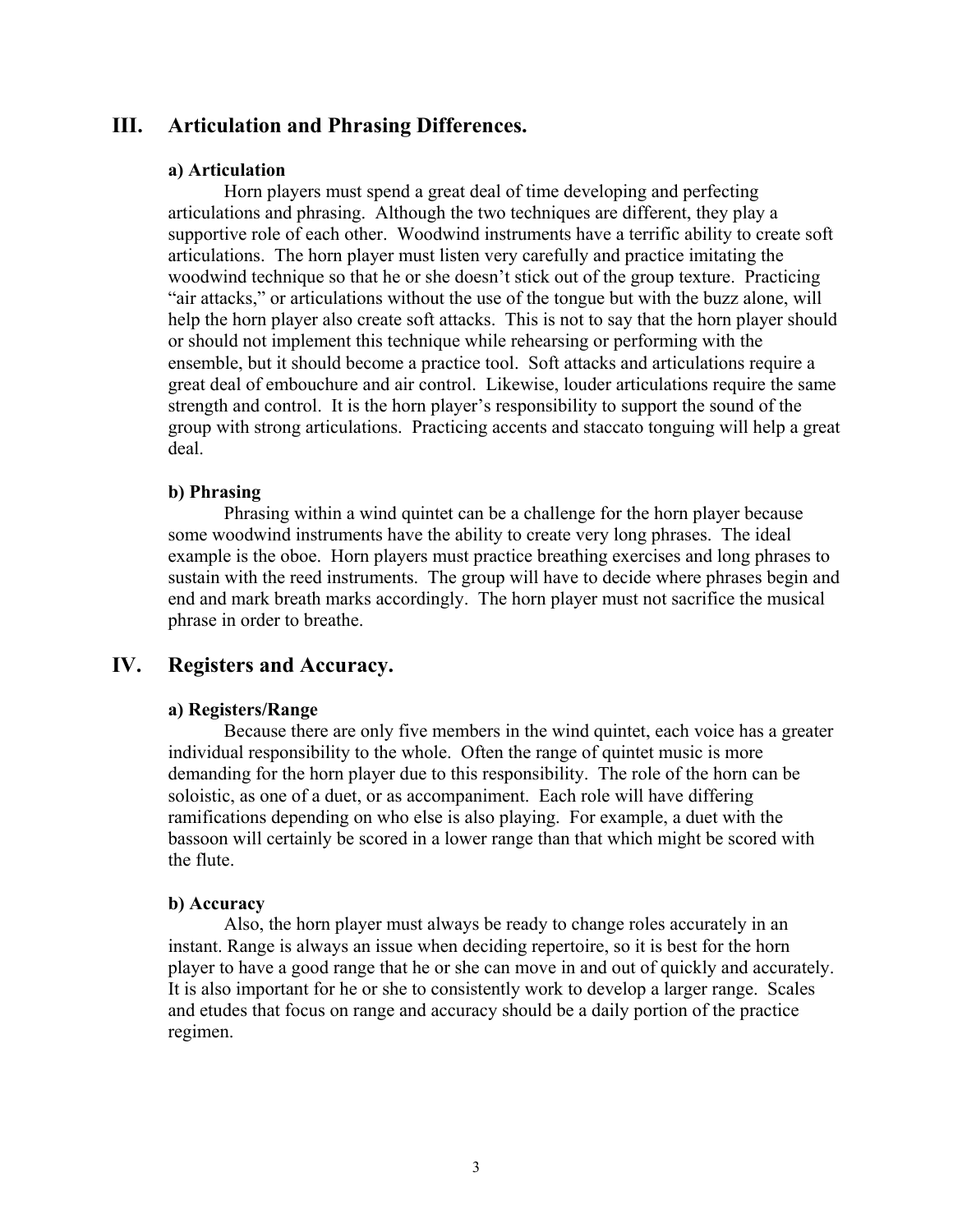# **V. Use of Vibrato.**

#### **a) When to use the vibrato**

The use of vibrato is unlikely to be discussed or considered in the young horn player, but is a technique worth experimentation by high school students and all students beyond. The vibrato is a technique that can be most useful when blending with other instruments that use vibrato a great deal. The horn player should not use vibrato when supporting a solo voice in quintet. However, when the horn line gets to solo, it would be most appropriate for the horn player to experiment with vibrato. This technique is very natural for the other wind instruments and should not be avoided by the horn player. Rehearsing with instruments that are so familiar with vibrato is the perfect time and environment in which to listen and study successful vibratos.

#### **b) Practicing the Vibrato**

Practicing the vibrato on a brass instrument requires an exaggerated jaw and embouchure motion working simultaneously. Practicing an exaggerated version will help the horn player to refine a vibrato into something musical. Often it is necessary to "go overboard" with a technique to get the desired result. A refined vibrato will have minimal movement and maximum style and taste. Good musical examples of vibrato are vocal recordings, other brass recordings such as famous trumpet players, flute recordings, and great cello recordings (because of the similarity in range).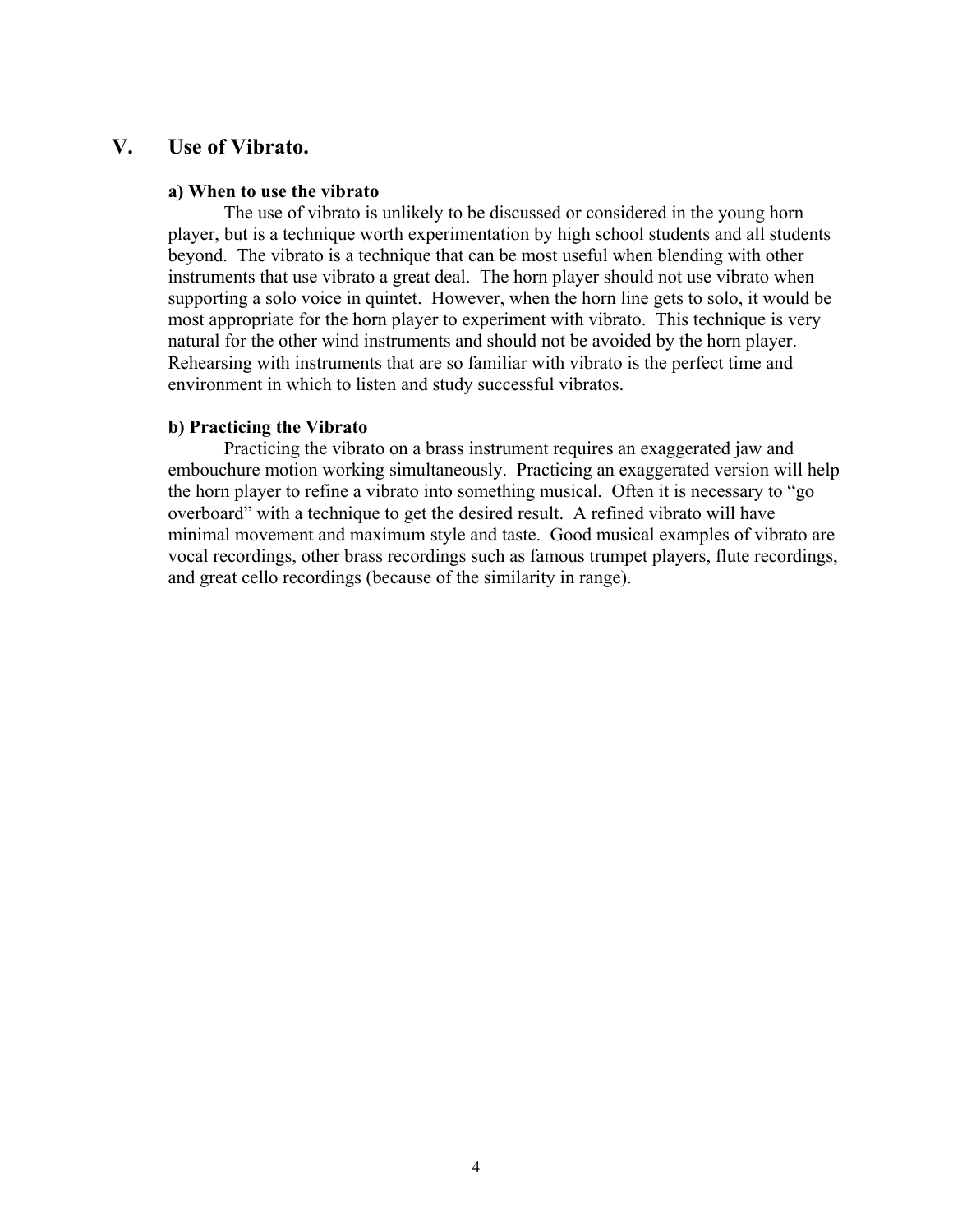

**James Madison University School of Music** 

**Beth Chandler, Flute Michele Kirkdorffer, Oboe Janice L. Minor, Clarinet Susan N. Barber, Bassoon Abigail Pack, Horn** 

*Biographies* 

**The Montpelier Wind Quintet** is the faculty woodwind quintet in-residence at the James Madison University School of Music in Harrisonburg, Virginia. Named for the fourth American President James Madison's home in nearby Orange, Virginia, the quintet was founded in 1975. The current members have been playing together since 2001. Comprised of JMU faculty members Beth Chandler, flute, Michele Kirkdorffer, oboe, Janice L. Minor, clarinet, Susan N. Barber, bassoon, and Abigail Pack, horn, the quintet performs frequently on and off campus in a variety of venues, including chamber concerts, school presentations, workshops and masterclasses. In addition, the Montpelier Wind Quintet presents programs featuring compositions by women in music and the arts. Each of the quintet's members is active as a solo recitalist, chamber musician, orchestral player, clinician and full-time professor of applied and other music courses.

The ensemble presents varied programs of standard quintet repertoire, such as works by Nielsen, Barber, Hindemith, and Taffanel, arrangements by Bach, Mozart, and Bernstein, and literature by lesser-known composers. The quintet also enjoys performing collaborative works with piano and other wind instruments. For the past two years, the quintet has been a featured chamber ensemble at the James Madison University Contemporary Music Festival, collaborating with composers David Maslanka and George Tsontakis. The Montpelier Wind Quintet was featured at the 2002 National Flute Association Convention in Washington, D.C., performing Maslanka's *Quintet No. 3*, as well as the 2003 *Virginia Music Educators Association In-Service Conference* in Norfolk, Virginia. Other current projects and upcoming performances include a commission of a choreographed wind quintet by JMU composer-in-residence John Hilliard, which will be performed in collaboration with the JMU School of Theatre and Dance.

**Beth Chandler**, Assistant Professor of Flute at James Madison University, enjoys an active career as a soloist, chamber musician, orchestral player, and teacher. A frequent guest artist and masterclass clinician, Ms. Chandler has performed and presented at universities and flute festivals throughout the United States. She has been the winner of numerous national and international competitions, including the 1999 Myrna Brown Artist Competition and the 1999 *Flute Talk* Competition, for which she was featured on the cover and in an interview in the July/August 1999 issue of *Flute Talk* magazine. She was also a semifinalist in the Concert Artists Guild 2001 International Competition, the 2000 NFA Piccolo Artist Competition, and the 1998 National Flute Association Young Artist Competition. She has performed at National Flute Association conventions in Washington, D.C., Columbus, Phoenix, Boston, and Los Angeles. Guest artist appearances include the 2003 Tennessee Tech University Flute Day, the 2002 Mid-Atlantic Flute Fair, the 2001 Florida Flute Fair, the 2000 Texas Flute Festival, and concerto performances with the Dallas Chamber Orchestra and the James Madison University Wind Symphony. As a Fulbright Scholar, Ms. Chandler studied with Trevor Wye in Kent, England. A native Texan, Ms. Chandler is a candidate for the Doctor of Musical Arts degree in Flute Performance at the University of Cincinnati College-Conservatory of Music, where she studied flute with Bradley Garner and piccolo with Jack Wellbaum. She holds degrees from New England Conservatory, where she studied with Paula Robison, and Baylor University where she studied with Helen Ann Shanley. Previously, she was on the faculty of the University of Florida School of Music.